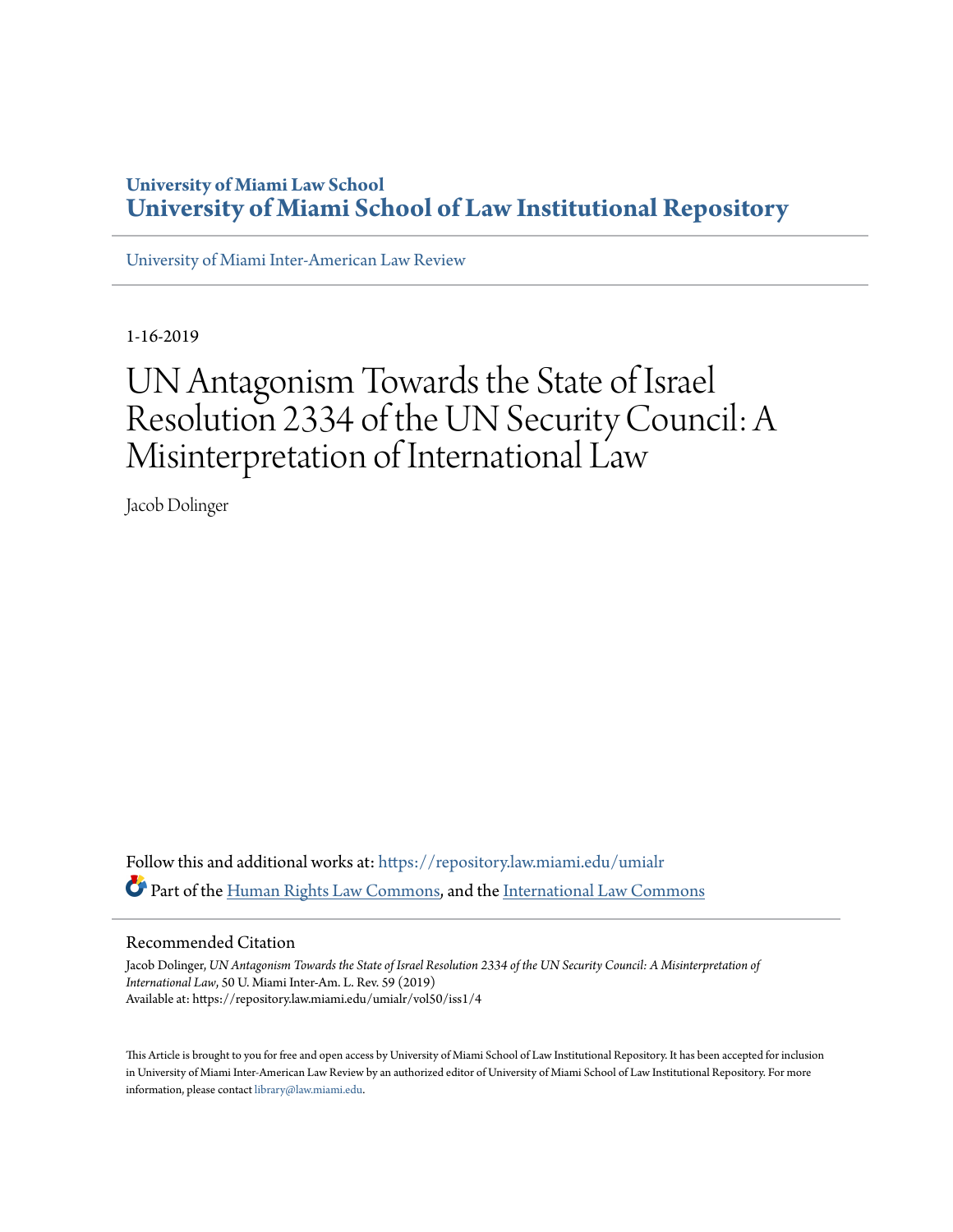## **UN ANTAGONISM TOWARDS THE STATE OF ISRAEL**

## **RESOLUTION 2334 OF THE UN SECURITY COUNCIL: A Misinterpretation of International Law**

### Jacob Dolinger\*

| THE INTERNATIONAL COURT OF JUSTICE (ICJ) ADVISORY |  |
|---------------------------------------------------|--|
|                                                   |  |
| THE SECURITY COUNCIL AND INTERNATIONAL LAW79      |  |
|                                                   |  |
|                                                   |  |
|                                                   |  |
|                                                   |  |
|                                                   |  |
|                                                   |  |
| RESOLUTION 2334 VERSUS RESOLUTION 242111          |  |
|                                                   |  |
|                                                   |  |
|                                                   |  |

#### **INTRODUCTION**

On December 23, 2016, the United Nations (UN) Security Council adopted Resolution 2334 by a vote of 14-0 with the United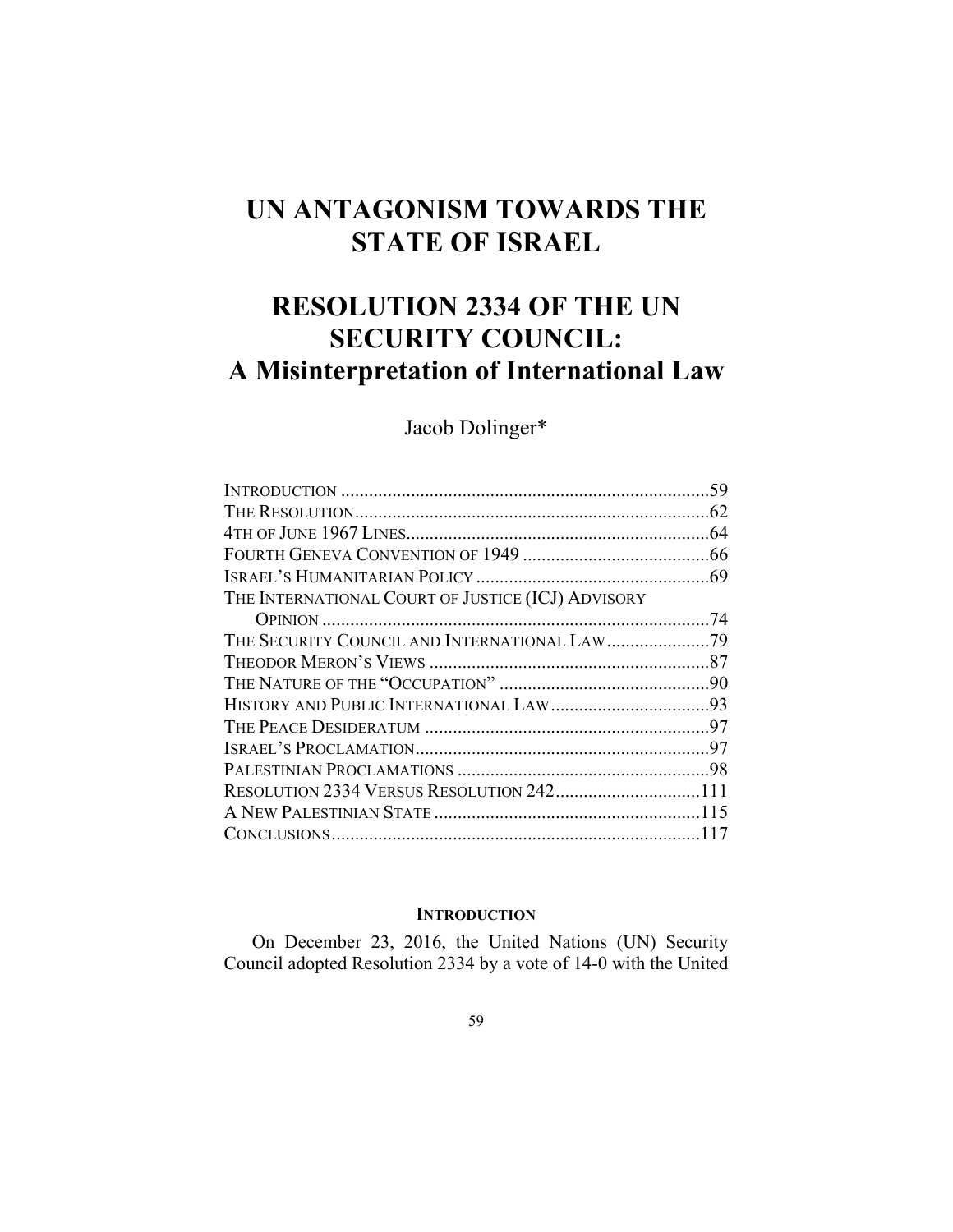States abstaining.<sup>1</sup> The Resolution addresses the settlements by Israeli citizens in the "Palestinian territory," including East Jerusalem.<sup>2</sup> It bases its position on the so called "4 June 1967 lines," condemning all acts of terror and supporting a "two-state solution" and the achievement of peace.<sup>3</sup> The Resolution classifies the State of Israel as an "occupying power" that is obligated by the 1949 Fourth Geneva Convention to protect Civilian Persons in Time of War.4 The Resolution invokes an Advisory Opinion rendered in 2004 by the International Court of Justice.<sup>5</sup>

I sustain the following: (1) the positions adopted by the Security Council have no basis in international law and they contradict the opinions of the major authorities in this field of law; (2) the International Court of Justice's 2004 *Wall* Advisory Opinion on the settlements, which the Resolution invokes, is devoid of any legal value; (3) there is no such thing as "4 June 1967 lines," which the Resolution refers to; and (4) the Security Council's position blatantly ignores historical background, geographical realities, and the legal precedents related to the Israel-Arab continuous conflict.

 <sup>\*</sup>Professor (ret.) State University of Rio de Janeiro Law School, Visiting Professor Brooklyn Law School, N.Y. (1989), Loyola of Los Angeles School of Law (1990), Capital University of Columbus, OH. (1993), Miami University School of Law (1990, 1997 and 2005), Hamichlalah Hakademit Lemishpatim, Ramat Gan (2008), University of Haifa Global Law Program (January 2012), Lecturer at the Academy of International Law, The Hague (2000). The author thanks Leonel Caraciki, PHD candidate at Ben Gurion University, Israel and Felipe Gomes Albuquerque, assistant professor at Federal University of Rio de Janeiro, Brazil for careful research assistance. Thanks to Ambassador Alan Baker and to Professor Talia Einhorn for their advice and to Professor Mathias Reimann for having carefully gone over the whole manuscript and given valuable comments. The responsibility for the contents is entirely of the author.

<sup>&</sup>lt;sup>1</sup> U.N. SCOR, 71th Sess., 7853d mtg. at 4, U.N. Doc. S/PV.7853 (Dec. 23, 2016); *see also* Press Release, Security Council, Israel's Settlements Have No Legal Validity, Constitute Flagrant Violation of International Law, Security Council Reaffirms, U.N. Press Release SC/12657 (Dec. 23, 2016), https://www.un.org/press/en/2016/sc12657.doc.htm. 2

<sup>&</sup>lt;sup>2</sup> S.C. Res. 2334,  $\P$  4 (Dec. 23, 2016).

 $\frac{3}{4}$  *Id.* 13–16.

 $4$  *Id.* 1 3.

*Id.*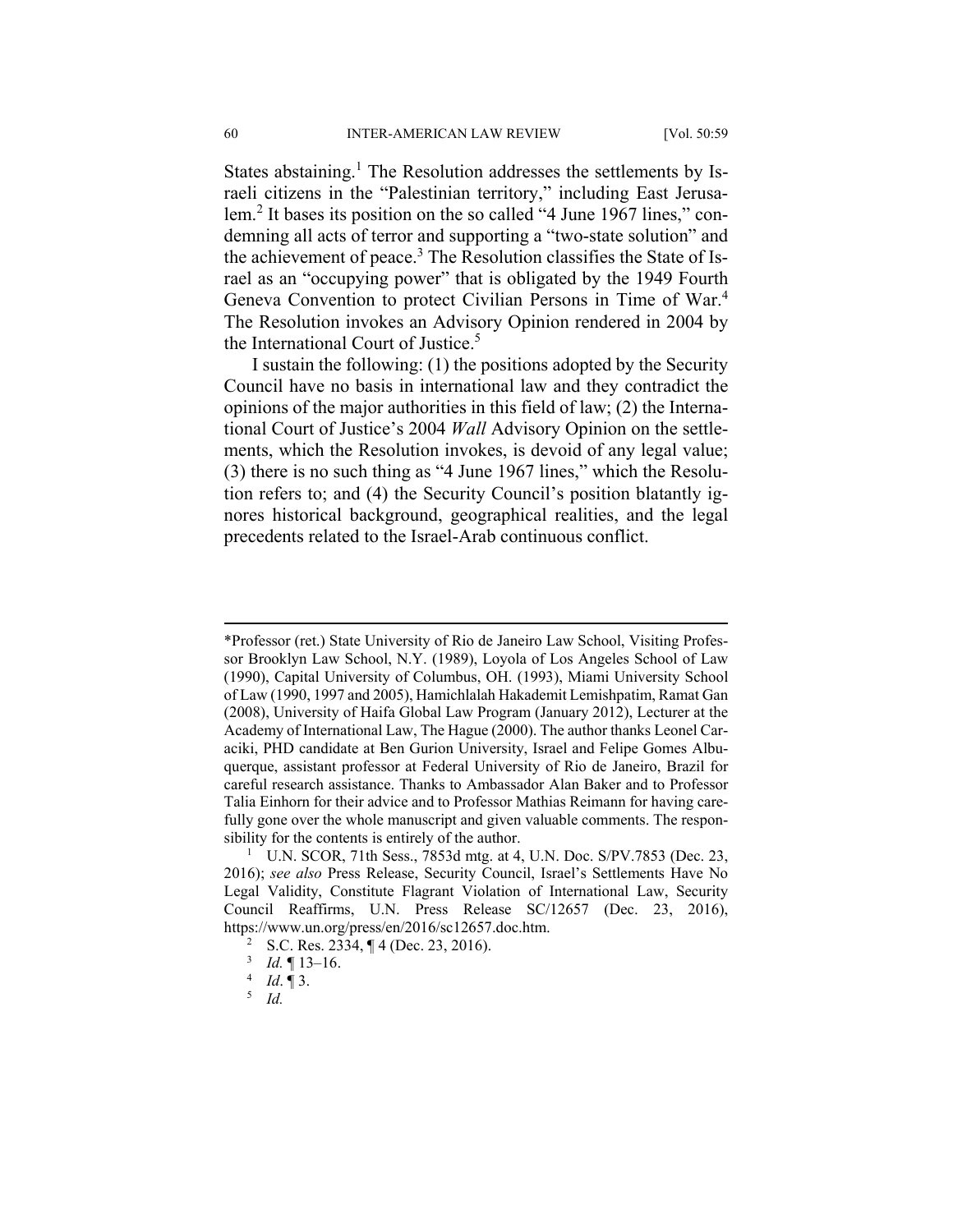Moreover, I claim that the Security Council does not abide by the principles established in the Charter of the United Nations, requiring the Security Council to follow international law and that the Security Council has not complied with Resolution 2334.

After reviewing the favorable comments of Professor Theodor Meron, an eminent figure in the field of international law both as professor and as judge of various international criminal courts, on the Resolution,<sup>6</sup> I strongly disagree with the points developed by the illustrious internationalist. While Meron insists on the need of Israel to abide by the Fourth Geneva Convention on humanitarian rights, $^7$ I shall demonstrate that Israel did, and does, effectively comply with the principles of this Convention. Any Palestinian suffering is the exclusive result of the Palestinian leadership's creations of organizations that perpetuate human rights violations. Meron's refusal to apply historical and biblical sources to matters of public international law is strongly refuted by demonstrating that the great founders of this field of law in the last few centuries have effectively invoked history and the Bible in connection with various principles of the law of nations.

Resolution 2334, like numerous manifestations of the Security Council and of other international organizations, insists on the obligation of establishing peace between Israel and the Palestinian Arabs.8 I will show that the official constitutional documents of the Palestinian organizations clearly and emphatically advocate for the destruction of the State of Israel and that this desideratum is present in every manifestation of the Palestinian leadership, especially when addressing their people in their language. This contradicts the Israeli Proclamation of Independence of 1948, which proclaimed the determination to reach a peaceful accord at the time when the neighboring Arab states started their first war against Israel.9

The policies followed by the Palestinians consist of a total rejection of the State of Israel; therefore, all trials to reach a peace accord,

 $\overline{\phantom{0}}$  Theodor Meron, *The West Bank and International Humanitarian Law on the Eve of the Fiftieth Anniversary of the Six-Day War*, 111 A<sub>M</sub>. J. I<sub>NT</sub>'<sub>L</sub> L. 357, 357 (2017). 7

*Id.* at 374‒75.

<sup>8</sup> S.C. Res. 2334, *supra* note 2, ¶ 3‒6.

<sup>&</sup>lt;sup>9</sup> Proclamation of Independence, 5708 (2) (May 14, 1948) (Isr.), https://www.knesset.gov.il/docs/eng/megilat\_eng.htm.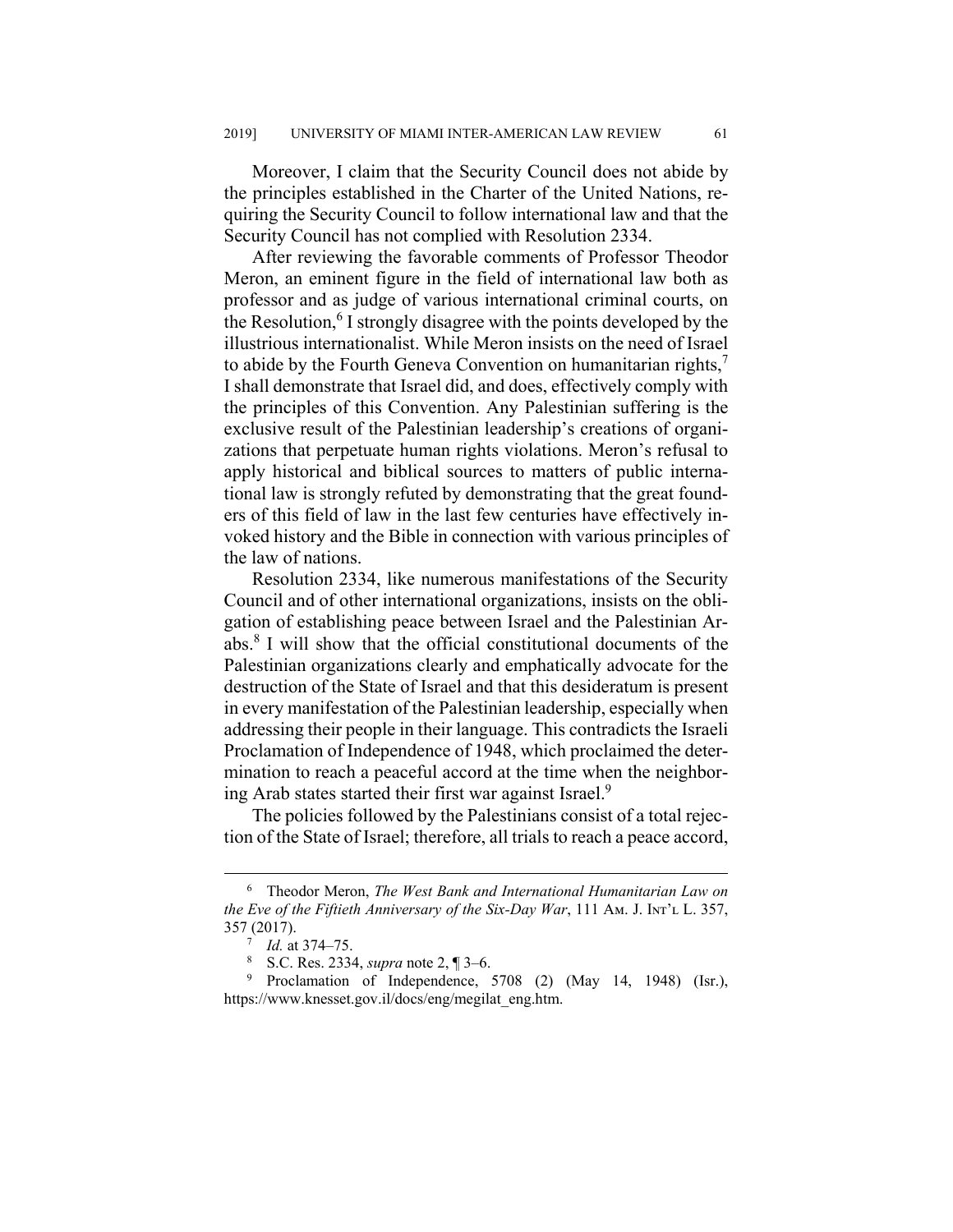including the efforts of U.S. President Bill Clinton, have failed. The Palestinians are not really ready for any concession even when presented with peace plans, containing an agreement to many of their demands.

Security Council Resolution 242 of 1967, approved immediately after the Six Day War, clarified that the devolution of territories was to be conditioned on the attainment of a full-fledged peace.<sup>10</sup> This is in contrast to Resolution 2334, which demands that Israel immediately and completely cease all settlement activities in the occupied Palestinian territory, including East Jerusalem, without conditioning it on the attainment of peace.<sup>11</sup> As I will stress further, the settlement activities are a necessary defense against the terrorist war that the Palestinians have been waging against the Israeli population.

#### **THE RESOLUTION**

Resolution 2334 of the UN Security Council of December 23, 2016, adopted the following statements and stipulations:

1. The establishment of settlements by Israel in the Palestinian territory, "including East Jerusalem, has no legal validity and constitutes a flagrant violation under international law"; this situation constitutes "a major obstacle to the achievement of the two-State solution and a just, lasting and comprehensive peace." $^{12}$ 

2. Demands "that Israel immediately and completely cease all settlement activities in the occupied Palestinian territory, including East Jerusalem."<sup>13</sup>

3. "Underlines that it will not recognize any changes to the '4 June 1967 lines' including with regard to Jerusalem, other than those agreed by the parties through negotiations."<sup>14</sup>

4. "Stresses that the cessation of all Israeli settlement activities is essential for salvaging the two-State solution."<sup>15</sup>

 <sup>10</sup> S.C. Res. 242, ¶ 4 (Nov. 22, 1967).

<sup>11</sup> S.C. Res. 2334, *supra* note 2, ¶ 4. 12 *Id.*

<sup>13</sup> *Id.* ¶ 12. 14 *Id.* ¶ 13.

<sup>15</sup> *Id.* ¶ 14.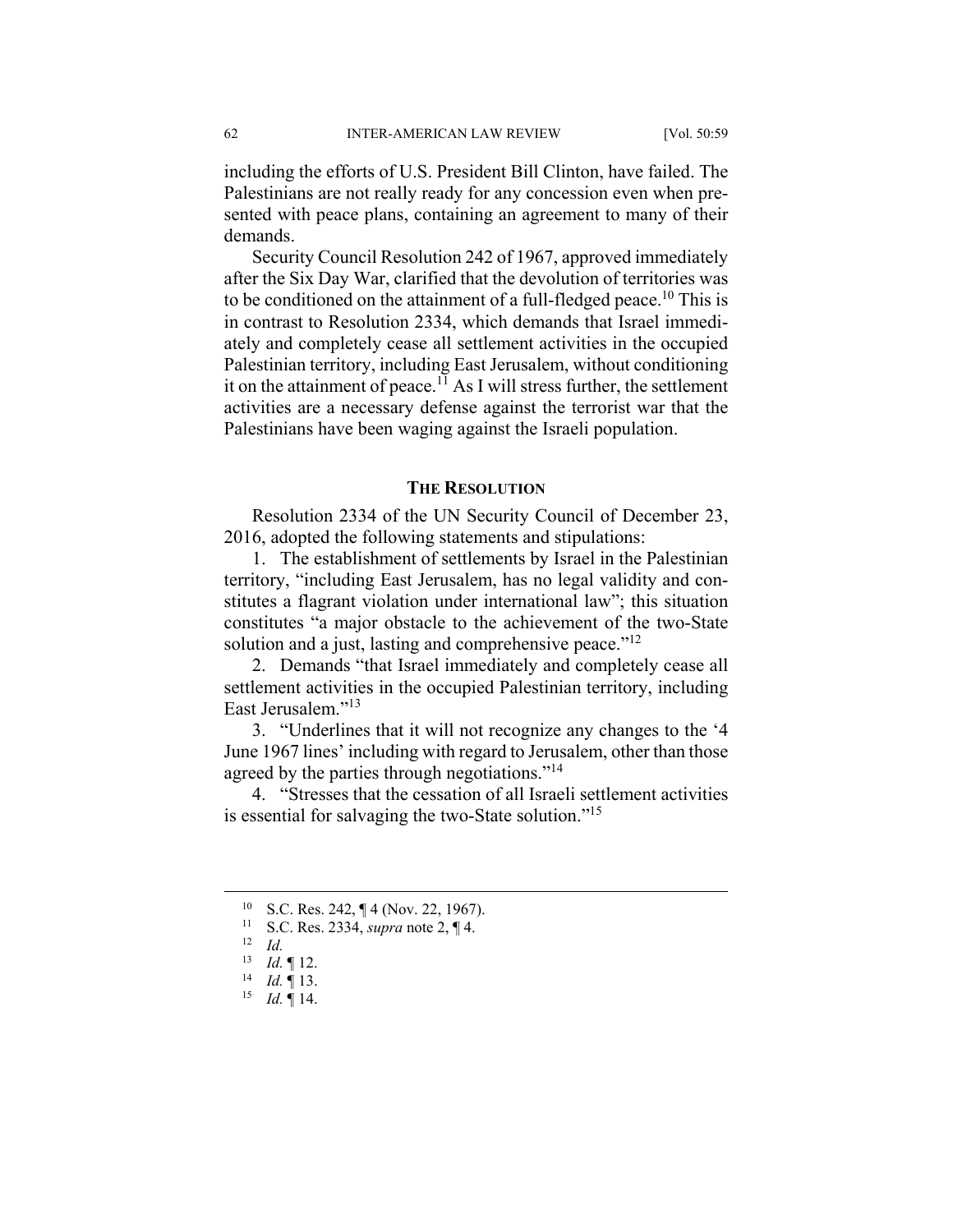5. "Calls upon all States . . . to distinguish . . . between the territory of the State of Israel and the territories occupied since 1967."16

6. "Calls for immediate steps to prevent all acts of violence against civilians," and for clear condemnation of "all acts of terror- $\mathrm{ism.}$ "<sup>17</sup>

7. Calls on both parties "to act on the basis of international law . . . [and] refrain from provocative actions, incitement and inflammatory rhetoric," and to rebuild "trust and confidence . . . [in] a genuine commitment to the two-State solution.18

8-9. Calls and Urges all parties to endeavor efforts viewing the achievement of peace.<sup>19</sup>

In its Preamble, Resolution 2334 sets the following points:

1. Inadmissibility of acquiring territory by force.<sup>20</sup>

2. Classifies the State of Israel as an "occupying power," which is obligated by the 1949 Fourth Geneva Convention to protect Civilian Persons in Time of War, and refers to the International Court of Justice 2004 Advisory Opinion.<sup>21</sup>

3. Condemns "all measures aimed at altering the" demography of the Palestinian Territory, including the "construction and expansion of settlements, transfer of Israeli settlers, confiscation of land, demolition of homes and displacement of Palestinian civilians, in violation of international humanitarian law."<sup>22</sup>

4. Expresses concern that these activities imperil "the viability of the two-State solution based on the 1967 lines."<sup>23</sup>

5. Recalls the obligation "for a freeze by Israel of all settlement activity."24

6. Recalls the obligation of "the Palestinian Authority Security Forces to . . . [confront] all those engaged in terror."25

 <sup>16</sup> *Id.* ¶ 15.

<sup>17</sup> *Id.* ¶ 16.

<sup>18</sup> *Id.* ¶ 17.

<sup>19</sup> *Id.* ¶¶ 18‒19.

<sup>20</sup> *Id.* ¶ 2. 21 *Id.* ¶ 3. 22 *Id.* ¶ 4.

<sup>23</sup> *Id*. ¶ 5. 24 *Id*. ¶ 6.

<sup>25</sup> *Id*. ¶ 7.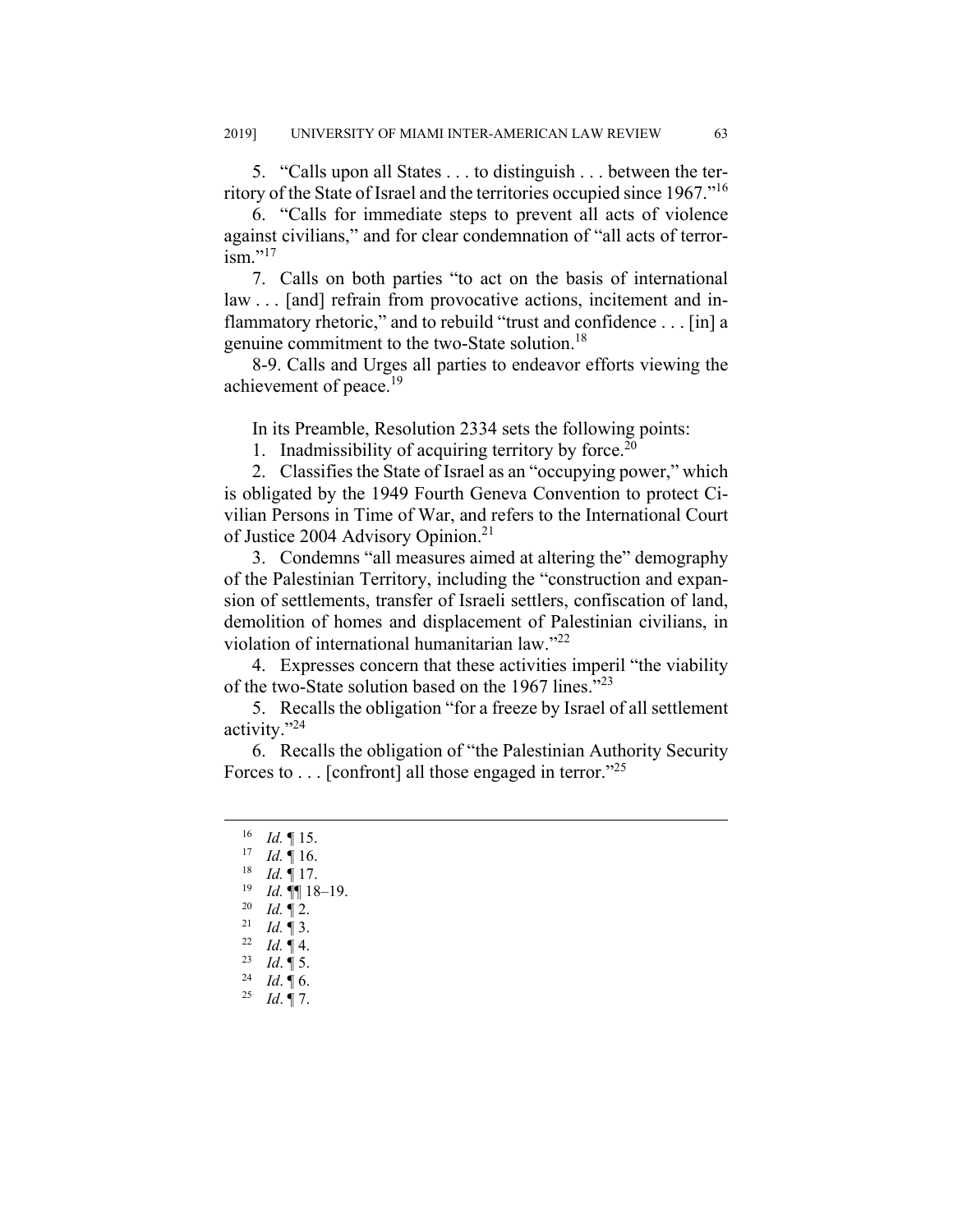7. Condemns all acts of violence against civilians, acts of terror, provocation, incitement, and destruction.26

8. Reiterates "its vision of a region where two democratic States, Israel and Palestine, live side by side in peace within secure and recognized borders."<sup>27</sup>

#### **4TH OF JUNE 1967 LINES**

The Resolution is based on historic and factual mistakes and various legal misconceptions.

The Resolution refers to "the 4 June 1967 lines."28 There are no such lines. On that day, the armed conflict started between Israel and the offensive military actions of Egypt, Jordan, and Syria.<sup>29</sup> This is known as the "Six-Day-War."30 The only lines that existed were the armistice lines signed between Israel and the attacking Arab states after the 1947-1948 war, which is known as the Israel's War of Independence. $31$ 

These armistice lines derived from the cessation of the war waged by Egypt, Jordan, Iraq, Syria, and Lebanon as they invaded Israel.32 This invasion occurred immediately after the proclamation of the State based on the UN General Assembly Resolution 181, which partitioned the disputed land between the Jews and the Arabs.33 The Jews accepted the partition and proclaimed the State of Israel,<sup>34</sup> whereas the Arabs rejected the Resolution, refused the peaceful solution designed by the United Nations, and invaded the

 $\frac{26}{27}$  *Id.* 18.

*Id.* 19.

<sup>28</sup> *Id*. ¶ 13.

<sup>29</sup> Jeremy Brown, *1967 War: Six Days That Changed the Middle East*, BBC (June 5, 2017), https://www.bbc.com/news/world-middle-east-39960461.

<sup>30</sup> *Id.*

<sup>31</sup> *See* Egyptian-Israeli General Armistice Agreement, Egypt-Isr., Feb. 24, 1949, 42 U.N.T.S. 251 [hereinafter *Egyptian-Israeli Armistice*]; Jordan-Israeli General Armistice Agreement, Jordan-Isr., Apr. 3, 1949, 42 U.N.T.S. 304; Lebanese-Israeli General Armistice Agreement, Leb.-Isr., March 23, 1949, 42 U.N.T.S. 287; Israeli-Syrian General Armistice Agreement, Syria-Isr., July 20, 1949, 42 U.N.T.S. 327.

<sup>32</sup> Brown, *supra* note 29.

<sup>33</sup> G.A. Res. 181(II) A-B, Resolution Adopted on the Report of the Ad Hoc Committee on the Palestinian Question (Nov. 29, 1947).

<sup>34</sup> Brown, *supra* note 29.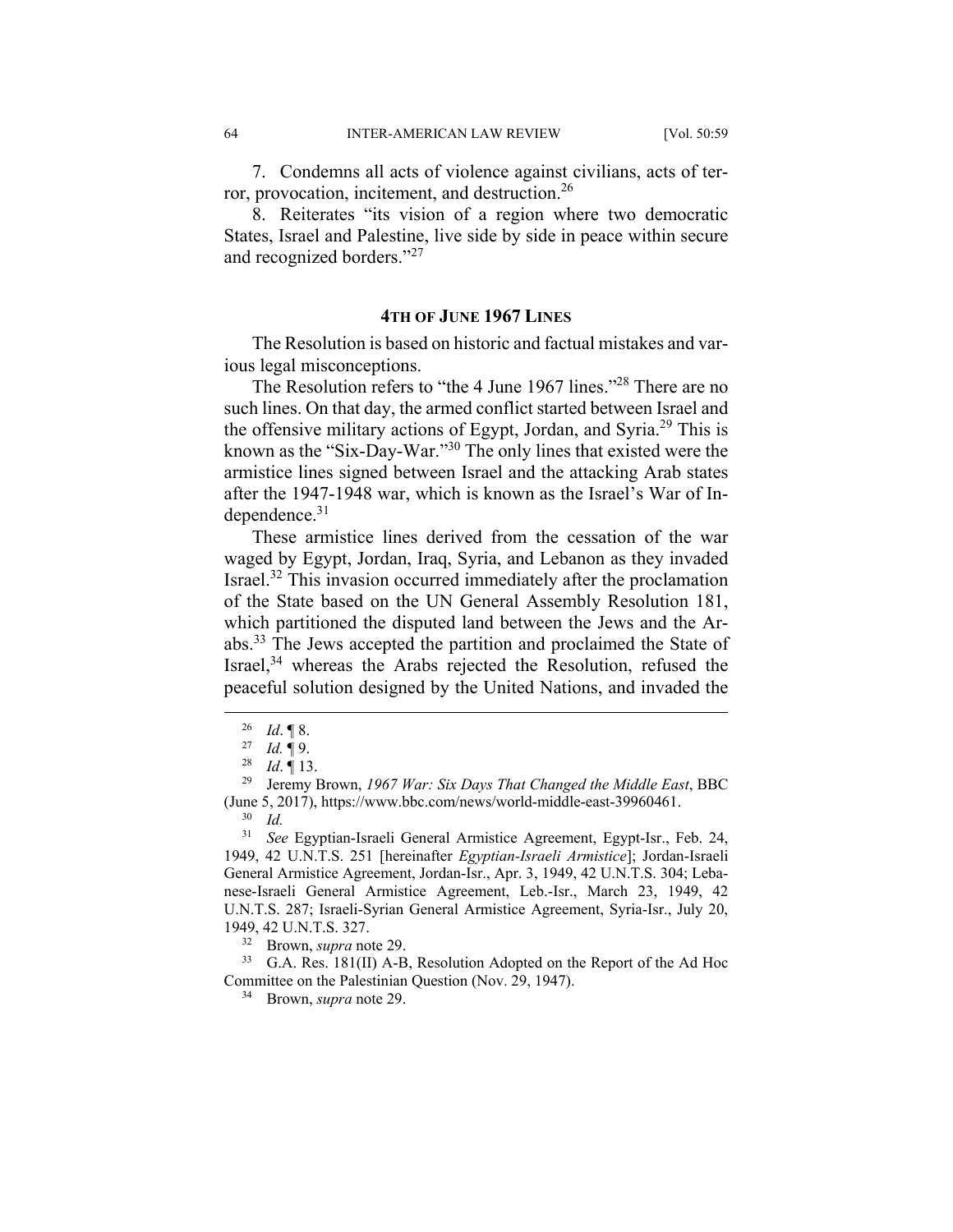newly created state.<sup>35</sup> The armistice agreement with Egypt stipulated that "the Armistice Demarcation Line is not to be construed in any sense as a political or territorial boundary, and is delineated without prejudice to rights, claims and positions of either Party to the Armistice as regards ultimate settlement of the Palestine question."36 Similar statements were made in the armistice agreements signed with the other invading Arab States.<sup>37</sup> There were no obligatory boundaries as everything was left for a future settlement.<sup>38</sup>

Instead of settling, the Arabs maintained their animosity towards the state of Israel. They did not take any initiative in favor of the creation of a Palestinian state, and after eighteen years, they started a new war that became known as the "Six-Day War."39 The Six-Day War liberated Israel from any obligation regarding the armistice agreements.40 Consequently, Israel was free to wage a defensive war and to remain in the territories in accordance with the results of the war.

Between the 1949 armistice agreements and the Six-Day War, the Arab states encouraged a succession of belligerent organizations to attack the population of Israel with continuous acts of terrorism. $41$ Israel's retaliatory operations, which were deemed to avoid further attacks, were always met with condemnations by the UN and the UN's unfortunate change of attitude from a peacemaker to an ac-

 <sup>35</sup> *Id.*

<sup>36</sup> *Egyptian-Israeli Armistice*, *supra* note 31, art. 5.

<sup>37</sup> Brown*, supra* note 35.

 $rac{38}{39}$  *Id.* 

 $\frac{39}{40}$  *Id.* 

<sup>40</sup> *Id.*

<sup>41</sup> LASSA OPPENHEIM, OPPENHEIM'S INTERNATIONAL LAW 399 (Sir Robert Jennings & Sir Arthur Watts eds., 9th ed. 1992) ("Thus during the Arab-Israeli fighting since 1948 anti-Israeli groups operating from bases in neighboring Arab states have often from there organized and launched hostile expeditions into Israel.").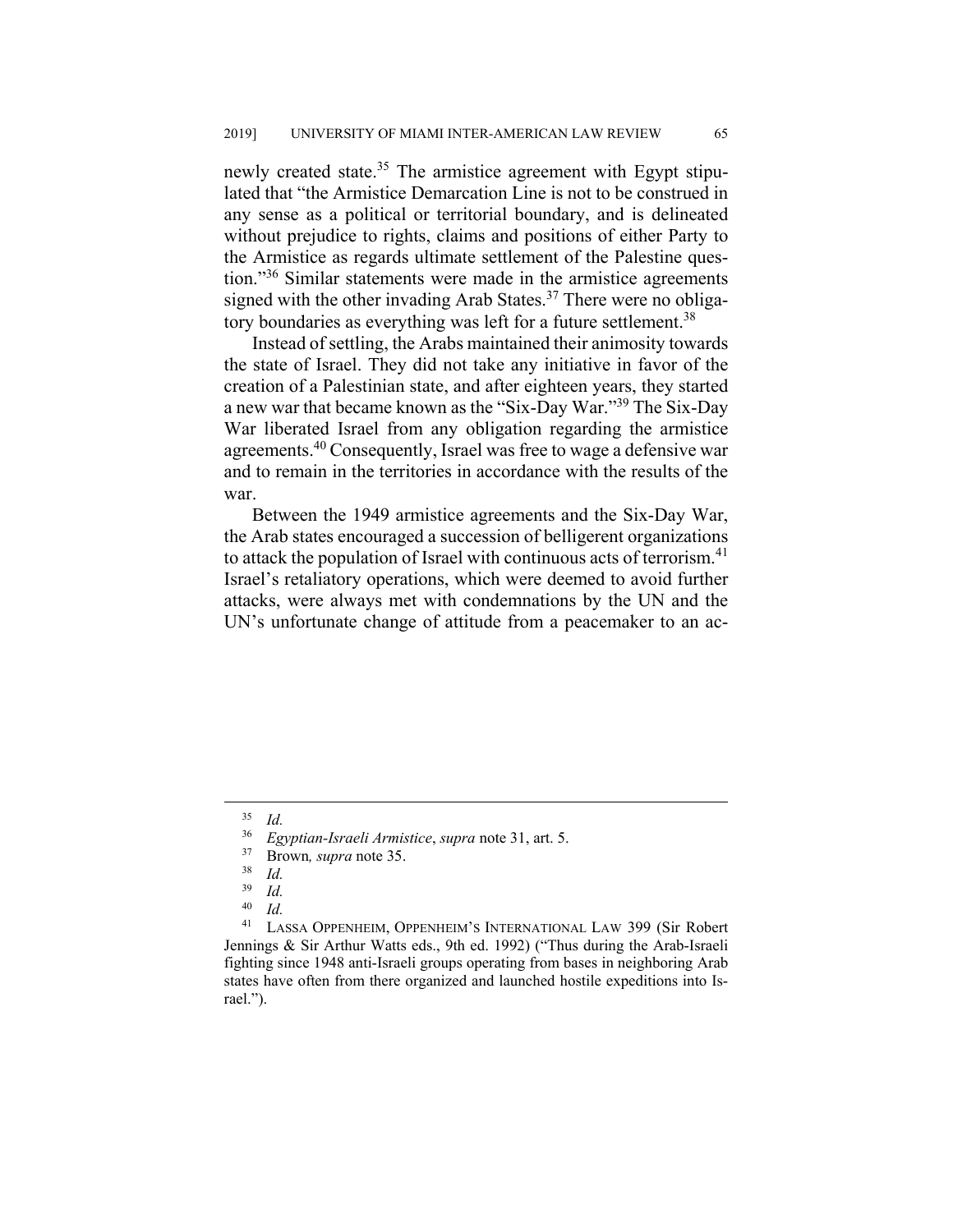complice of Palestinian terrorism—a continuous campaign of demonization of the State of Israel.<sup>42</sup> In the Security Council, the Soviet veto always protected the Arab countries from any condemna $tion<sup>43</sup>$ 

Before the Six-Day War, Egypt (1) closed the Straits of Tiran at the entrance of the Gulf of Aqaba, imposing a naval blockade, which prevented Israeli ships from reaching the port of Eilat, and (2) closed the Suez Canal to ships going to or coming from Israel.<sup>44</sup> Both arguably constituted *casus belli*. 45

#### **FOURTH GENEVA CONVENTION OF 1949**

The Security Council's Resolution 2334 states that Israel has an obligation to abide by the rules of the Fourth Geneva Convention "relative to the Protection of Civilian Persons in Time of War, of August 12, 1949."<sup>46</sup>

There are various problems with the attribution of competence of the Fourth Geneva Convention to the territories referred to by the Resolution. Article 2 of the Fourth Geneva Convention, as well as Article 2 of the other three Geneva Conventions signed on August

 <sup>42</sup> *See* JACOB DOLINGER, THE CASE FOR CLOSING THE UNITED NATIONS: INTERNATIONAL HUMAN RIGHTS: A STUDY IN HYPOCRISY 387-453 (2016) (presenting a long list of UN attitudes and resolutions tainted with the gravest prejudice and greatest injustice, viewing the demonization and de-legitimization of the State of Israel).

<sup>43</sup> *Id.*

<sup>44</sup> This was not the first time that Egypt closed the Suez Canal. S.C. Res. 95, ¶ 4 (Sep. 1, 1951); *see also* History.com Editors, *Six-Day War Ends*, HISTORY (Feb. 29, 2010), https://www.history.com/this-day-in-history/six-day-war-ends.

<sup>45</sup> *Definition of Casus Belli*, MERRIAM-WEBSTER, https://www.merriamwebster.com/dictionary/casus%20belli (explaining that casus belli is "an event or action that justifies a war or conflict"); *see also* S.C. Res. 95, *supra* note 44, ¶ 4 (noting that "Egypt was interfering with the passage through the Suez Canal of goods destined for Israel" and that "the restrictions on the passage of goods through the Suez Canal to Israel ports are denying to nations at no time connected with the conflict in Palestine valuable supplies required for their economic reconstruction and that these restrictions together with sanctions applied by Egypt to certain ships which have visited Israel ports represent unjustified interference with the rights of nations to navigate the seas and to trade freely with one another, including the Arab states and Israel").

<sup>46</sup> S.C. Res. 2334, *supra* note 2, ¶ 3.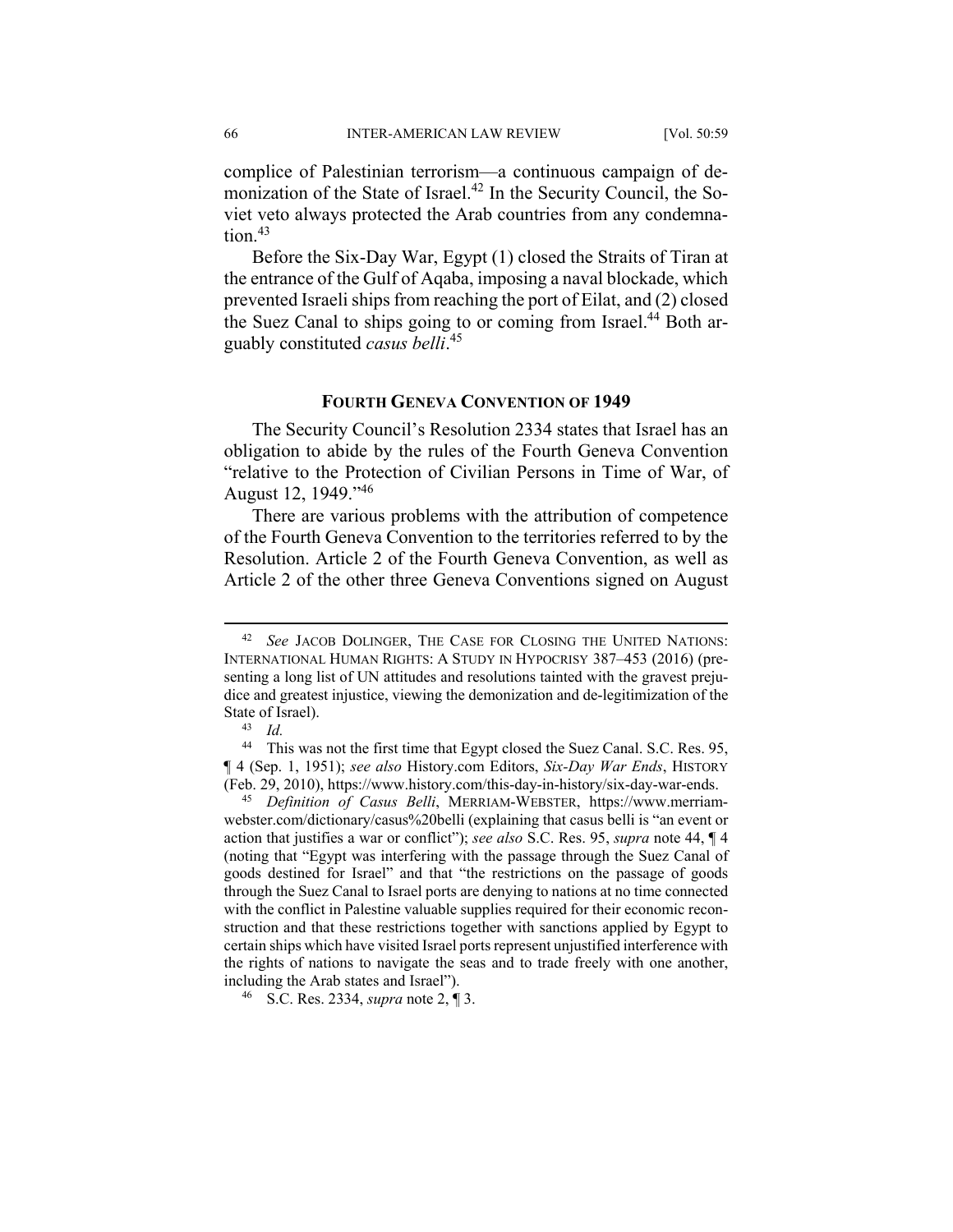2, 1949, refers to all conflicts that "may arise between two or more of the High Contracting Parties  $\dots$   $\frac{1}{47}$  Besides Israel, there is no other "contracting party" as the presence of Israel in the West Bank is in a territory which has never acquired statehood.<sup>48</sup> Therefore, the territories referred to in the Resolution could not be a party to the Geneva Convention. The Convention expressly states in Article Four that "nationals of a State, which is not bound by the Convention are not protected by it."49 The persons, which live in a territory that is not a state, consequently, are not a party to the Convention.<sup>50</sup> The Palestinians made successive declarations that it considered itself bound by the Geneva Conventions in 1982, 1989, and 1990.<sup>51</sup> But the Swiss Federal Department of Foreign Affairs, which acts in name of the Swiss government as the depositary for the Conventions, responded that it was not in a position to decide whether the communications could be considered as an instrument of accession.<sup>52</sup> This was due to the uncertainty within the international community as to the existence or non-existence of a State of Palestine.<sup>53</sup> Following the UN General Assembly's resolution, granting nonmember observer state status to Palestine in 2012, Palestine acceded to the Conventions of Geneva.<sup>54</sup> Can an adhesion to the Conventions

<sup>&</sup>lt;sup>47</sup> Geneva Convention Relative to the Protection of Civilian Persons in Time of War art. 2, Aug. 12, 1949, 6 U.S.T. 3516, 75 U.N.T.S. 287 [hereinafter *Geneva Convention*].

<sup>48</sup> S.C. Res. 2334, *supra* note 2, ¶ 4 (explaining that Resolution 2334 recognizes that it refers to "altering the demographic composition, character and status of the Palestinian Territory"; whereas, the Geneva Conventions deal with states, not territories).

<sup>49</sup> *Geneva Convention, supra* note 47, art. 4.

<sup>&</sup>lt;sup>50</sup> Eugene Rostow, *Correspondence*, A<sub>M.</sub> J. I<sub>NT</sub>'<sub>L</sub> L. 717, 719 (1990) ("The West Bank is not the territory of a signatory power, but an unallocated part of the British Mandate. It is hard, therefore, to see how even the most narrow and literalminded reading of the Convention could make it apply to the process of Jewish settlement in territories of the British Mandate west of the Jordan River.").

<sup>51</sup> *Information Notice*, SWISS FEDERAL DEPARTMENT OF FOREIGN AFFAIRS (Dec. 11, 1990), https://www.eda.admin.ch/dam/eda/fr/documents/aussenpolitik/voelkerrecht/geneve/901211-GENEVE\_e.pdf.

 $\begin{array}{cc} 52 & Id. \\ 53 & Id. \end{array}$ 

 $\frac{53}{54}$  *Id.* 

<sup>54</sup> G.A. Res. 67/229, Permanent sovereignty of the Palestinian people in the Occupied Palestinian Territory, including East Jerusalem, and of the Arab population in the occupied Syrian Golan over their natural resources (Dec. 21, 2012).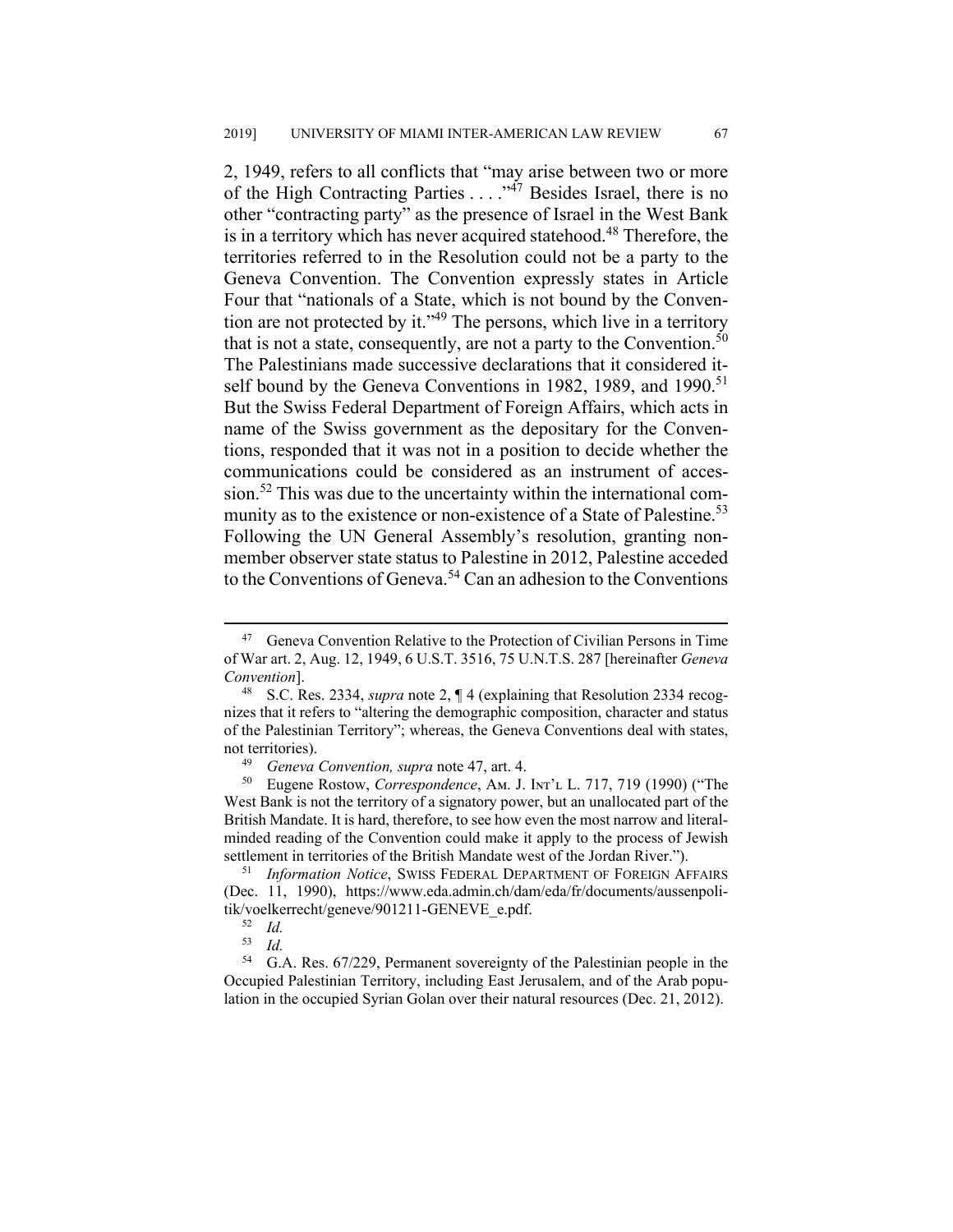45 years after the beginning of the settlements have retroactive effects?

Theodor Meron, who harshly criticizes the building of settlements in the territories, says that in his opinion, "these measures deny contiguity and visibility to any future independent Palestinian entity, not to mention a state."55 By which, he correctly recognizes that the territories do not constitute a state, not even an entity, in exact accordance with one of the main points of Israel's position in defense of its policies. Meron's basic argument about the applicability of the Geneva Convention to the Israel-Palestinian situation is that "High Contracting Parties" referred to in the second paragraph of the second article of the Geneva Convention is not relevant to the situation of the West Bank because the applicable rule is that of the first paragraph of the second article.<sup>56</sup> This paragraph also refers to "High Contracting Parties" so it could just as well serve to found Israel's legal position. The fact that "occupation" only appears in paragraph two and not in paragraph one is irrelevant as the various dispositions of the Convention amount to one basic policy, and they all apply exclusively to states that are among the "High Contracting Parties." Actually, because Meron throughout his article deals with the occupation factor, paragraph 2 should be the applicable rule.

Moreover, according to Article Six of the Convention, its application ceases on the general close of military operations and in the case of occupied territory,57 the application ceases one year after the general close of military operations.<sup>58</sup> In this case, military operations ended fifty years ago.<sup>59</sup> Beyond the first year, the Convention maintains a few rules in force exclusively for the protection of the

59 *Id.* 

 <sup>55</sup> Meron, *supra* note 6*,* at 360.

<sup>56</sup> *Id.* at 363; *see Geneva Convention, supra* note 47. Article 2 of the Geneva Convention states that (1) "[i]n addition to the provisions which shall be implemented in peacetime, the present Convention shall apply to all cases of declared war or of any other armed conflict which may arise between two or more of the High Contracting Parties, even if the state of war is not recognized by one of them," and (2) "[t]he Convention shall also apply to all cases of partial or total occupation of the territory of a High Contracting Party, even if the said occupation meets with no armed resistance." *Geneva Convention, supra* note 47.<br><sup>57</sup> *Geneva Convention, supra* note 47, art. 6.<br><sup>58</sup> *Id* 

 $\frac{58}{59}$  *Id.*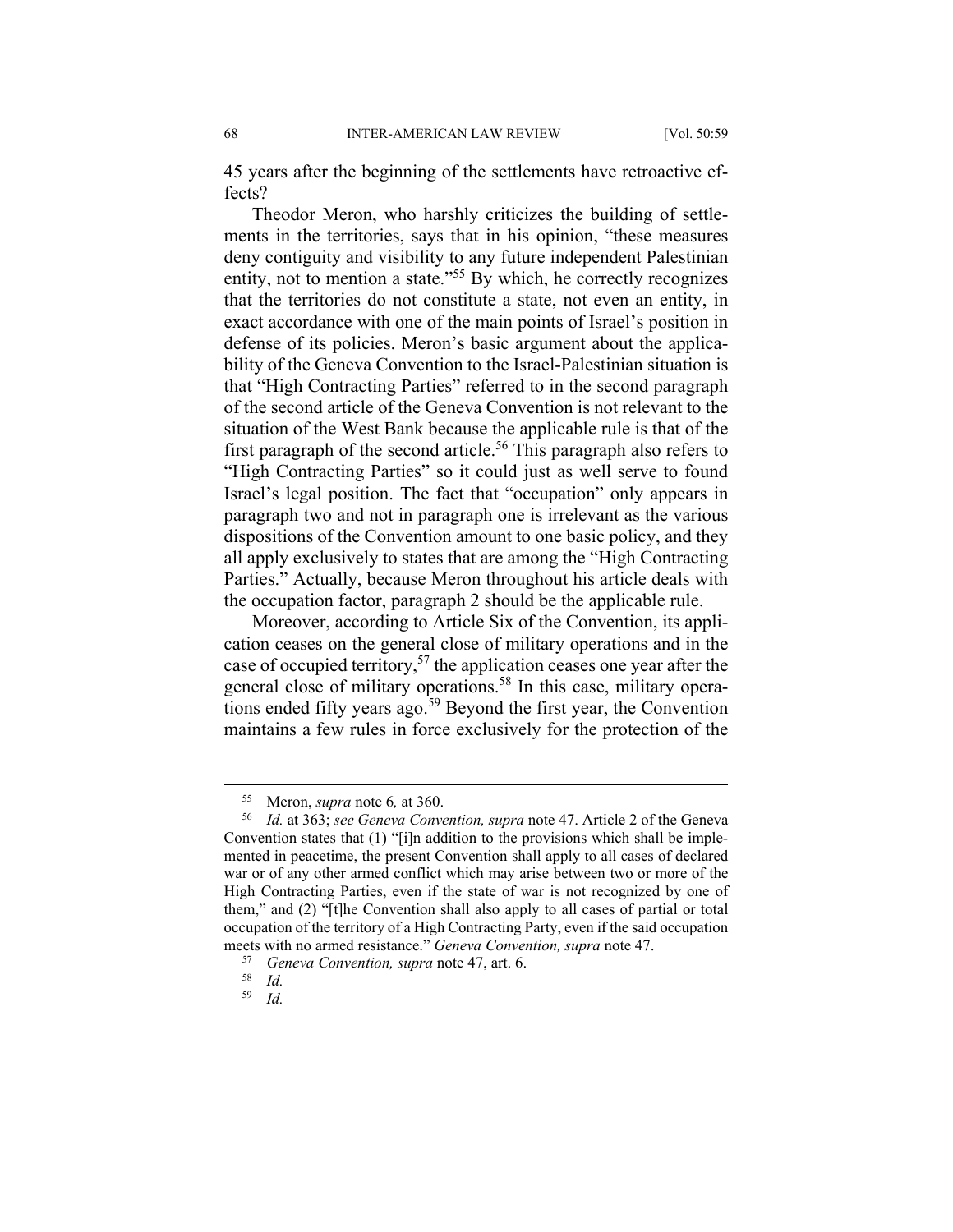rights of individuals of humanitarian character provided that the occupier exercises the functions of government in the territory.<sup>60</sup> This is not the case in the West Bank, where the Palestinian Authority is the governing power. Moreover, the Resolution fails to indicate which issues of individual humanitarian protection have been disrespected by Israel. The Resolution also ignores the grave violations of basic human rights practiced by the Palestinian governing bodies against their own people, which include the following: (1) the suppression of criticism, (2) the public executions with no due process of law of Arabs suspected of collaborating with Israel, (3) the lack of freedom of expression, (4) the expropriation of private property without judicial order, and (5) the many other violations of basic human rights. A simple illustration of the projected Palestinian state is the fact that Mahmoud Abbas, elected for a four-year term in early 2005, continues in power eight years beyond his mandate, ruling with dictatorial powers.<sup>61</sup>

#### **ISRAEL'S HUMANITARIAN POLICY**

Israel has indeed abided by the humanitarian provisions of the Geneva Convention, announcing its position in a letter to the International Committee of the Red Cross as follows:

> Israel maintains that in view of the *sui generis* status of Judea, Samaria and the Gaza Strip, the *de jure* applicability of the Fourth Convention to these areas is doubtful. Israel prefers to leave aside the legal question of the status of these areas and has decided, since 1967, to act *de facto* in accordance with the humanitarian provisions of the Convention. $62$

An important illustration of the treatment the Palestinians receive from Israel is the attitude of the Israeli Supreme Court towards

 <sup>60</sup> *Id.*

<sup>61</sup> Khaled Abu Toameh, *Palestinians: Naming Abbas as PM violates basic law*, JERUSALEM POST (Feb. 8, 2012), at A1.

<sup>62</sup> *Cf.* Nissim Bar-Yaacov, *The Applicability of the Laws of War to Judea and Samaria (the West Bank) and to the Gaza Strip*, 24 Isr. L. REv. 485, 489 (1990).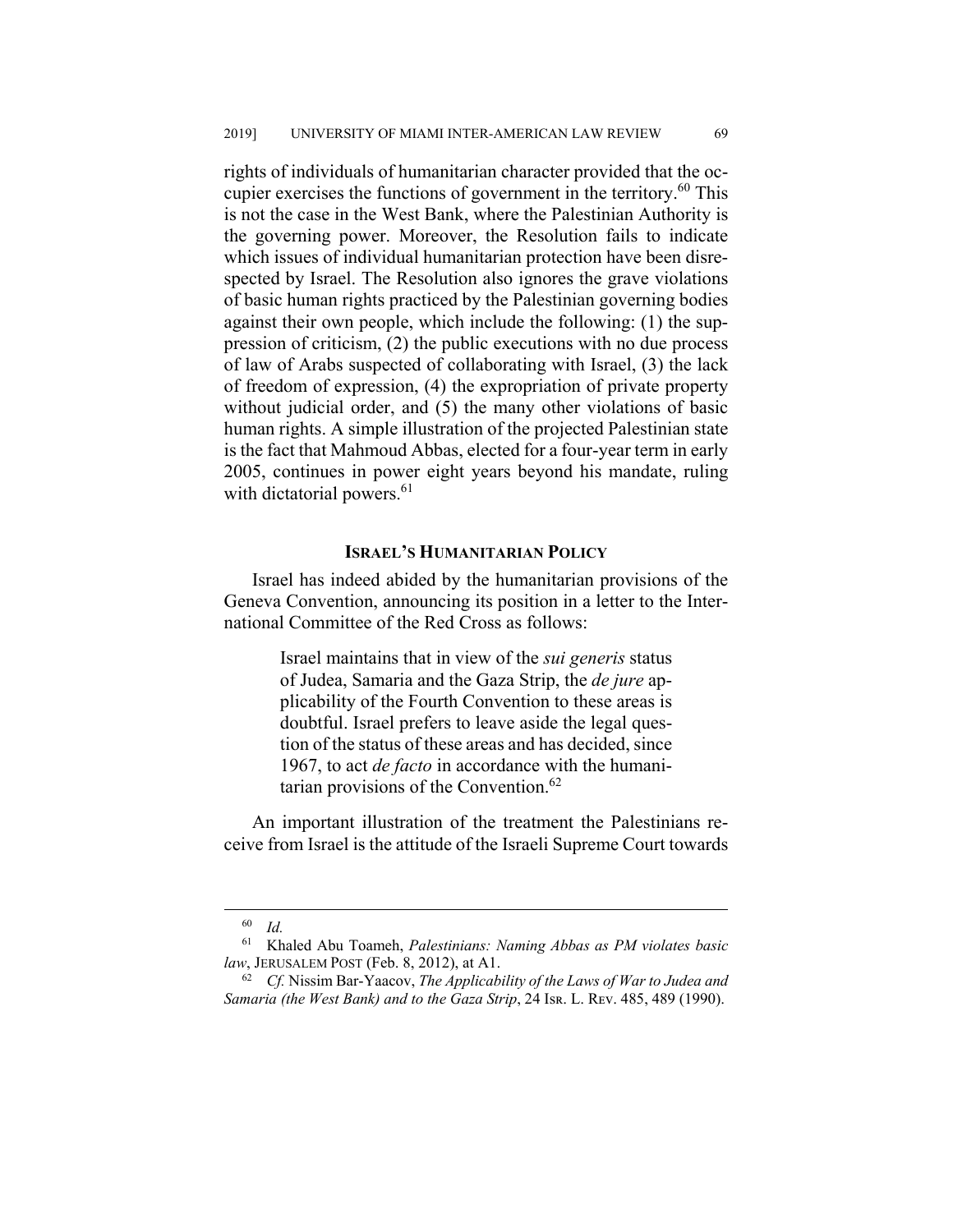Palestinians. First, the Supreme Court could very easily avoid judging any claim of the Palestinians because they are not located within Israel's territory, and thus, there is no jurisdiction. But the contrary has occurred. Any request, complaint, or other approach of the Palestinians to the Israeli Supreme Court is duly examined and decided upon.<sup>63</sup> While Palestinians are limited to lower courts in land cases, in other cases, the Palestinians have been successful in attaining their requests from the Supreme Court.<sup>64</sup>

In *Beit Sourik Village Council v. The Government of Israel*, the Supreme Court decided whether a fence that the government was erecting as protection against terrorist attacks would disturb the lives of the inhabitants of the Beit Sourik village.<sup>65</sup> The Supreme Court requested and received various analyses from experts that ranged from military matters and humanitarian principles to the principle of proportionality<sup>66</sup> and decided that the fence, which in itself the Supreme Court considered perfectly legal, demonstrating the error of the contrary opinion of the International Court of Justice, should change its route in order to ease the life of the inhabitants of that particular village. $67$  This change, according to the expert assessments received, would still protect the safety of the Israeli population.68 Considering all the evidence presented, the Supreme Court decided which segments of the fence illegally violated the rights of the Arab population and which segments were legal in accordance with international law.<sup>69</sup>

69 *Id.*

 <sup>63</sup> Tovah Lazaroff, *Committee OK's Bill Limiting Palestinian Access to High Court of Justice*, JERUSALEM POST (July 12, 2018), https://www.jpost.com/Israel-News/Comittee-OKs-bill-limiting-Palestinian-access-to-High-Court-of-Justice- $562283.$ 

 $\frac{64}{65}$  *Id.* 

<sup>65</sup> HCJ 2056/04 Beit Sourik Village Council v. Government of Israel 58(5) P.D. 807, 807 (2004) (Isr.), http://elyon1.court.gov.il/Files\_ENG/04/560/020/A28/04020560.A28.pdf [hereinafter *Beit Sourik Village*] (Reprinted with permission of the Israeli Supreme Court and available at www.court.go.il); *see also* HCJ 2056/04 Beit Sourik Village v. Government of Israel 58(5) P.D. 807, 38 Isr. L. REV. 83 (2005) (English translation of decision).

 $\begin{array}{cc} 66 & Id. \\ 67 & Id. \end{array}$ 

 $\begin{array}{cc} 67 & Id. \\ 68 & Id. \end{array}$ 

*Id.*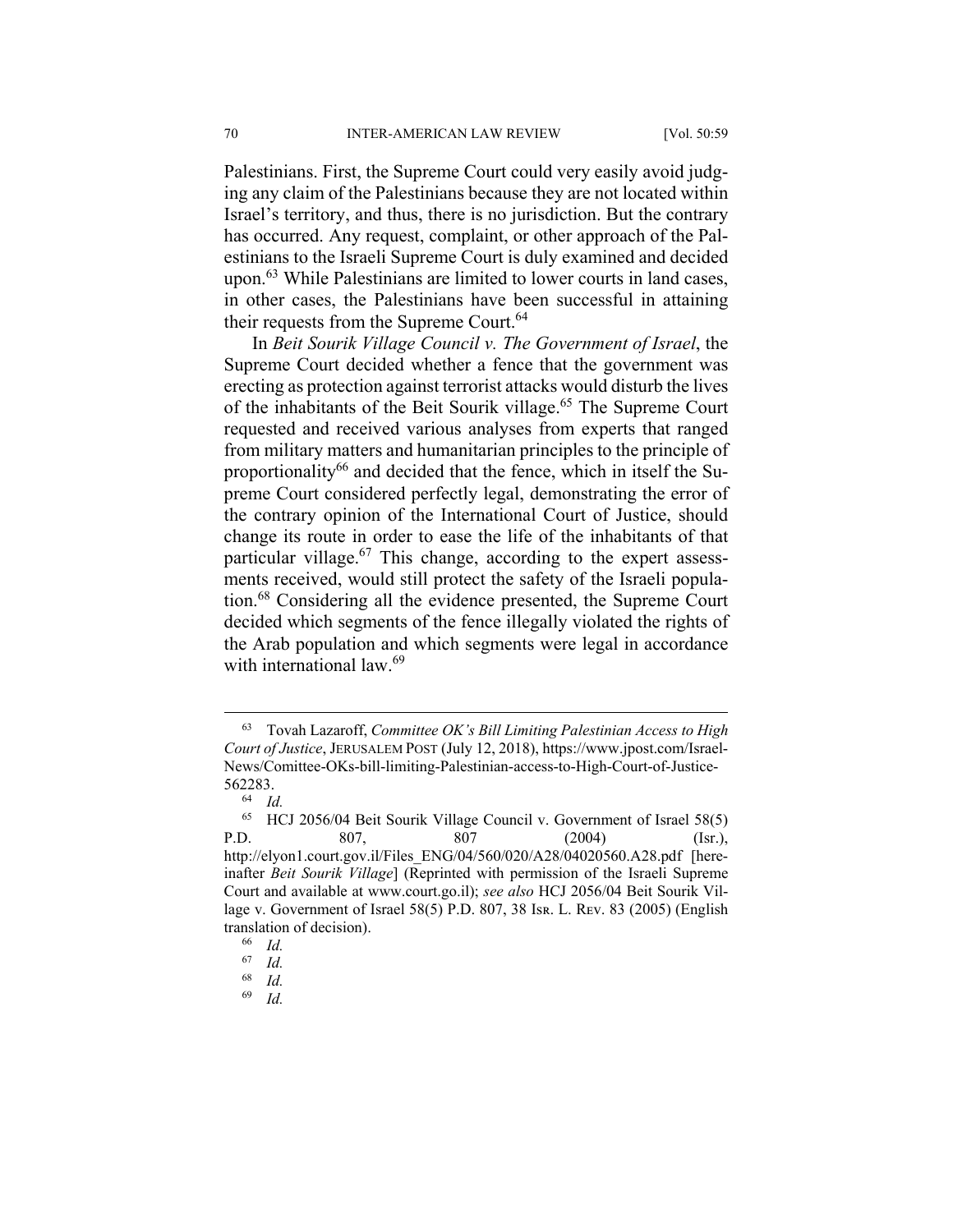Aharon Barak, the president of the court, referred in his opinion in *Beit Sourik* to another case—*Ajuri v. IDF Commander*—where he had described the security situation prevalent in Israel:

> Israel's fight is complex. Together with other means, the Palestinian use guided human bombs. These suicide bombers reach every place where Israelis can be found (within the boundaries of the State of Israel and in the Jewish communities in Judea and Samaria and the Gaza Strip). They sow destruction and spill blood in the cities and towns. The forces fighting against Israel are terrorists, they are not members of a regular army; they do not wear uniforms; they hide among the Palestinian population in the territories, including inside holy sites; they are supported by part of the civilian population and by their families and relatives.70

In this decision, the Supreme Court described the systematic and careful procedures followed by the Israeli authorities for the erection of the fence, $71$  which characterize the respect and consideration of the Israeli authorities to the Arab population of the West Bank. This is the description:

> Parts of the separation fence are being erected on land which is not privately owned. Other parts are being erected on private land. In such circumstances – and in light of the security necessities – an order of seizure is issued by the Commander of the IDF forces in the area of Judea and Samaria. Pursuant to standard procedure, every land owner whose land is seized will receive compensation for the use of his land. After the order of seizure is signed, it is brought to the attention of the public, and proper liaison body of the Palestinian Authority is contacted. An announcement is relayed to the residents, and each interested party is invited to participate in a survey of the area

 <sup>70</sup> HCJ 7015/02 Ajuri v. IDF Commander 56(6) PD 352, 358 (2002) (Isr.).

<sup>71</sup> *Beit Sourik Village*, *supra* note 65.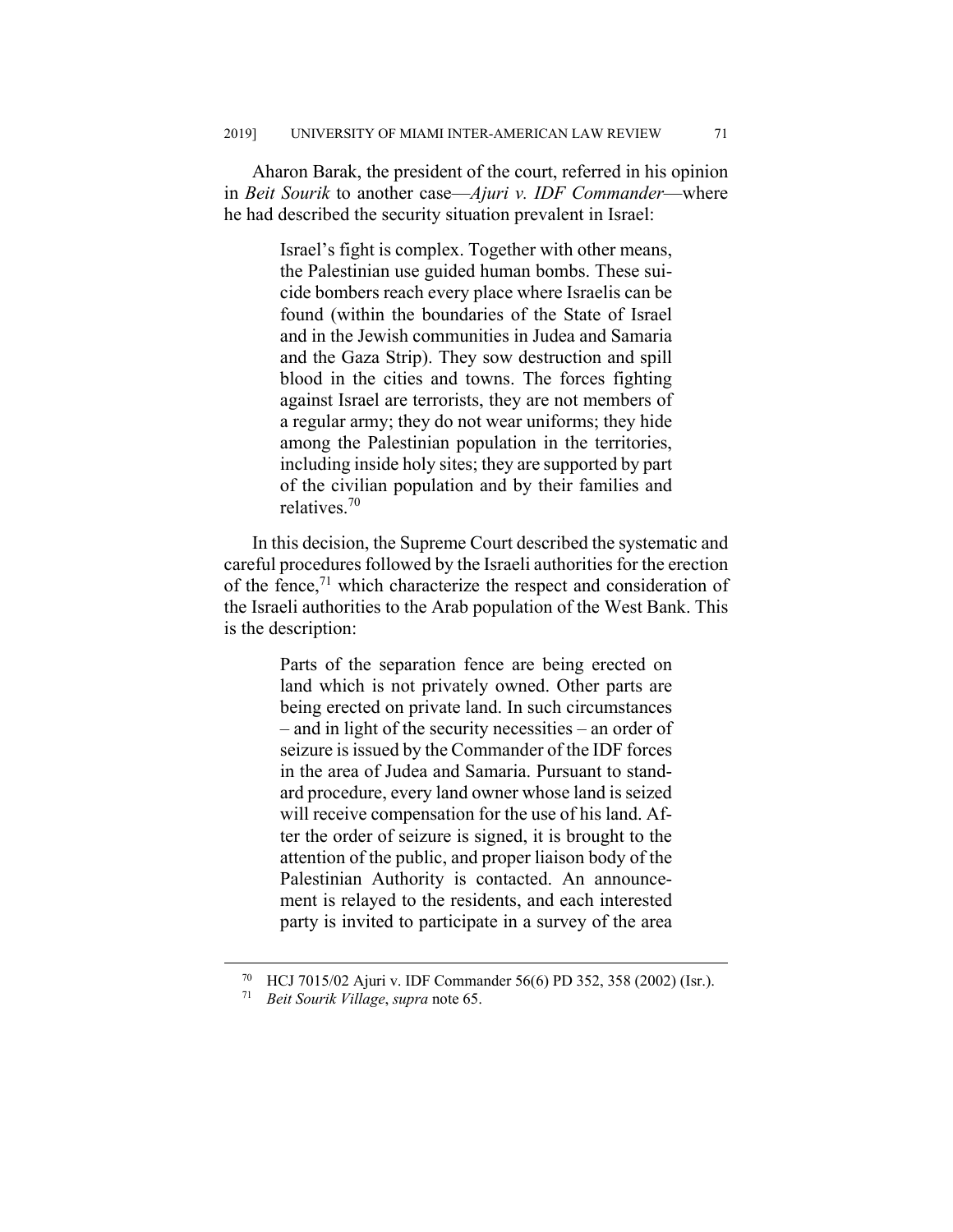affected by the order of seizure, . . . . A few days after the order is issued, a survey is taken of the area, with the participation of the landowners, in order to point out the land which is about to be seized.

After the survey, a one week leave is granted to the landowners, so that they may submit an appeal to the military commander. The substance of the appeal is examined. Where it is possible, an attempt is made to reach understanding with the landowner. If the appeal is denied, leave of one additional week is given to the land owner, so that he may petition the High Court of Justice.72

As the various cases that were judged by the Supreme Court of Israel demonstrate, the arguments of the Arab owners are taken in due consideration, experts' opinions are accepted and examined, and the Supreme Court considers whether the direction of a fence should be modified. In some cases, this is exactly what happens and the court orders the military authorities to modify the direction of the fence.

It would be very difficult, if possible at all, to indicate a similar respectful attitude to the people of an occupied land by an occupying authority or by any court in the civilized world at any time.

The concluding paragraph of this decision is an important contribution to the major modern legal problem – Democracy versus Terrorism. It reads as follows:

> Our task is difficult. We are members of Israeli society. Although we are sometimes in an ivory tower, that tower is in the heart of Jerusalem, which is not infrequently hit by ruthless terror. We are aware of the killing and destruction wrought by the terror against the state and its citizens. As any other Israelis, we too recognize the need to defend the country and its citizens against the wounds inflicted by terror. We are aware that in the short term, this judgment will not make the state's struggle against those rising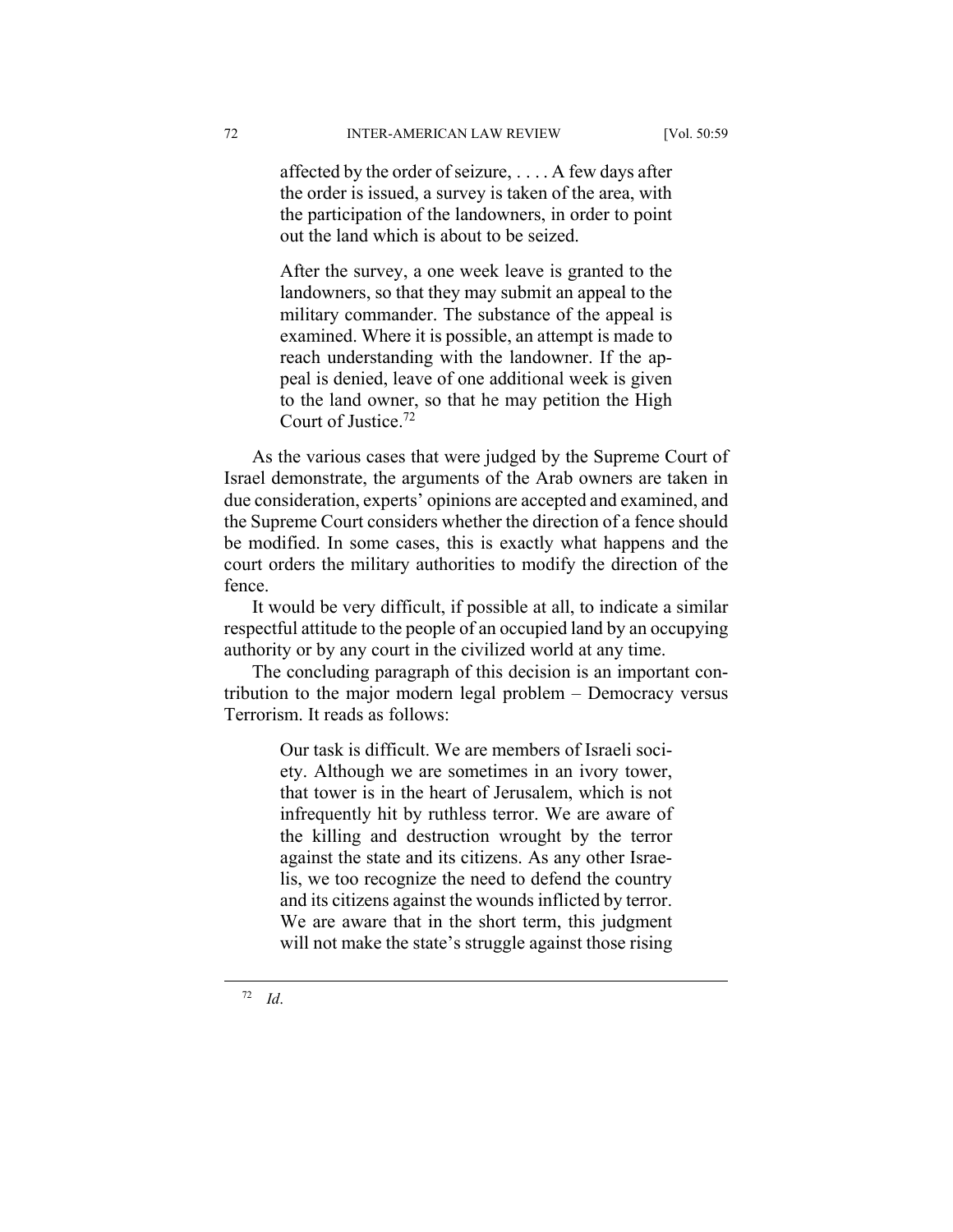up against it easier. But we are judges. When we sit in judgment, we are subject to judgment. We act according to our best conscience and understanding. Regarding the state's struggle against the terror that rises against it, we are convinced that at the end of the day, a struggle according to the law will strengthen her power and her spirit. There is no security without law. Satisfying the provision of the law is an aspect of national security.<sup>73</sup>

Israel's presence brought positive results to the economy of the territories and to the health conditions of the Palestinian population.74 For example, from 1967 to 2000, life expectancy increased from 48 to 72, and infant mortality plummeted from 60 per thousand live births to 15.75 This occurred as Israel built more than one hundred clinics, offered comprehensive health insurance, and modernized and expanded sewage and electrical infrastructures.<sup>76</sup> In the political arena, under Israeli rule, the Palestinians of Judea, Samaria, and Gaza exercised political freedoms. This included "freedom of the press, freedom of association, enfranchisement of women and the ability to seek the protection of the Israeli court system."<sup>77</sup>

And then came the 1995 Israeli-Palestinian Interim Agreement on the West Bank and the Gaza Strip, "when 98 percent of the Palestinians living in these areas came under the jurisdiction of the Palestinian Authority . . . which ended the freedoms the Palestinians

 <sup>73</sup> *Id.* at 132; *see also* Dolinger, *supra* note 42, at 382‒386. This is the essence of Justice Barak's legal philosophy regarding the need to conciliate democracy and human rights with the defense of the state and its citizens; a philosophy that has its adherents but also its adversaries. Among those who have strongly disagreed with Justice Barak stands Richard Posner, judge on the US Court of Appeals for the Seventh Circuit and professor at the University of Chicago Law School.

<sup>74</sup> CAROLINE B. GLICK, THE ISRAELI SOLUTION: A ONE-STEP PLAN FOR PEACE IN THE MIDDLE EAST 113-14 (2014).

<sup>75</sup> *Id.*

<sup>76</sup> *Id.* On the other hand, the same author wrote in her Jerusalem Post column about how the PLO transformed their lives into chaos by implementing the law of the jungle, enforced by mob-style militias, which trampled property rights and gutted civil rights. 77 *Id.*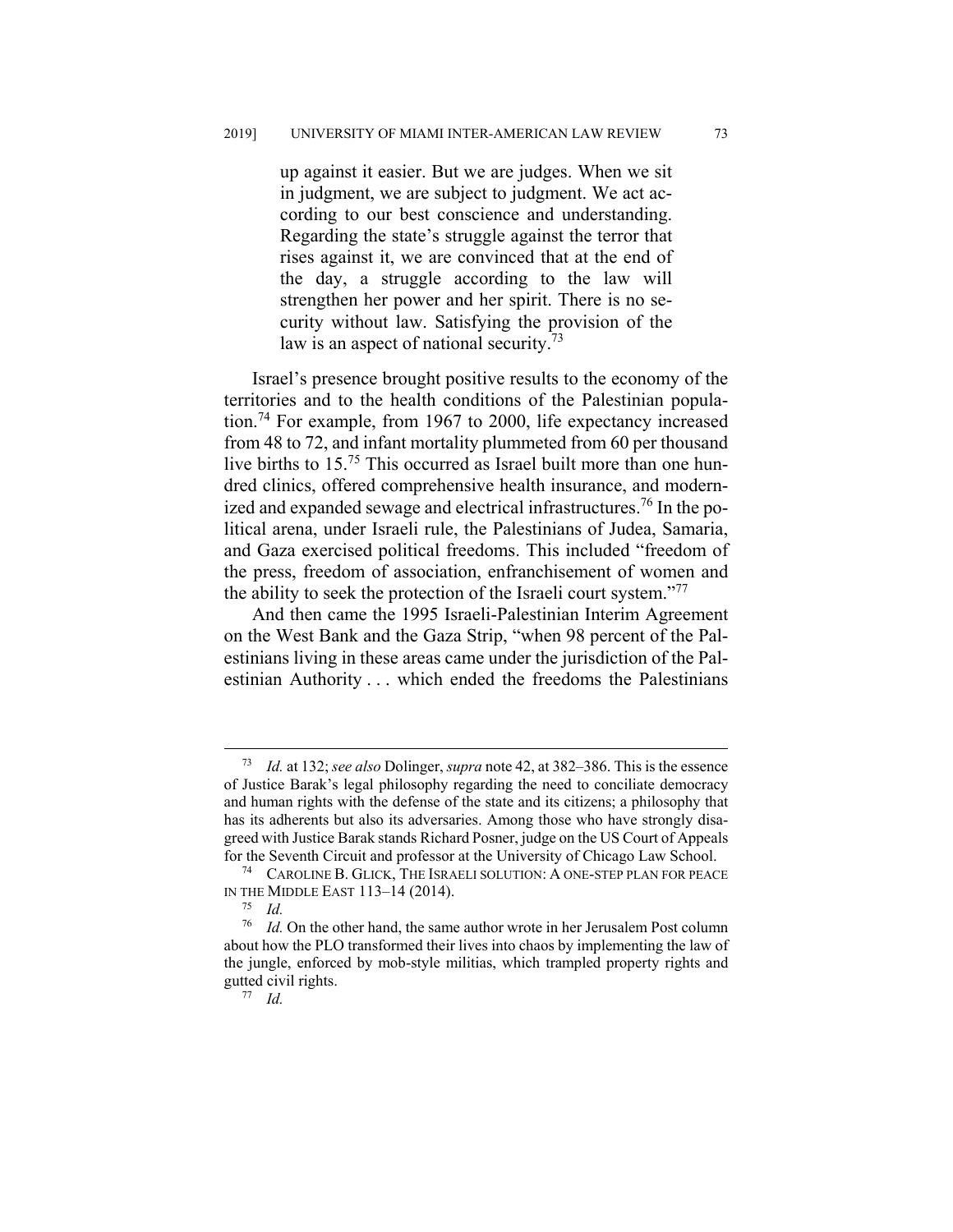had enjoyed under Israeli rule and torpedoed their economy."<sup>78</sup> These facts, as they evolved in the 1990s, demonstrate the harsh injustice that Israel suffers when the Security Council ironically orders the Jewish State to extend humanitarian protection to the Palestinians.

### **THE INTERNATIONAL COURT OF JUSTICE (ICJ) ADVISORY OPINION**

The Resolution invokes the Advisory Opinion rendered on July 9, 2004, by the International Court of Justice  $(ICJ)$ .<sup>79</sup> This is the advisory opinion regarding the fence (which the ICJ called the wall) that Israel erected to defend its citizens from the daily terrorist attacks by Arabs living in the territories.<sup>80</sup>

In the first place, an ICJ Advisory Opinion is not a binding legal source. $81$  It is a mere opinion furnished by the court to the General Assembly of the UN. $82$  As its denomination indicates, it is an advisory opinion and not a judgment. Thus, an advisory opinion is a decision of political—and not legal—nature. As a matter of fact, it is known that some of the judges of the ICJ rule in accordance with the interests and or policies of the states of their citizenship.<sup>83</sup> This occurs as they are sent to serve at the ICJ by their nation's governments.84 Amichai Cohen observes that "the identity of the judges in

 <sup>78</sup> *Id.* at 116, 119. Caroline Glick's advocacy of a "One State Plan for Peace in the Middle East" is based on the rationale that "[a]pplying Israeli law to the areas would end the authoritarian repression that the Palestinians suffer under the rule of the Palestinian Authority. As permanent residents of Israel, with the option of applying for Israeli citizenship, the Palestinians would find themselves living in a liberal democracy where their individual rights are protected." *Id.* at 119. The author informs that during the Palestinian uprising against Israel from 1988 to 1991, Palestinians killed about a thousand of their own people whom they accused of collaborating with Israel. *Id.* at 116, 119.

<sup>79</sup> S.C. Res. 2334, *supra* note 2, ¶ 3.

<sup>80</sup> Rep. of the I.C.J, at 4, U.N. Doc  $A/59/4$  (Aug. 1, 2003 – July 31, 2004).

<sup>81</sup> *See Advisory Proceedings*, I.C.J., https://www.icj-cij.org/en/how-thecourt-works (last visited Oct. 12, 2018); *see also The Court*, I.C.J., http://www.icjcij.org/en/court (last visited Oct. 12, 2018).

<sup>82</sup> *Id.*

<sup>83</sup> Eric Posner & Miguel F.P.de Figueiredo, *Is the International Court of Justice, Biased?*, 34 THE J. OF LEGAL STUD. 599, 599, 624 (2005).

<sup>84</sup> *Id.*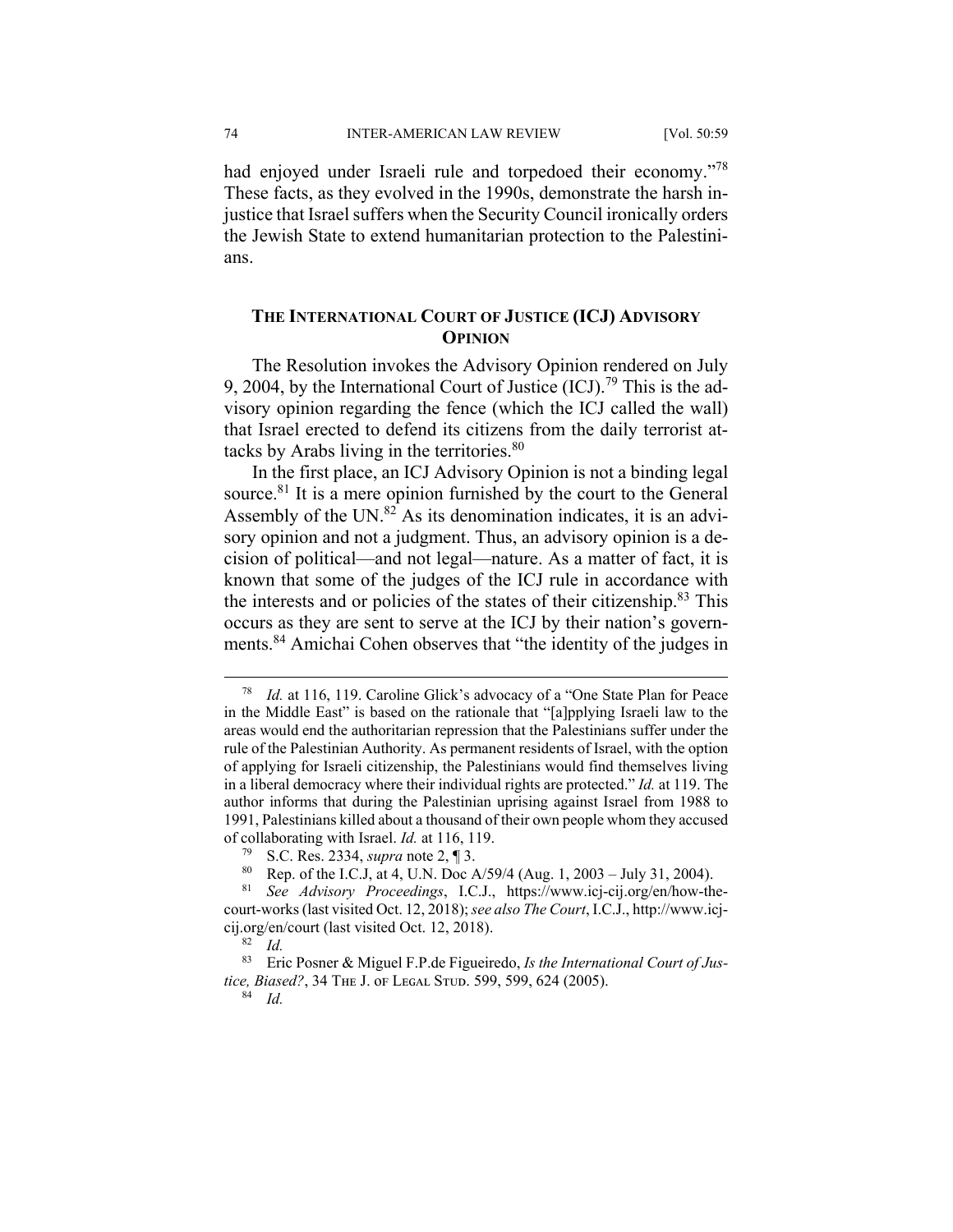international courts, their politics, values and independence from political control should become major issues in the debate over international law."<sup>85</sup>

It is important to analyze the 2004 Advisory Opinion of the ICJ to perceive the depth of the Security Council's one-sidedness in Resolution 2334. $86$  It is also important to compare the Resolution to similar Resolutions of the General Assembly and the Council of Human Rights, which are entirely prejudiced regarding the position and the policies of Israel.87 This analysis will demonstrate how the UN organs have no problem making decisions and resolutions on the Israel-Arab conflict in spite of all evidence and against elementary common sense.

The 2004 Advisory Opinion of the ICJ is in total conflict with the facts that brought about the occupation. It is tainted by flagrant incorrect descriptions of the successive events that form the ongoing Middle East conflict. Moreover, the 2004 Advisory Opinion includes a short historical review, which refers to the War of Independence of 1948 in the following terms: "Israel proclaimed its independence on the strength of the General Assembly resolution; armed conflict broke out between Israel and a number of Arab States and the Plan of Partition was not implemented."88 Here, the ICJ tries to hide the universally known fact that the Arab states, unwilling to accept the proclamation of the State of Israel, attacked and invaded the territory designated by the UN Partition Plan to become the Jewish State.

How can the Court, an integral part of the UN, ignore the statement of Trygve Lie, the first secretary general of the same organization? Lie stated, "The invasion of Palestine by the Arab States was the first armed aggression which the world has seen since the world

 <sup>85</sup> Amichai Cohen, *Rules and Applications of International Humanitarian Law*, 41 Isr. L. Rev. 41, 67 (2008).

<sup>86</sup> S.C. Res. 2334, *supra* note 2, ¶ 3.

<sup>87</sup> *See, e.g.*, Legal Consequences of the Construction of a Wall in the Occupied Palestinian Territory, Advisory Opinion, 2004 I.C.J. 136 (July 9), https://www.icj-cij.org/files/case-related/131/131-20040709-ADV-01-00- EN.pdf [hereinafter *Construction Advisory Opinion*].

<sup>88</sup> *Id.* ¶ 71, at 165; *see also* GA, Res. 181(II) A-B, Resolution Adopted on the Report of the Ad Hoc Committee on the Palestinian Question (Nov. 29, 1947), http://www.un.org/en/ga/search/view\_doc.asp?symbol=A/RES/181(II).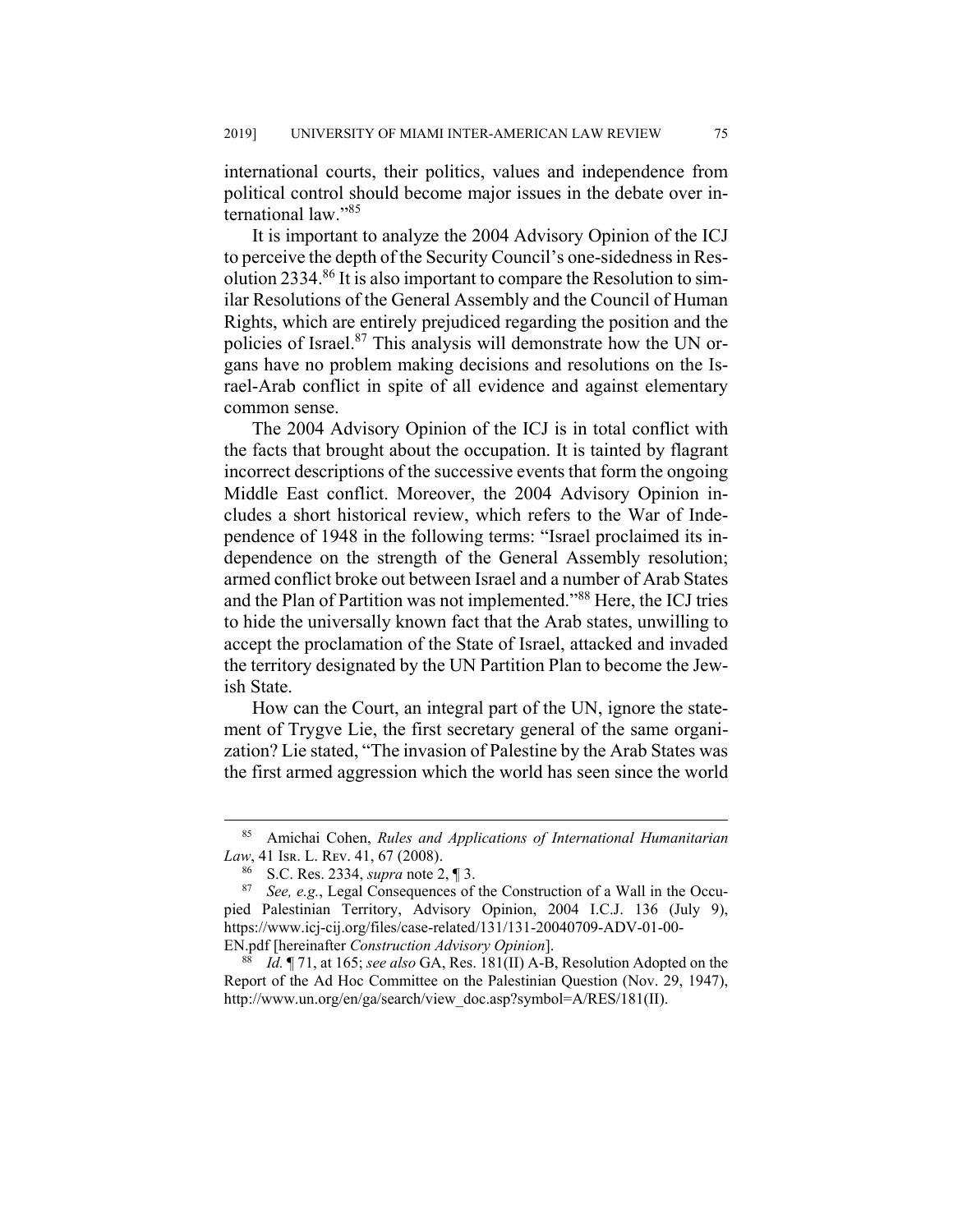war."<sup>89</sup> Paul Johnson, an internationally respected historian, describes the aggression as follows: "A provisional government was formed immediately. Egyptian air raids began that night. The next day, simultaneously, the last British left and the Arab armies invaded."90

The Egyptian newspaper, Akhbar al-Yom, quoted the Secretary General of the Arab League Azzam Pasha at a Cairo press conference. He said, "[T]his will be a war of extermination and a momentous massacre . . . like the Mongolian massacres and the Crusades."91

At the UN Security Council's meeting on May 15, 1948, Mr. Tarasenko, the representative of Ukraine, referred to the armed struggle happening in Palestine. He referred to it as "a result of the unlawful invasion by a number of States of the territory of Palestine, which does not form part of the territory of any of the States whose armed forces have invaded it,"92 and in the same vein, the United States delegate, Senator Austin, referring specifically to Jordan's attitude and its answers to questions posed by the Security Council, classified the Arab state's behavior as waging a war and acting against peace.<sup>93</sup>

The ICJ's inaccurate statement that "armed conflict then broke out" does not bode well for the prestige of any court, let alone the ICJ.94 But when prejudice reigns, there is no limit to the level of misrepresentations that can occur. The lack of legal value of the ICJ's 2004 Advisory Opinion lies in its conclusions, which are based on uncertainty and are self-contradicting.

In paragraph 137 in the 2004 Advisory Opinion, the ICJ states the following: "To sum up, the Court, from the material available to it, is not convinced that the specific course Israel has chosen for the

<sup>89</sup> DORE GOLD, THE FIGHT FOR JERUSALEM: RADICAL ISLAM, THE WEST, AND THE FUTURE OF THE HOLY CITY 135 (2007).

<sup>&</sup>lt;sup>90</sup> PAUL JOHNSON, A HISTORY OF THE JEWS 527 (1988).

<sup>91</sup> David Barnett & Efraim Karsh, *Azzam's Genocidal Threat*, 18(4) MIDDLE EAST Q. 85, 87 (2011) (translating Mustafa Amin, *A War of Extermination*, AKHBAR AL-YOM, Oct. 11, 1947).

<sup>92</sup> Yehuda Z. Blum, *The Missing Reversioner: Reflections on the Status of Judea and Samaria*, 3 ISR. L. REV. 279, 279 (1968); *Id.* at 285‒86.

<sup>93</sup> *Id.* at 9.

<sup>94</sup> *Construction Advisory Opinion*, *supra* note 87, ¶ 71, at 165.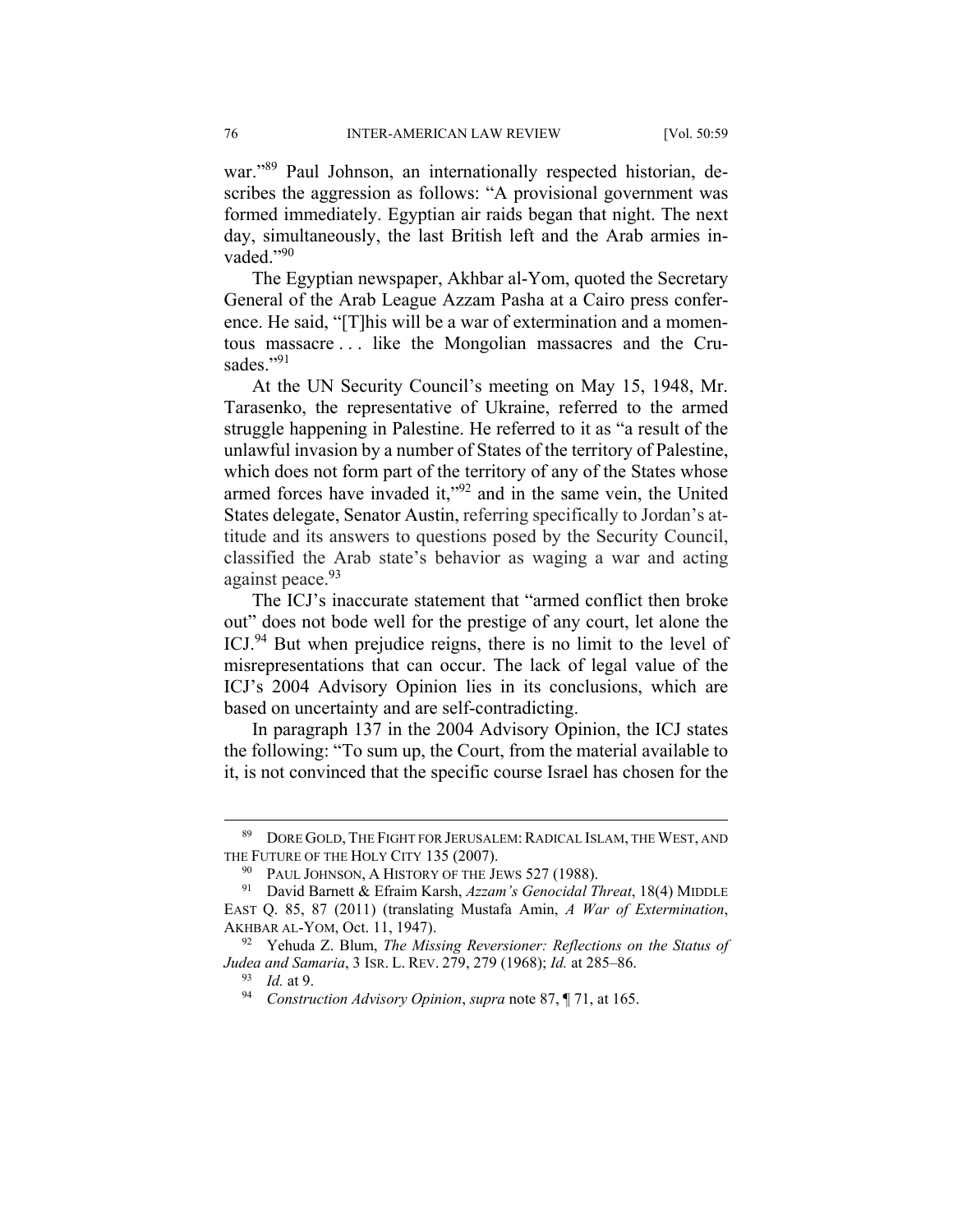wall was necessary to attain its security objectives."<sup>95</sup> Paragraph 140 repeats the legal jewel: "In the light of the material before it, the Court is not convinced that the construction of the wall along the route chosen was the only means to safeguard the interest of Israel against the peril which it invoked as justification for that construction."96 However, the strangest aspect of the ICJ's conclusion is the continuation on paragraph 137: "The wall, along the route chosen, and its associated régime gravely infringe a number of rights of Palestinians residing in the territory occupied by Israel, and the infringements resulting from that route cannot be justified by military exigencies or by the requirements of national security or public order."97

Thus, the ICJ makes two statements that contradict each other in the same paragraph. The ICJ is not convinced that (1) the route chosen for the wall was the only way to protect the Israeli population, and (2) infringements caused to the Palestinian population by the route chosen cannot be justified by military exigencies, national security, or public order.

At the same time, the Court is not convinced, and yet it decides with conviction! Which court takes a decision based on doubt, on lack of conviction? Why did the Court not order technical, geographical, strategical, and military advice? Why did it not look into Israel's arguments contained in a document that the Secretary General of the UN attached to the consultation for an Advisory Opinion as this paper is hardly referred to in the decision?<sup>98</sup>

Israel argued that in the forty months immediately preceding the erection of the fence, Palestinian terror attacks had left 916 people dead and over 5,000 injured, many of them critically.<sup>99</sup> There is no word about that in the General Assembly's request for an advisory opinion. Despite the unforgiveable omission by the General Assembly, the ICJ could have easily looked into the Israeli submission and

 <sup>95</sup> *Id.* ¶ 137, at 193.

<sup>96</sup> *Id.* ¶ 140, at 194.

<sup>97</sup> *Id.* ¶ 137, at 193.

<sup>&</sup>lt;sup>98</sup> Letter from the Deputy Director General and Legal Advisor of the Ministry of Foreign Affairs, together with the Written Statement of the Government of Israel, https://www.icj-cij.org/files/case-related/131/1579.pdf; *Construction Advisory Opinion*, *supra* note 87.

<sup>99</sup> *Id.* ¶¶ 1.7, 3.56.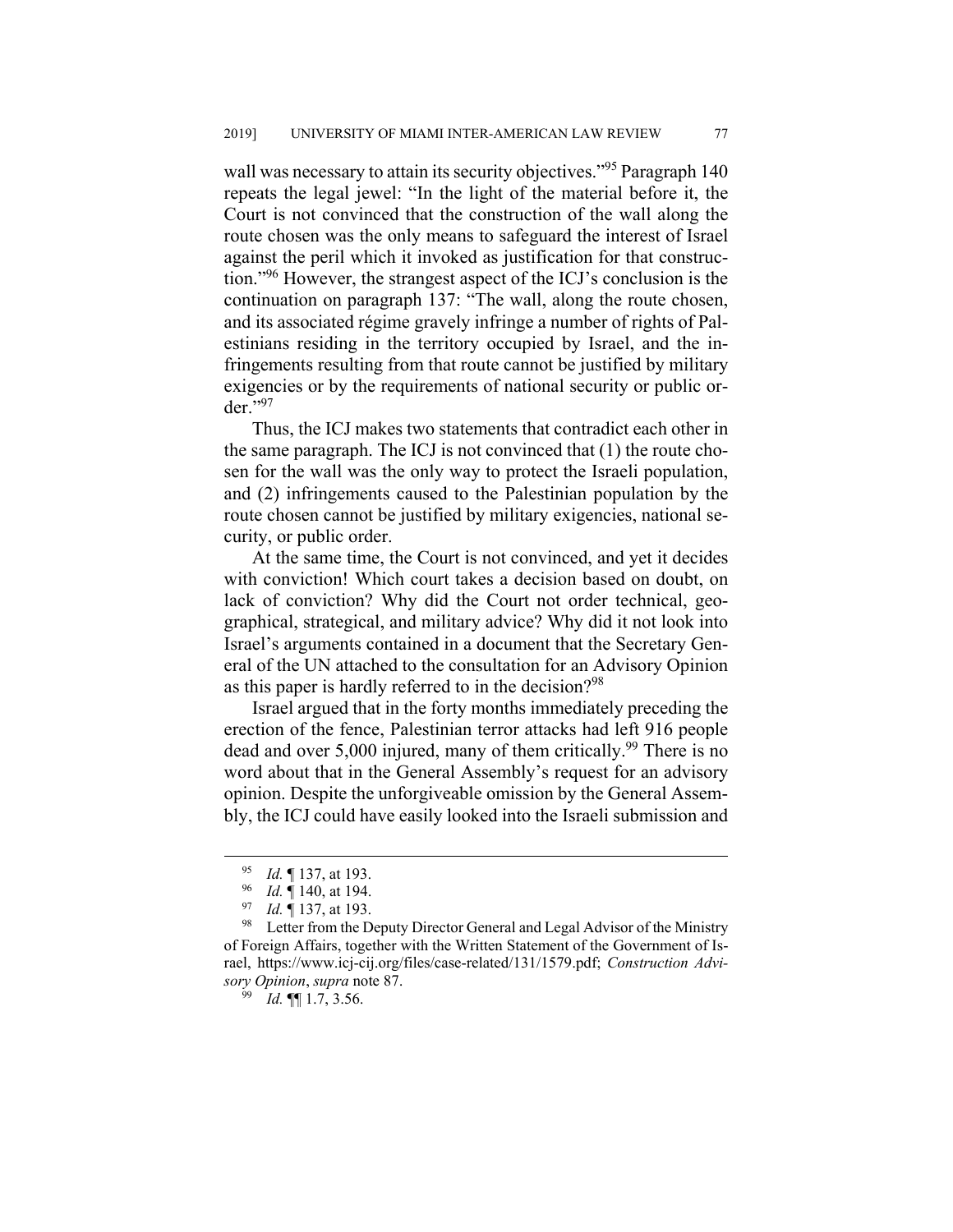double-checked the facts related, but it did not really care to search for the truth.

Judge Rosalyn Higgins was very critical of the Court. In her separate opinion, she states:

> Addressing the reality that "the question of the construction of the wall was only one aspect of the Israeli-Palestinian conflict," the Court states that it "is indeed aware that the question of the wall is part of a greater whole and it would take this circumstance carefully into account in any opinion it might give." In fact, it never does so. There is nothing in the remainder of the Opinion that can be said to cover this point. Further, I find the "history" as recounted by the Court in paragraphs 71-76 neither balanced nor satisfactory.<sup>100</sup>

The Court says that "[i]n the 1967 armed conflict, Israel forces occupied all the territories which had constituted Palestine under the British Mandate (including those known as the West Bank, lying to the east of the Green Line)."101 Again, the Court reveals unforgiveable historical errors because the territories that constituted Palestine under British Mandate included the following: (1) the territory which became the State of Israel, (2) the territories known as the West Bank, which was supposed to become the Arab State according to Resolution 181 of the General Assembly,  $102$  and (3) the territory known before as Transjordan, which is known today as the independent state of Jordan. In sum, Israel did not occupy the state of Jordan and could not occupy its own territory; this shows the absurdity of the statement that Israel occupied "all the territories which had constituted Palestine under the British Mandate."<sup>103</sup>

In sum, when the Security Council bases Resolution 2334 on the ICJ's 2004 Advisory Opinion, one should bear in mind that both organs of the UN—the Court and the Council—coincide in their un-

<sup>&</sup>lt;sup>100</sup> Construction *Advisory Opinion, supra* note 87, **[1]** 15–16, at 211 (separate opinion by Higgins, J.).

<sup>101</sup> *Construction Advisory Opinion*, *supra* note 87, ¶ 73, at 166.

 $102$  G.A. Res. 181 (II) A, Future Government of Palestine (Nov. 29, 1947).

<sup>103</sup> *Construction Advisory Opinion*, *supra* note 87, ¶ 73, at 166.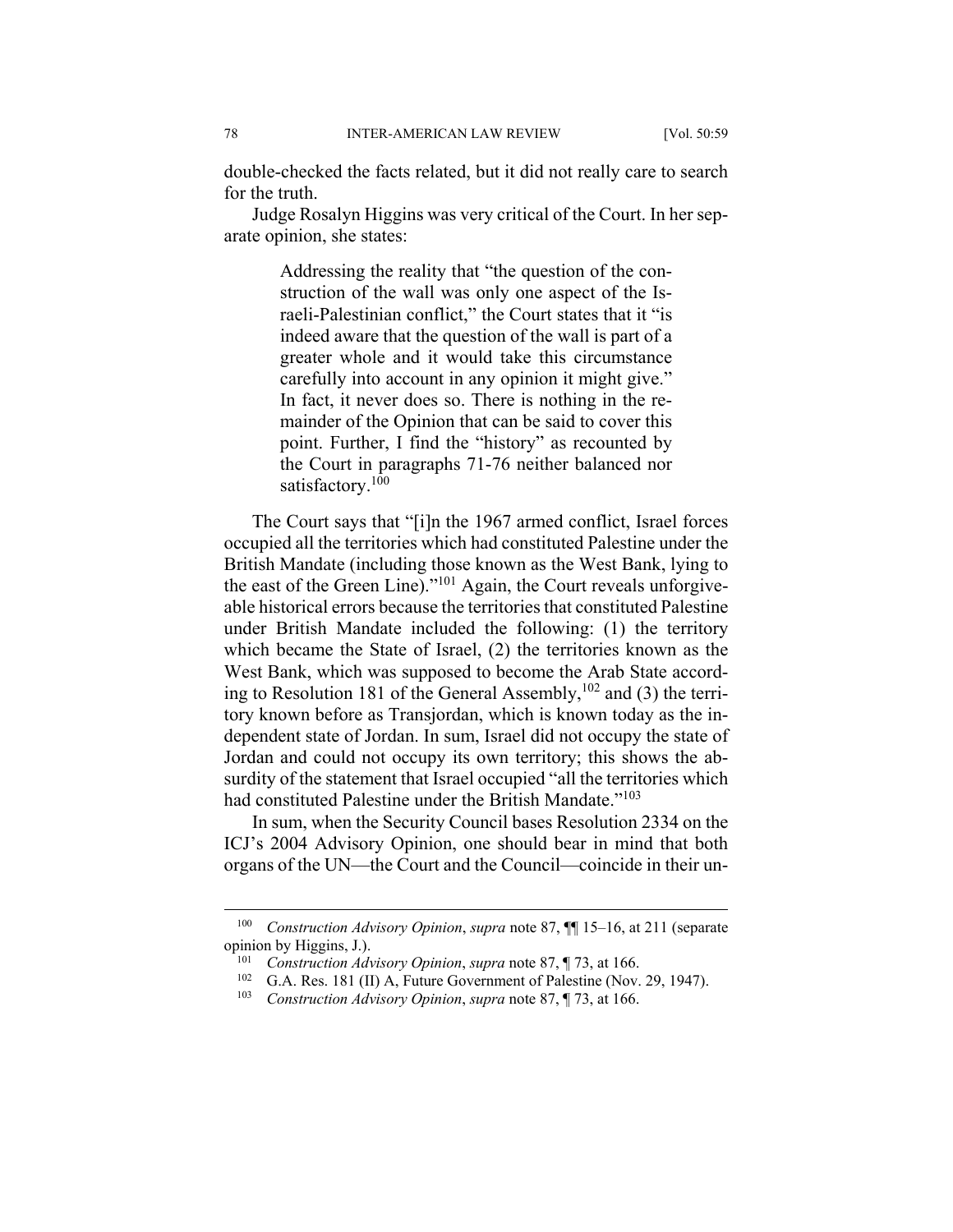fair, unjust, illegal, and deliberately prejudicial one-sidedness regarding the conflict in the Holy Land. In Brian McGarry's introductory note to the Resolution, he suggests that the Security Council's upgraded language from "calls upon" to "demands" is a consequence of the ICJ's intervening opinion in *Wall*,<sup>104</sup> "in which the Court found that Israeli settlement activities had contravened international law."105 The Resolution is as incorrect as the ICJ's 2004 Advisory Opinion and both are illegal as I hereby proceed to expose.

#### **THE SECURITY COUNCIL AND INTERNATIONAL LAW**

When the Security Council emits a Resolution that deals with the legal validity of an act or a behavior, establishes legal obligations, and demands certain actions or abstentions from a UN member state, as contained in Resolution 2334, the Council should base it on legal sources. An ICJ advisory opinion does not represent a legal source.

Article 38 of the International Court of Justice Statute provides that the ICJ's function is "to decide in accordance with international law" by applying "international conventions . . . international custom . . . the general principles of law recognized by civilized nations," and the "judicial decisions and teachings of the most highly qualified publicists of the various nations, as subsidiary means for the determination of the rule of law."106 The letter of the law, the text of a convention, and the nature of a custom can only be understood and applied in accordance with the most qualified jurists' interpretation and the Courts' application of them. These two sources are known as Doctrine and Jurisprudence.

Article 68 provides that "[i]n the exercise of its advisory functions the Court shall further be guided by the provisions of the present Statute which apply in contentious cases to the extent to which

<sup>&</sup>lt;sup>104</sup> Brian McGarry, *Introductory Note to United Nations Security Council Resolution 2334*, 56(3) I.L.M. 645, 646 (2017), https://www.cambridge.org/core/journals/international-legal-materials/article/united-nations-security-council-resolution-2334/EBF1E6E5C132BDE13F6AB63173B281BE. 105 *Id.*

<sup>&</sup>lt;sup>106</sup> Statute of the International Court of Justice art. 38,  $\P$  1(a)–(d), June 26, 1945, 59 STAT. 1055.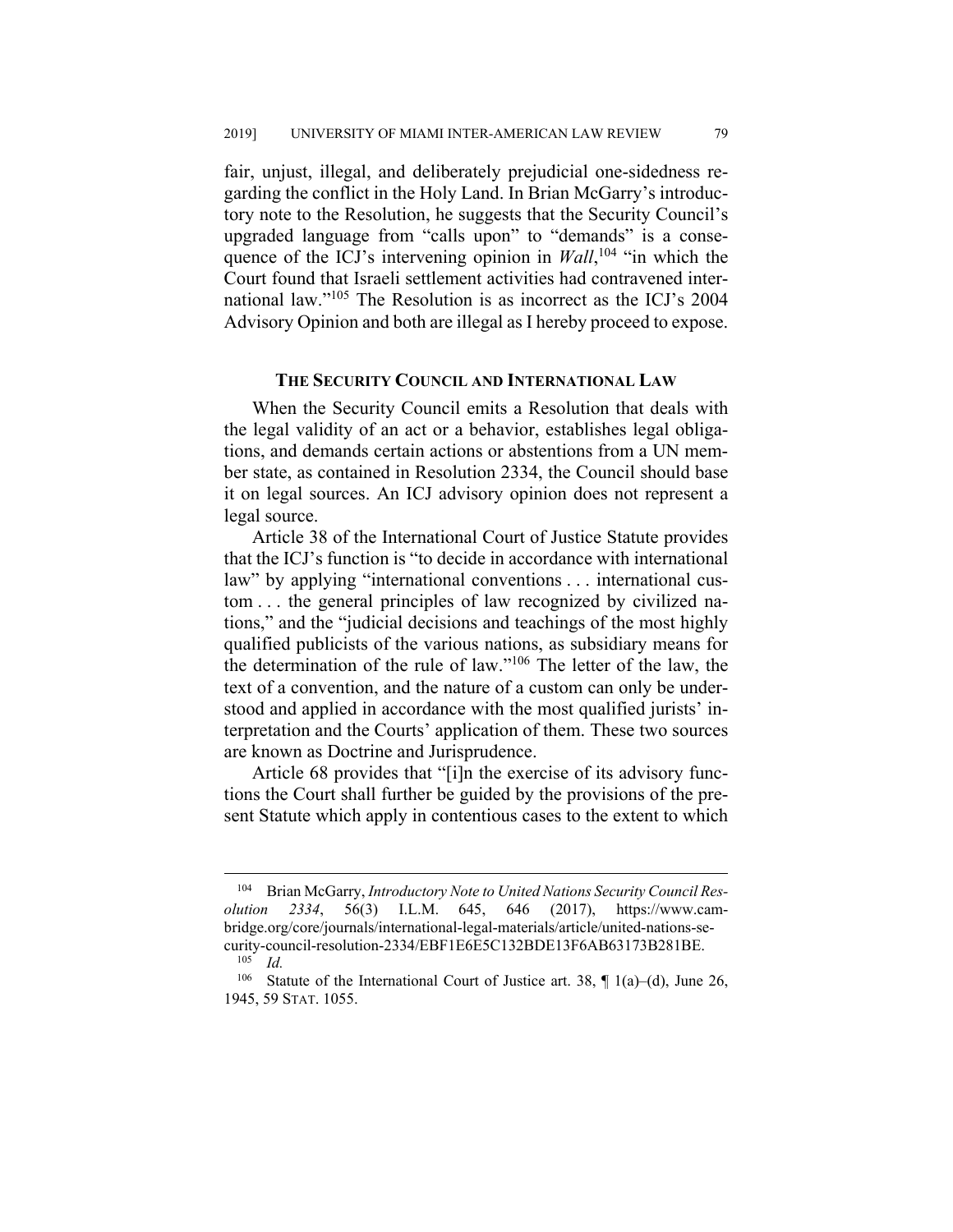it recognizes them to be applicable." $107$  Should we say that the ICJ decided the sources of international law stated in Article 38 were not applicable to the Advisory Opinion request regarding the "wall?". Or, in other words, the Opinion would not be given in accordance with the sources of International Law. If so, the Opinion would not carry any legal effect. Therefore, the Opinion certainly does not carry any legal effect, and the reference to it by the Security Council is absolutely useless as the Council insists on the legal aspects of the issues under consideration and deals with the international obligations of the State of Israel.

But it is not only the Rules of the ICJ that order the observance of international law. The whole structure of the United Nations established in its Charter, approved in San Francisco, California on June 26 1945, is based on this major principle.<sup>108</sup>

The Preamble states the determination of the organization "to establish conditions under which justice and respect for the obligations arising from treaties and other sources of international law can be maintained."<sup>109</sup> Additionally, the Charter provides that "international disputes or situations which might lead to a breach of peace" shall be settled "in conformity with the principles of justice and international law."110 In Article 13, the Charter charges the General Assembly to "initiate studies and make recommendations for the purpose of (1) promoting international cooperation in the political field and (2) encouraging the progressive development of international law and its codification."111 The Charter also prescribes that the Security Council will discharge its duties "in accordance with the Purposes and Principles of the United Nations,"112 which, as we saw, are based on "the principles of justice and international law."<sup>113</sup>

So when the Security Council states in Resolution 2334 that Israel's occupation of territories and establishment of settlements in

<sup>&</sup>lt;sup>107</sup> *Id.* art. 68.

<sup>&</sup>lt;sup>108</sup> U.N. Charter, https://treaties.un.org/doc/publication/ctc/uncharter.pdf.<br><sup>109</sup> Id. at ambl

 $\frac{109}{110}$  *Id.* at pmbl.

<sup>110</sup> *Id.* art. 1, \[ 1.<br><sup>111</sup> *Id.* art. 13, \[ 1(a).<br><sup>112</sup> *Id.* art. 24, \[ 2.

<sup>113</sup> *U.N. Charter Principles*, U.N., https://www.un.org/ruleoflaw/thematic-areas/international-law-courts-tribunals/un-charter-principles/ (last visited Oct. 13, 2018).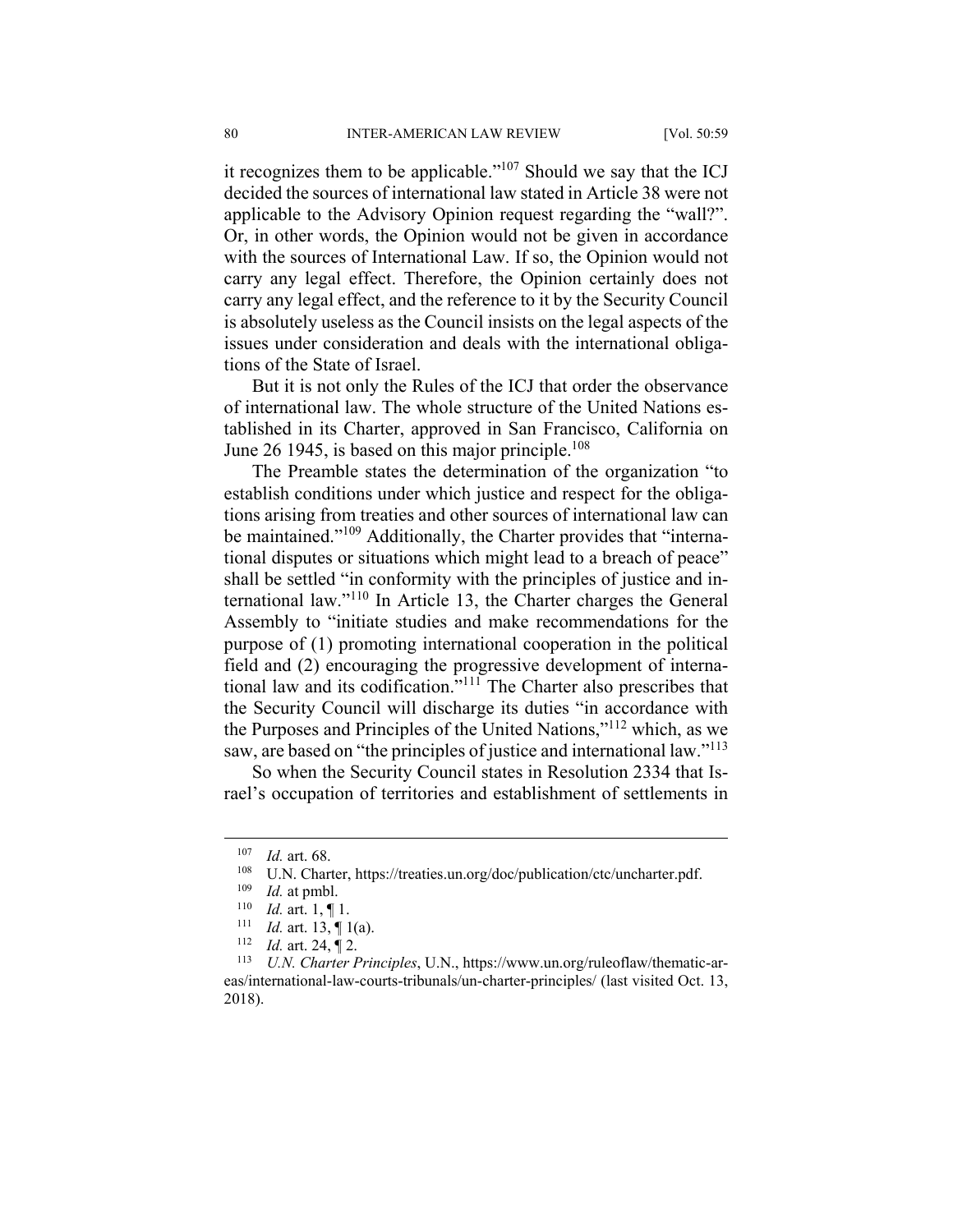the Palestinian territory constitute a "flagrant violation under international law,"<sup>114</sup> referring to Israel's "legal obligations,"<sup>115</sup> we should assume that these peremptory statements have a basis in international law and that the sources of international law for the Security Council (as for the General Assembly) cannot be other than the ones for the ICJ as established in its charter. This is what must be analyzed. Does the position of the Security Council in Resolution 2334, like many previous resolutions of outright condemnation of Israel's presence in the West Bank, have any basis on the authentic sources of international law?

In 1967, the Israeli army entered the Jordan River's west bank, a territory occupied by Jordan and now known as West Bank.<sup>116</sup> As Stuart Malawer wrote, "the Security Council and the General Assembly refused to censure Israel for its 1967 attack against the Arabs. The failure to censure Israel evidences an acceptance by the international community of the Israeli case . . . .117 This evidences a development of the United Nations' practice, which allows a state to exercise under Article 51 anticipatory self-defense."118

Louis Henkin stated this theory very laconically: "If a nation is satisfied that another is about to obliterate it, it will not wait. But it has to make that decision on its own awesome responsibility."<sup>119</sup> This theory appears very clearly in D.W. Greig as he writes that the "pre-emptive attack launched by Israel principally against the United Arab Republic in June 1967, is an excellent illustration of the circumstances in which a right of anticipatory self-defense might still be claimed."<sup>120</sup>

The next step is to verify the legality of Israel's permanence in the territories occupied during the defensive war. A short editorial comment published by the American Journal of International Law

<sup>114</sup> S.C. Res. 2334, *supra* note 2, 1.<br>115 *M* **T** 2

 $\frac{115}{116}$  *Id.* 12.

<sup>&</sup>lt;sup>116</sup> West Bank refers to the territory west of the Jordan River.

<sup>&</sup>lt;sup>117</sup> STUART S. MALAWER, STUDIES IN INTERNATIONAL LAW 199-200 (1977). <sup>118</sup> *Id.*

<sup>119</sup> Louis Henkin, *Force, Intervention, and Neutrality in Contemporary International Law*, in the Fifty-Seventh Annual Meeting of the American Society of International Law (1963).

<sup>120</sup> D.W. GREIG, INTERNATIONAL LAW 681 (1970).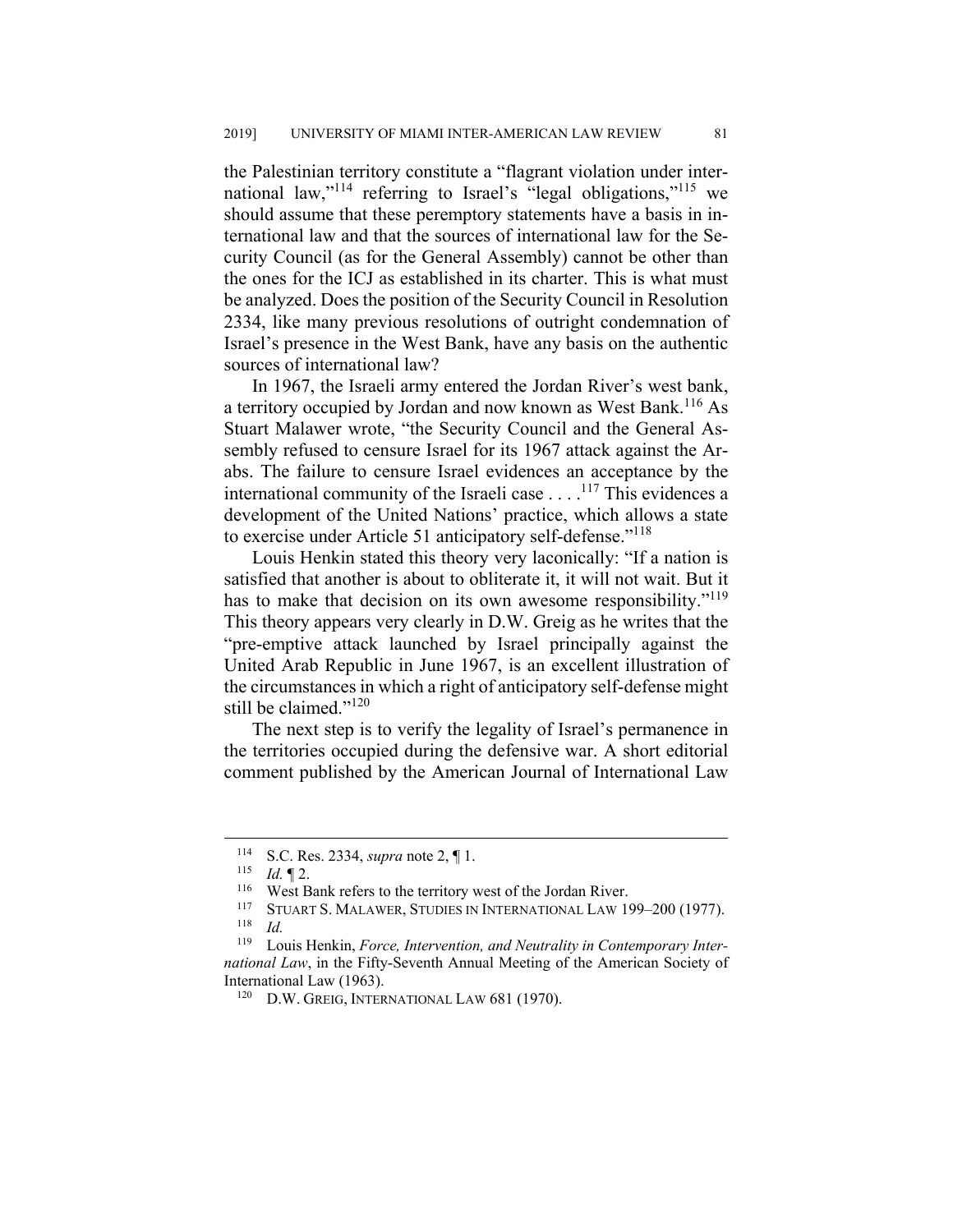(AJIL), which became a classic, fundamental piece for understanding the legal status of the territories, describes two errors.<sup>121</sup> Stephen Schwebel, former judge and president of the International Court of Justice, distinguished between aggressive conquest and defensive conquest (I) and between taking territory which the prior holder held lawfully and that which it had unlawfully  $(II).<sup>122</sup>$ 

Schwebel explains that "Israel has a better title in the territory of what was Palestine, including the whole of Jerusalem, than do Jordan and Egypt."123 Thus, it follows that the modification of the 1949 armistice lines among those states within former Palestinian territory are lawful if not necessarily desirable. Schwebel further stresses that "Egypt's seizure of the Gaza strip, and Jordan's seizure and subsequent annexation of the West Bank and the old city of Jerusalem, were unlawful."<sup>124</sup> The seizures could not give these states "lawful, indefinite control, whether as occupying Power or sovereign: *ex injuria jus non oritur."*125 On the same line and adding an interesting point of law, Elihu Lauterpacht summarized the situation:

> Territorial change cannot properly take place as a result of the *unlawful* use of force. But to omit the word 'unlawful' is to change the substantive content of the rule and to turn an important safeguard of legal principle into an aggressor's charter. For if force can never be used to effect lawful territorial change, then, if territory has once changed hands as a result of the unlawful use of force, the illegitimacy of the position thus established is sterilized by the prohibition upon the use of force to restore the lawful sovereign. This cannot be regarded as reasonable or correct.<sup>126</sup>

Comparing the post-1967 standing of Israel with that of pre-1967 Jordan, Yehuda Blum added:

 <sup>121</sup> Stephen M. Schwebel, Editorial Comment, *What Weight to Conquest?*, 64 AM. J. INT'L L. 344, 345 (1970). 122 *Id.*

<sup>123</sup> *Id.* at 346. 124 *Id.* 

*Id.* 

<sup>&</sup>lt;sup>126</sup> ELIHU LAUTERPACHT, JERUSALEM AND THE HOLY PLACES 929, 976 (1974).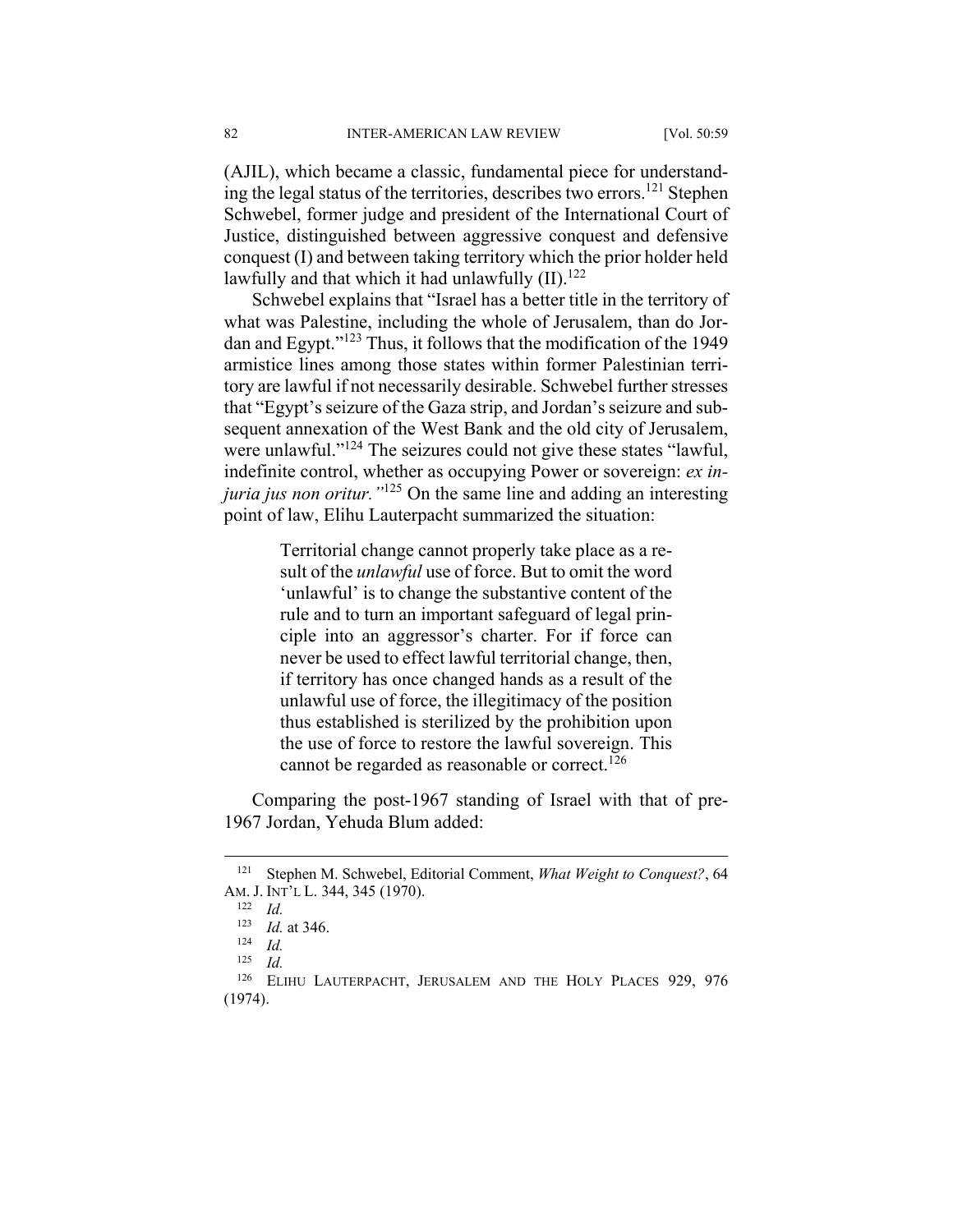The legal standing of Israel in the territories in question is thus that of a State which is lawfully in control of territory in respect of which no other state can show a better title. Or, if it is preferred to state the matter in terms of belligerent occupation, then the legal standing of Israel in the territories in question is at the very least that of a belligerent occupant of territory in respect of which Jordan is *not* entitled to the reversionary rights of a legitimate sovereign.<sup>127</sup>

Julius Stone characterizes Israel as a "lawful belligerent occupant."128 He further states that "the status of these residual territories is not merely, as is too often assumed, that of territories under belligerent occupation; it is rather that of continuing dedication to the objectives of the mandate."<sup>129</sup>

When Jordan, Egypt, and Iraq attacked Israel on June 5, 1967, they violated the 1949 armistice agreements.<sup>130</sup> Israel's "occupation of foreign territory" does not make legal sense because once the armistice boundaries were nullified, the West Bank reverted to its status as Palestine. After the Arabs rejected the partition plan approved by the UN General Assembly in November 1947, the whole territory returned to its status of "land promised to the Jews" by the Balfour

 <sup>127</sup> Yehuda Z. Blum, *The Missing Reversioner: Reflections on the Status of Judea and Samaria*, 3 ISR. L. REV 279, 293–94 (1968) ("It would seem to follow that, in a case like the present where the ousted State never was the legitimate sovereign, those rules of belligerent occupation directed to safeguarding that sovereign's reversionary rights have no application.").

<sup>&</sup>lt;sup>128</sup> JULIUS STONE, ISRAEL AND PALESTINE: ASSAULT ON THE LAW OF Nations  $119(1981)$ .<br> $129\qquadtd$  at

<sup>129</sup> *Id.* at 122.

<sup>130</sup> *Armistice Agreements (1949)*, *in* ARAB-ISRAELI CONFLICT AND CONCILIATION: A DOCUMENTARY HISTORY 35, 81 (Bernard Reich ed., 1995);*see also* Egyptian-Israeli General Armistice Agreement, Egypt-Isr., Feb. 24, 1949, http://avalon.law.yale.edu/20th\_century/arm01.asp; *see* Jordan-Israeli General Armistice Agreement, Jordan-Isr., April 3, 1949, http://avalon.law.yale.edu/20th\_century/arm03.asp; *see* Lebanese-Israeli General Armistice Agreement, Leb.-Isr., March 23, 1949, http://avalon.law.yale.edu/20th\_century/arm02.asp; *see* Israeli-Syrian General Armistice Agreement, Syria-Isr., July 20, 1949, http://avalon.law.yale.edu/20th\_century/arm04.asp.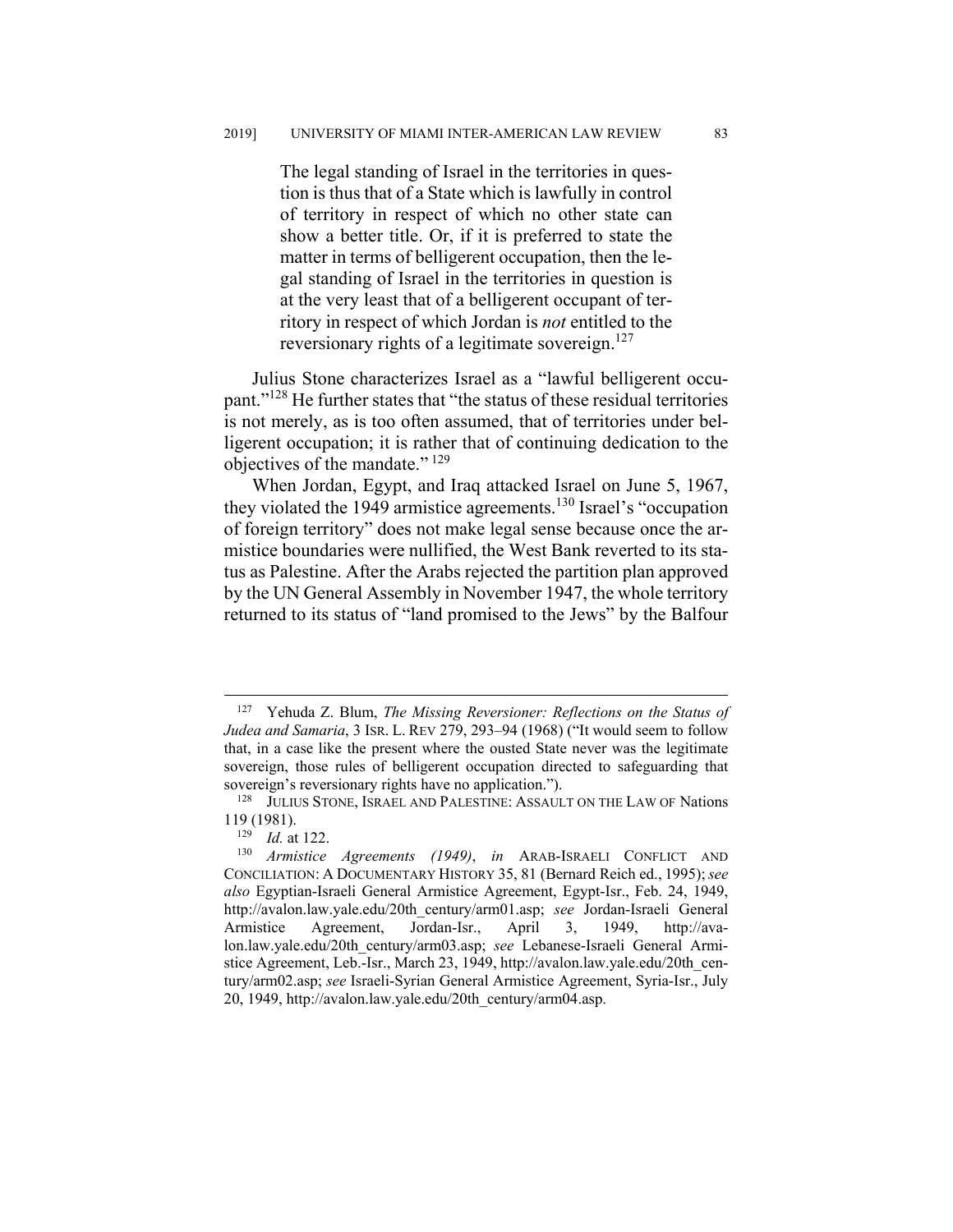Declaration,<sup>131</sup> which was later approved by the League of Nations through the mandate given to Great Britain at the San Remo Peace Conference in its Resolution of April 25, 1920.

Following the establishment of the British Mandate, the League of Nations determined in 1922, in accordance with article 22 of its Covenant, the conditions of the Mandate over Palestine and "charged the Mandatory government with the responsibility of establishing a national home for the Jewish people in Palestine." $132$ 

The preamble to the British Mandate Document states it was based on the international recognition of "the historical connection of the Jewish people with Palestine."133 Article Two rests the responsibility of "placing the country under such political, administrative and economic conditions as will secure the establishment of the Jewish national home" on Britain.134 Article Six requires the Mandatory Power to 'facilitate Jewish immigration,' and Article Seven made Britain responsible for "enacting a nationality law . . . framed so as to facilitate the acquisition of Palestinian citizenship by Jews who take up their permanent residence in Palestine."<sup>135</sup> There is no mention of Arab national rights in the Palestine Mandate, and there is no reference to political rights of the non-Jewish

<sup>&</sup>lt;sup>131</sup> BALFOUR DECLARATION (1917), http://avalon.law.yale.edu/20th century/balfour.asp. Declaration delivered by the British foreign secretary Lord Arthur Balfour to Lord Lionel Walter Rothschild on November 2, 1917, whereby "[h]is Majesty's Government view with favour the establishment in Palestine of a national home for the Jewish people, and will use their best endeavors to facilitate the achievement of this object, it being clearly understood that nothing shall be done which may prejudice the civil and religious rights of existing non-Jewish communities in Palestine, or the rights and political status enjoyed by Jews in any other country." *Id.*

<sup>132</sup> Talia Einhorn, *The Status of Judea & Samaria (The West Bank) and Gaza and the Settlements in International Law*, 7 JERUSALEM CTR. FOR PUB. AFF. §1, § 3.1 (2014).

<sup>133</sup> *Palestine Mandate (July 24, 1922)*, *in* ARAB-ISRAELI CONFLICT AND CONCILIATION: A DOCUMENTARY HISTORY 35-36 (Bernard Reich ed., 1995) ("The principal Allied powers have also agreed that the Mandatory should be responsible for putting into effect the declaration originally made on November 2nd, 1917, by establishment in Palestine of a national home for the Jewish people, it being clearly understood that nothing should be done which might prejudice the civil and religious rights of existing non-Jewish communities in Palestine, or the rights and political status enjoyed by Jews in any other country.").

 $134$  *Id.* at 36–37.

<sup>135</sup> *Id.*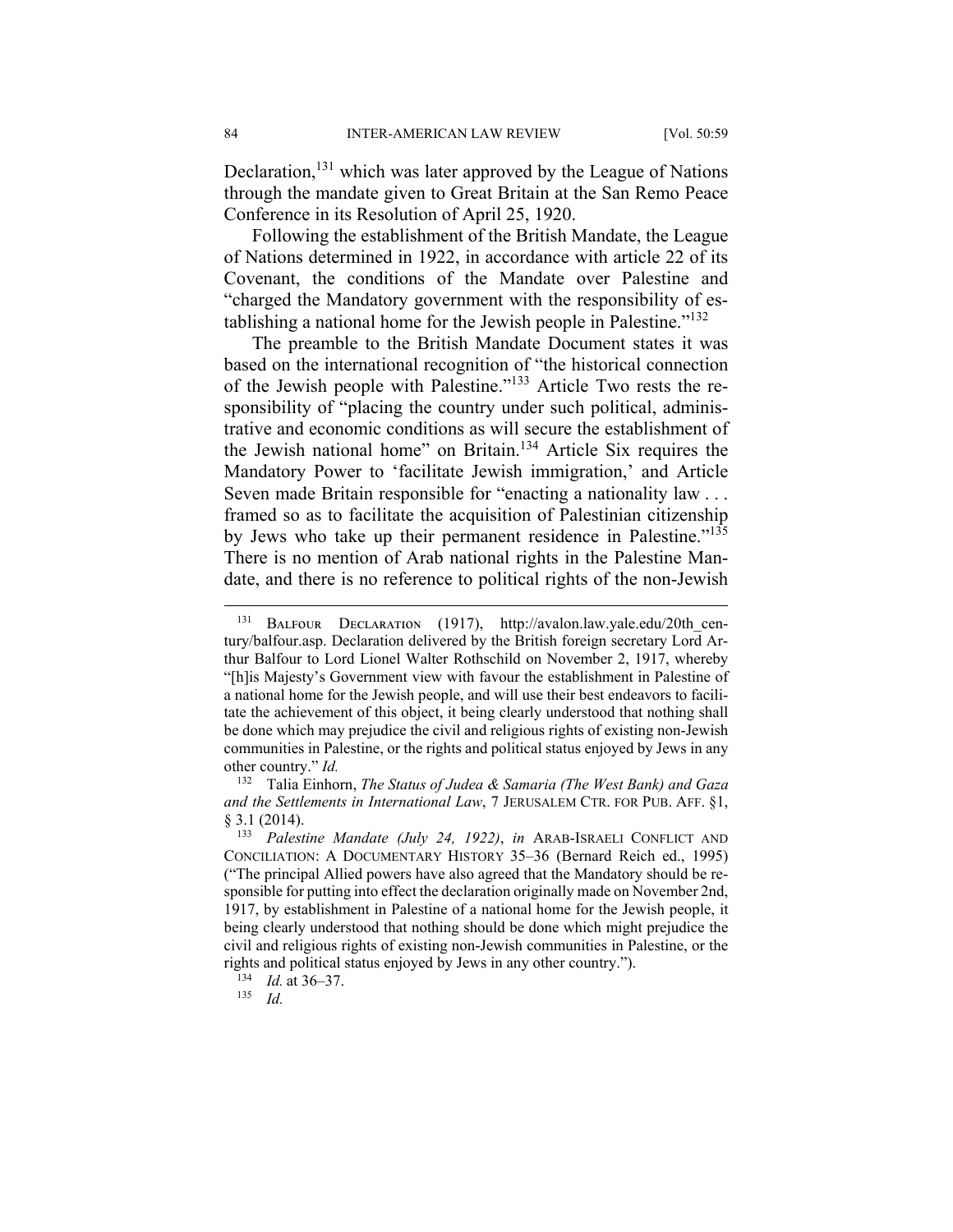population because the object and purpose of the British Mandate was exclusively to "reconstitute the political ties of the Jewish people to their homeland."136 The British Mandate only provides that "nothing should be done which might prejudice the civil and religious rights of existing non-Jewish communities."137

The League of Nations' creation of the British Mandate was the world entity's recognition of the right of the Jewish people to establish its home in the Land of Israel, its historic homeland, and to establish its state therein. Thus, the right of the Jews to their homeland was recognized in international law.

This recognition was inherited by the United Nations as per article 80 of its Charter which established the following:

> Except as may be agreed upon in individual trusteeship agreements . . . nothing in this Chapter shall be construed in or of itself to alter in any manner the rights whatsoever of any states or any peoples or the terms of existing international instruments to which Members of the United Nations may respectively be parties.138

The establishment of a national home for the Jewish people was tied to the whole of geographical Palestine encompassed by the territory from the Jordan River to the Mediterranean Sea, covering what is presently the official territory of Israel, as well as the territories claimed by the Palestinian Arabs. Geographic Palestine became so after Great Britain detached the territory beyond the Jordan river, known as "Transjordan" to create the Jordanian state, which, originally, was part of historical Palestine and the British Mandate. $139$ 

The continuous terrorism, which Palestinian Arabs waged against Palestinian Jews practically throughout the whole Mandate period led the UN to depart from the British Mandate's objective

dan/Transjordan-the-Hashimite-Kingdom-and-the-Palestine-war (noting that Jordan was administered by British rule after 1921).

<sup>&</sup>lt;sup>136</sup> Einhorn, *supra* note 132.

<sup>137</sup> Palestine Mandate, *supra* note 133, at 35.

<sup>138</sup> U.N. Charter, *supra* note 108, art. 80, ¶ 1.

<sup>139</sup> *Transjordan, the Hashemite Kingdom, and the Palestine War*, ENCYCLOPEDIA BRITANNICA, https://www.britannica.com/place/Jor-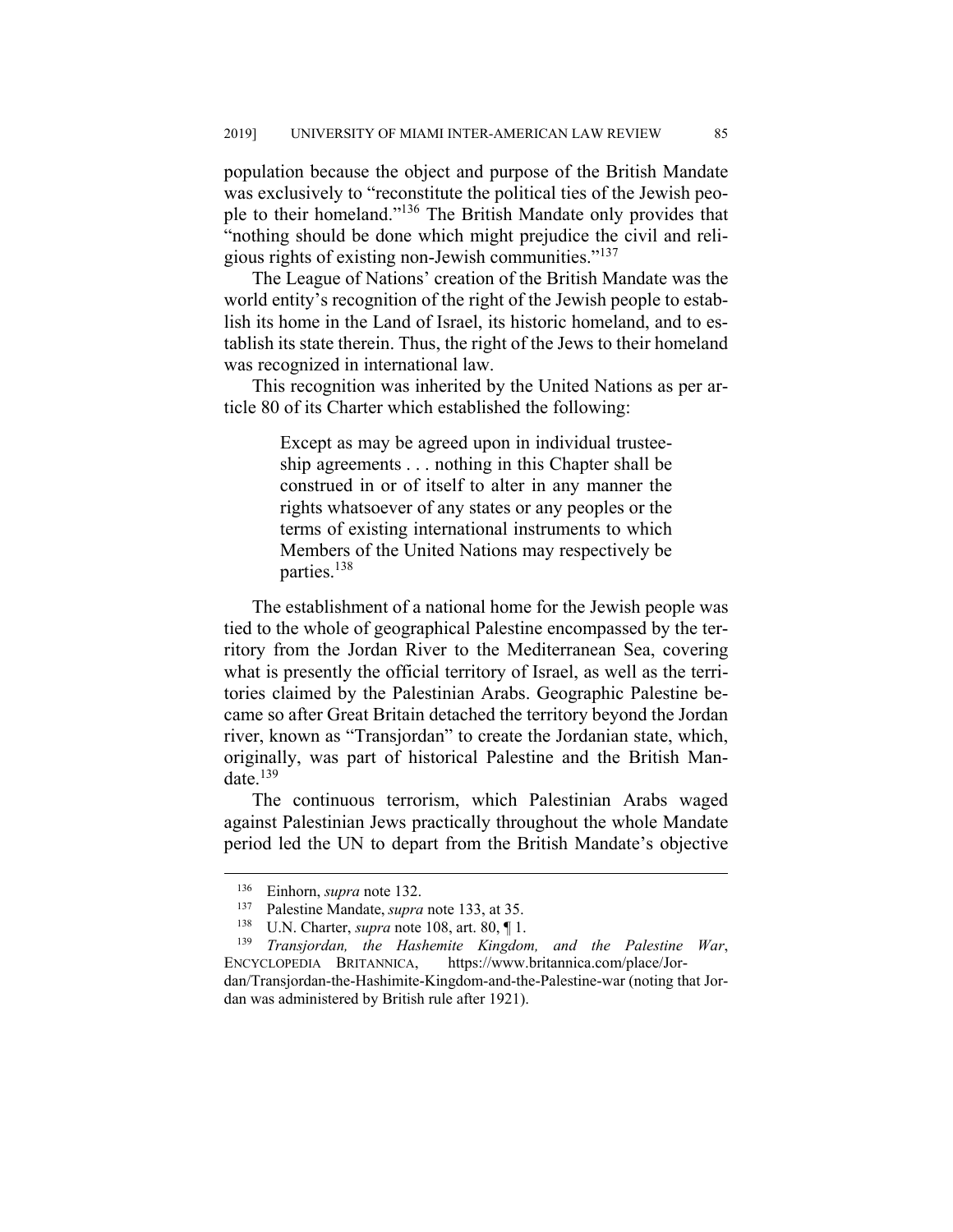and approve a partition plan. The plan divided what remained from the Palestinian territory into two parts. One for the Jews to create their state and one for the Palestinian Arabs to create theirs.<sup>140</sup> Despite the abandonment of the original British plan approved by the League of Nations, which stated that the entire territory would end up as the Jewish State, the Jews of Palestine agreed with the partition for the sake of peace,  $141$  whereas the Palestinian Arabs as well as the Arab States did not accept it.<sup>142</sup> The United Nations did nothing to enforce the Partition Plan and Israel was accepted to the UN without being required to accept the boundaries proposed by that resolution. $143$ 

As the Jewish State was about to be born, the Arabs attacked and invaded its territory and, as we shall further quote, the Palestinian Arabs declared the illegality of the Partition Plan. <sup>144</sup> The war waged by the Arab States ended with the agreements which established the armistice lines, whereas the territory that had been destined by the UN for the Palestinian Arabs ended up occupied illegally by Jordan.145 This illegal occupation lasted from 1948 to 1967 when the Arab countries opened another war against Israel – the Six Day War – which ended with Israel – in a defensive war - expelling the Jordanians from the territory they had illegally occupied. This is what Stephen Schwebel is referring to when he compares the presence of Israel with the former occupation by the Jordanians – a legal occupation versus an illegal occupation. In 1988, Jordan declared that it no longer considered itself as having any status over that area, so the legality of Israel's presence in the territories reached to full consolidation.<sup>146</sup>

 <sup>140</sup> Einhorn, *supra* note 132, § 3.2. 141 *Id.* 

 $\begin{array}{cc} 142 & Id. \\ 143 & Id. \end{array}$ 

<sup>143</sup> *Id.*

<sup>144</sup> *Id.* § 3.3. Declaring war against the State of Israel would have implied the Arab nations' recognition of Israel's existence; however, it was unequivocally declared a state of war. *Id.*

 $\frac{145}{146}$  *Id.* 

HCJ 61/80 Haetzni v. State of Israel, 34(3) P.D. 595, 597 (1980); HCJ 69/81 Bassil Abu Aita v. The Regional Commander of Judea and Samaria 37(2) P.D. 197 (1983).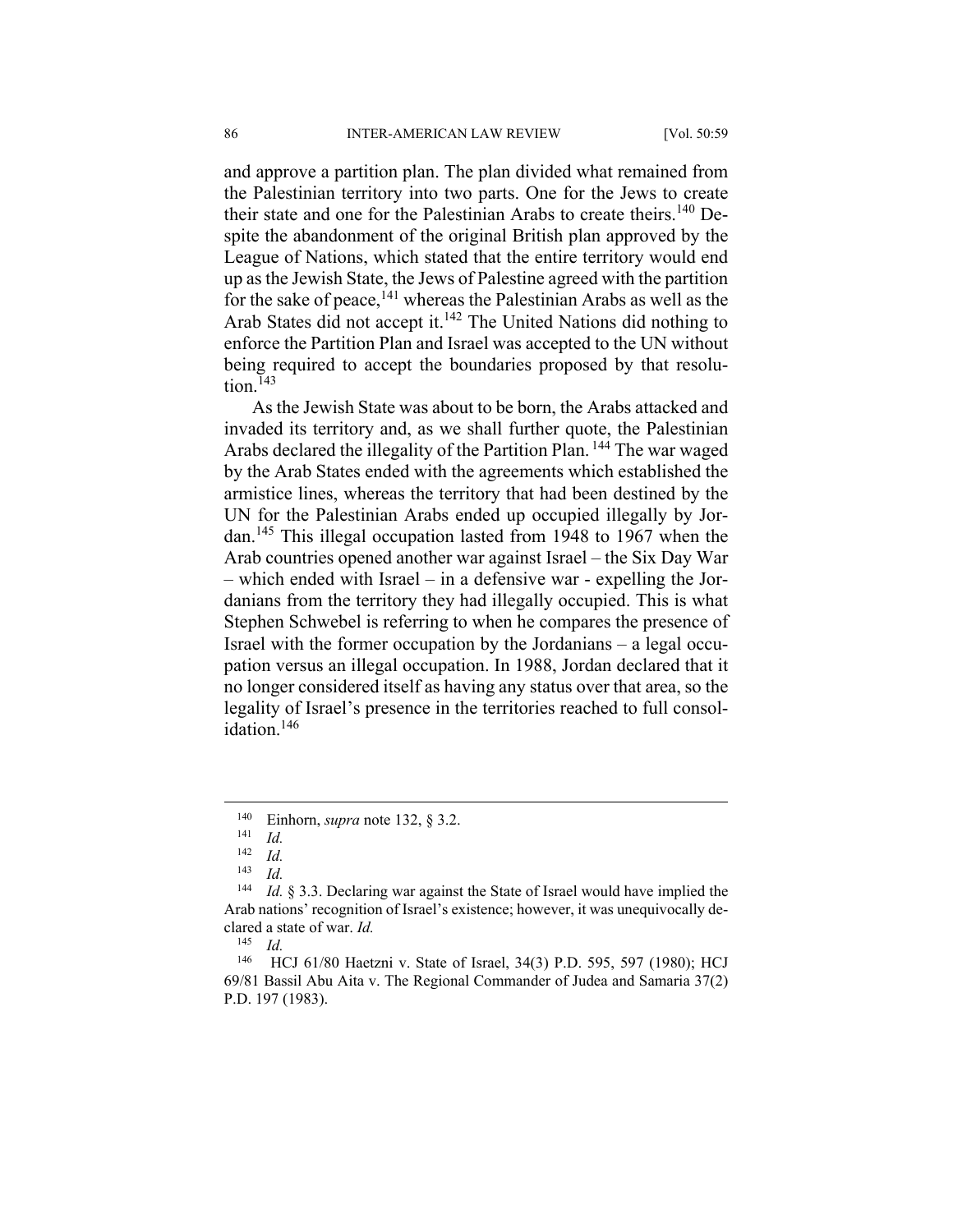#### **THEODOR MERON'S VIEWS**

Theodor Meron affirms that "Jordan would certainly be considered as the legitimate power, even under the Armistice Agreement of April 3, 1949."147 Meron references Article 43 of the Hague Convention (IV), which refers to "the authority of the legitimate power having in fact passed into the hands of the occupant."<sup>148</sup> Meron is probably the only legal authority that did not accept Schwebel's position: Jordan was an illegitimate occupier. A position that has been agreed with by all scholars who wrote on the Six Day War and the occupation of the West Bank that followed. With the exception of the United Kingdom and Pakistan, Jordan's annexation of the Palestinian territory it occupied was not accepted by the world community.<sup>149</sup> Jordan later officially renounced<sup>150</sup> any claim of any part of the West Bank, which must also be taken into consideration.

However, Meron goes further and claims, with reference to Article 42, that a "territory is considered occupied when it is actually placed under the authority of the hostile army."151 That "a hostile army in this context means, of course, the armed forces of Israel."152 This is a total denial of the fact that Israel's army entered the West Bank in order to save the State of Israel and its population from annihilation by the invading Arab armies. The Arab armies of Egypt, Syria, and Jordan were the aggressive and hostile armies,  $153$  whereas Israel's army was a defensive army.154 This is clear from the various legal authorities referred to above.155 Meron lived in Israel at the time of that treacherous attack and should know better. The same way Israel's army is not a "hostile army," the West Bank is not a "hostile state," as Meron puts it, regarding the obligation established by the Hague Convention to "safeguard the real estate belonging to

<sup>&</sup>lt;sup>147</sup> Meron, *supra* note 6, at 363.

Convention Respecting the Laws and Customs of War on Land, art. 43, Oct. 18, 1907, 36 Stat. 2277 [hereinafter *Hague Convention (IV)*].

<sup>&</sup>lt;sup>149</sup> EYAL BENVENISTI, THE INTERNATIONAL LAW OF OCCUPATION  $204$  (2012).

 $\frac{150}{151}$  *Id.* 

*Hague Convention (IV)*, *supra* note 87, art. 42.

<sup>&</sup>lt;sup>152</sup> Meron, *supra* note 6, at  $362-63$ .<br><sup>153</sup> Finhorn *supra* note 132 8 3 4

<sup>&</sup>lt;sup>153</sup> Einhorn, *supra* note 132, § 3.4.

<sup>154</sup> *Id.*

<sup>155</sup> *See, e.g.*, Einhorn, *supra* note 132, § 3.4.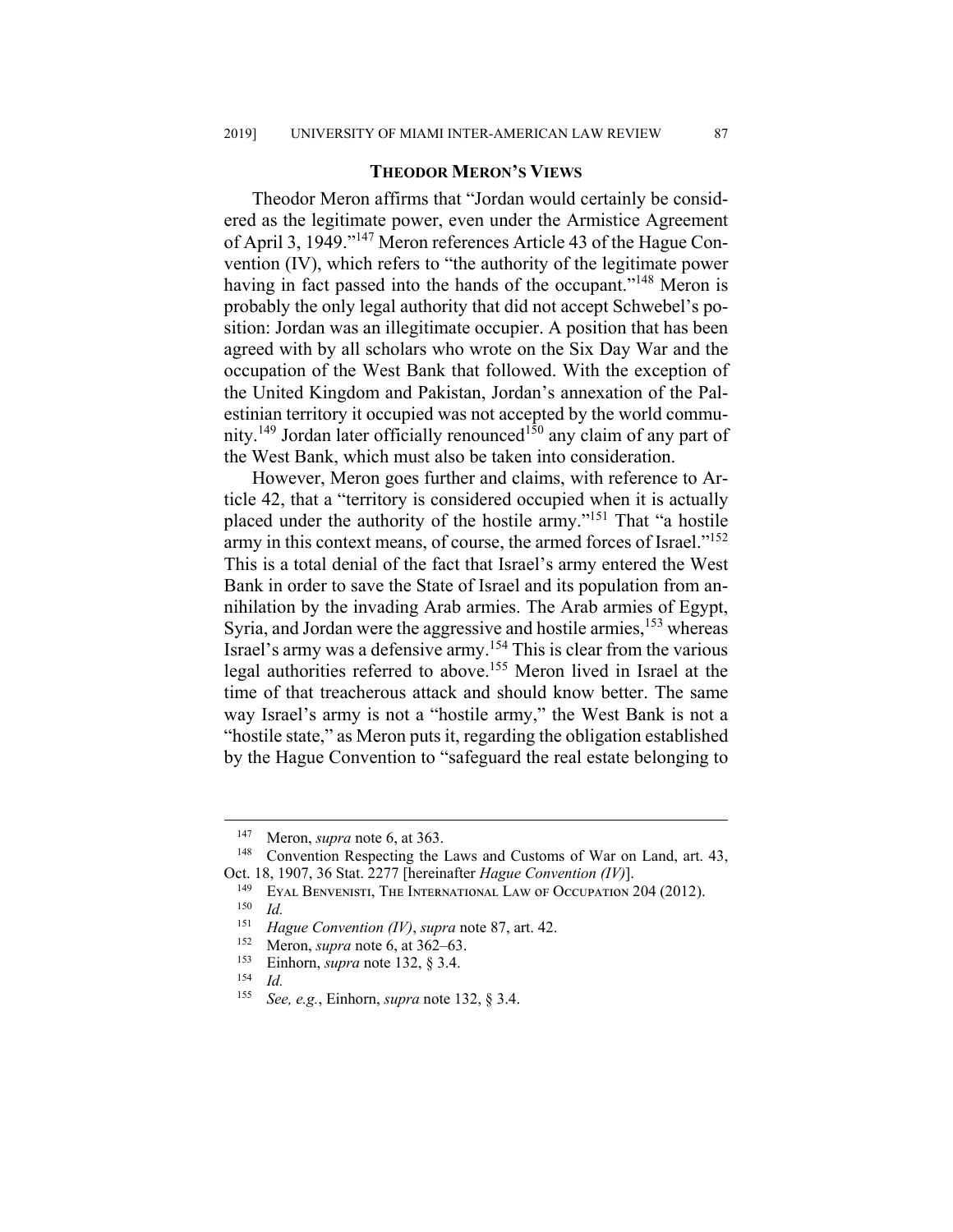the hostile state."156 The West Bank was not a state in 1967 and is not a state today, and so, it cannot be considered a "hostile state."

When Meron refers to the Fourth Geneva Convention rules regarding the occupier's obligation "to assume active responsibility for the welfare of the population under its control," $157$  he seems to be unaware that presently, the West Bank's Arab population is under the control of the Palestinian governmental organizations that have total freedom to act according to their policies. These Palestinian governmental organizations maintain a tremendously hostile educational, religious, and propaganda regime towards the State of Israel and the Israeli settlers in the West Bank. Meron prefers to rely on non-governmental organizations like Human Rights Watch and B'Tselem,<sup>158</sup> which are known for their formidable prejudice against the State of Israel.<sup>159</sup> Meron claims that "individual Palestinians' human rights, as well as their rights under the Fourth Geneva Convention, are being violated."160 That is true, but the violator is the Palestinian Liberation Organization (PLO), not the State of Israel. The PLO does not allow freedom of press, freedom of expression, or all other fundamental human rights in the areas under its control.161 In the areas that were subjected to the Israeli authorities' control until the mid-1990s, the restrictions suffered by Palestinians were exclusively related to Israeli security measures, in order to provide defense from terrorist acts.<sup>162</sup> The same holds for the fence raised by Israel around Arab centers of population.<sup>163</sup> This

<sup>156</sup> Meron, *supra* note 6, at 359–60, 365, 369.<br>157 Id at 367; see also Geneva Convention si

<sup>157</sup> *Id.* at 367; *see also Geneva Convention, supra* note 47.

Meron, *supra* note 6, at at 357.

<sup>159</sup> *See, e.g.*, Human Rights Watch, *Israel: 50 Years of Occupation Abuses*, HUMAN RIGHTS WATCH, (June 4, 2017, 1:01 AM), https://www.hrw.org/news/2017/06/04/israel-50-years-occupation-abuses (highlighting how Human Rights Watch has ramped up pressure on Israel throughout the years to cease settlement activities).

Meron, *supra* note 6, at 375.

<sup>&</sup>lt;sup>161</sup> Freedom House, West Bank Freedom Rating: Not Free, FREEDOM HOUSE, https://freedomhouse.org/report/freedom-world/2018/west-bank (last visited Oct. 12, 2018) ("The PA itself has grown more authoritarian, engaging in crackdowns on the media and human rights activists who criticize its rule.").

<sup>162</sup> Federation of American Scientists, *Patterns of Global Terrorism: 1990, Middle East Overview*, FAS https://fas.org/irp/threat/terror\_90/mideast.html (last visited Oct. 12, 2018).

<sup>163</sup> *Beit Sourik Village*, *supra* note 65.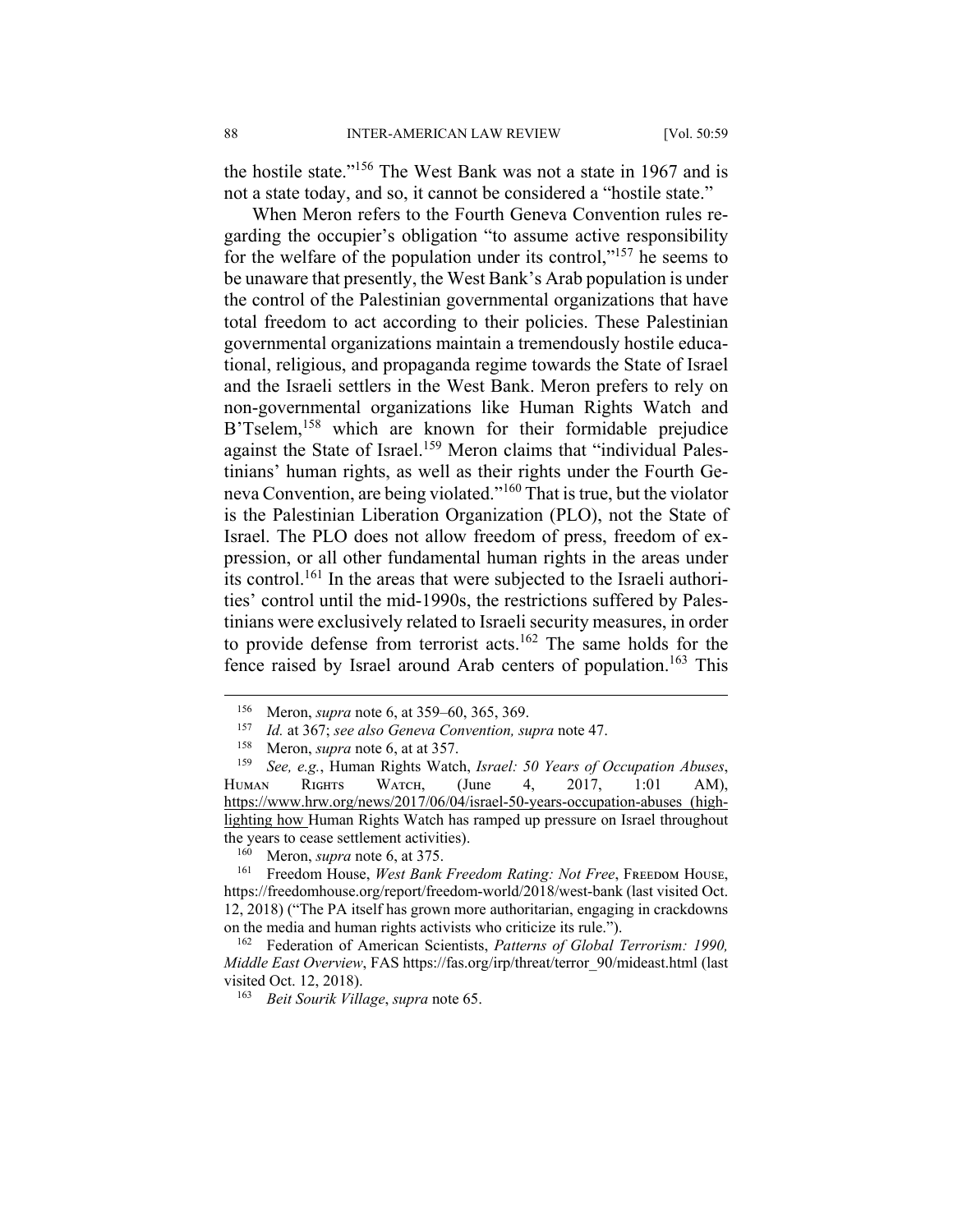fence was exclusively for security protection as clearly established by the Israeli Supreme Court's decisions *supra*. 164

To sum up, between 1947 and 1948, the Palestinian Arabs had a chance to proclaim their state as the Jews proclaimed the State of Israel. But the Palestinian Arabs refused to accept the General Assembly's Resolution 181. The Palestinian Arabs did not proclaim their state and so did not achieve independence. Additionally, Jordan illegally occupied that part of the Mandatory Palestine. Therefore, we must go back in history and accept that the so called "territories" do belong to Israel. These territories became the home for the Jewish people via the Balfour Declaration, confirmed by the League of Nations' mandate of the British, and inherited by the United Nations as successor of the League of Nations. This follows the doctrine accepted in customary international law of *Uti possidetis iuris* which determines the territorial sovereignty in the era of decolonization.<sup>165</sup> This doctrine states that those "emerging from decolonization shall presumptively inherit the colonial administrative borders that they held at the time of independence."<sup>166</sup> Bell and Kontorovich state that "applied to the case of Israel, *uti possidetis juris* would dictate that Israel inherit the boundaries of the Mandate of Palestine as they existed in May, 1948. The doctrine, thus, would support Israeli claims to any or all of the currently hotly disputed areas of Jerusalem (including East Jerusalem), the West Bank, and even potentially the Gaza Strip (though not the Golan heights)."<sup>167</sup>

As I stated before, the refusal of the Palestinians to accept Resolution 181 annulled Israel's renunciation to those parts of the British Mandate territories. Consequently, the territories returned to their original status as established by the Mandate and confirmed by the UN Charter.<sup>168</sup> To characterize Israel's presence in the territories

 <sup>164</sup> *Id.*

<sup>165</sup> Abraham Bell & Eugene Kontorovich, *Palestine, Uti Possidetis Juris, and the Borders of Israel*, 58 ARIZ. L. REV. 633, 635 (2016) ("*Uti possidetis juris* is widely acknowledged as the doctrine of customary international law that has proven central to determining territorial sovereignty in the era of decolonization.").

 $\frac{166}{167}$  *Id.* 

*Id.* at 633.

<sup>168</sup> *See* Stone, *supra* note 128, at 117. (explaining that if one does not consider the historical-legal background, it could also be argued that the refusal of the Palestinians to accept Resolution 181 annulled Israel's renunciation to those parts of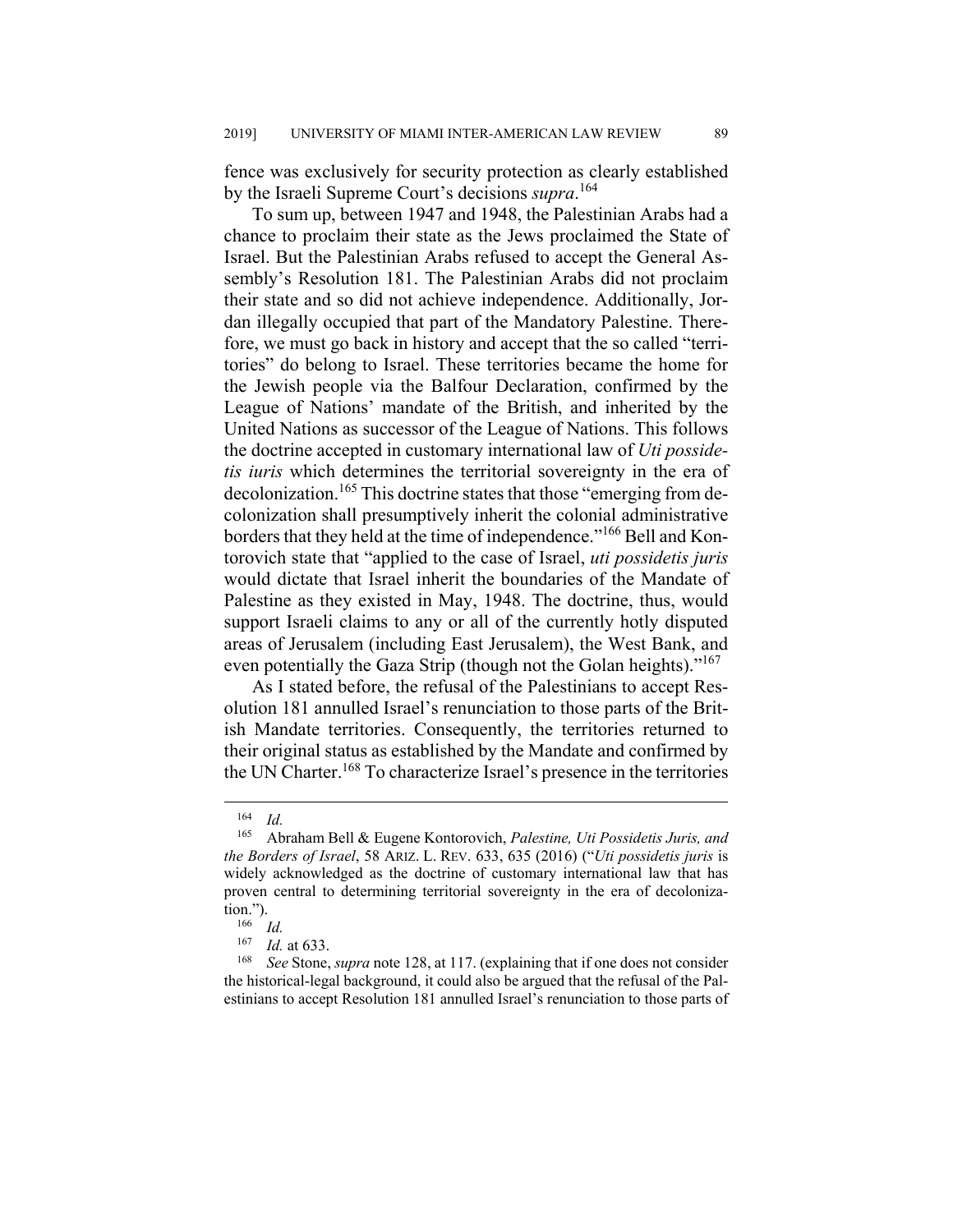90 INTER-AMERICAN LAW REVIEW [Vol. 50:59

as an "illegal occupation," as alleged by the Security Council and accepted by Meron, contradicts the legal international declarations and resolutions from the last one hundred years, which confirmed the history of thousands of years.

#### **THE NATURE OF THE "OCCUPATION"**

After examining the historical and legal matters involved, the Levy Report asserted that they:

> [R]estored the legal status of the territory to its original status, i.e., territory designated to serve as the national home of the Jewish people, which retained its 'right of possession' during the period of the Jordanian control, but was absent from the area for a number of years due to the war that was forced on it, but has since returned."<sup>169</sup>

The Report adds that though "Israel has had every right to claim sovereignty over these territories, . . . [Israel] opted to adopt a pragmatic approach in order to enable peace negotiation with the representatives of the Palestinian people and the Arab states."<sup>170</sup> The Report adds that Israel "has never viewed itself as an occupying power in the classic sense of the term, and subsequently, has never taken upon itself to apply the Fourth Geneva Convention to the territories of Judea, Samaria and Gaza."171

Indeed, the territories are not "occupied" in the sense of the Geneva Convention. They are not "occupied" because this agreement is designed to assure the reversion of the former legitimate sovereign, which in the case of the territories does not exist as the territories had been illegally occupied by the state of Jordan.172 Another argument has been invoked: because the parties to the conflict were

the Mandate and consequently the territories turned to be what is known in international law as "sovereignty vacuum")

<sup>169</sup> E.E. LEVY, TEHIYA SHAPIRA & ALAN BAKER, THE LEVY COMMISSION REPORT ON THE LEGAL STATUS OF BUILDING IN JUDEA AND SAMARIA 12 (Regavim, trans., 2012).

 $\frac{170}{171}$  *Id.* 

<sup>171</sup> *Id.*

<sup>172</sup> Schwebel, *supra* note 121, at 346.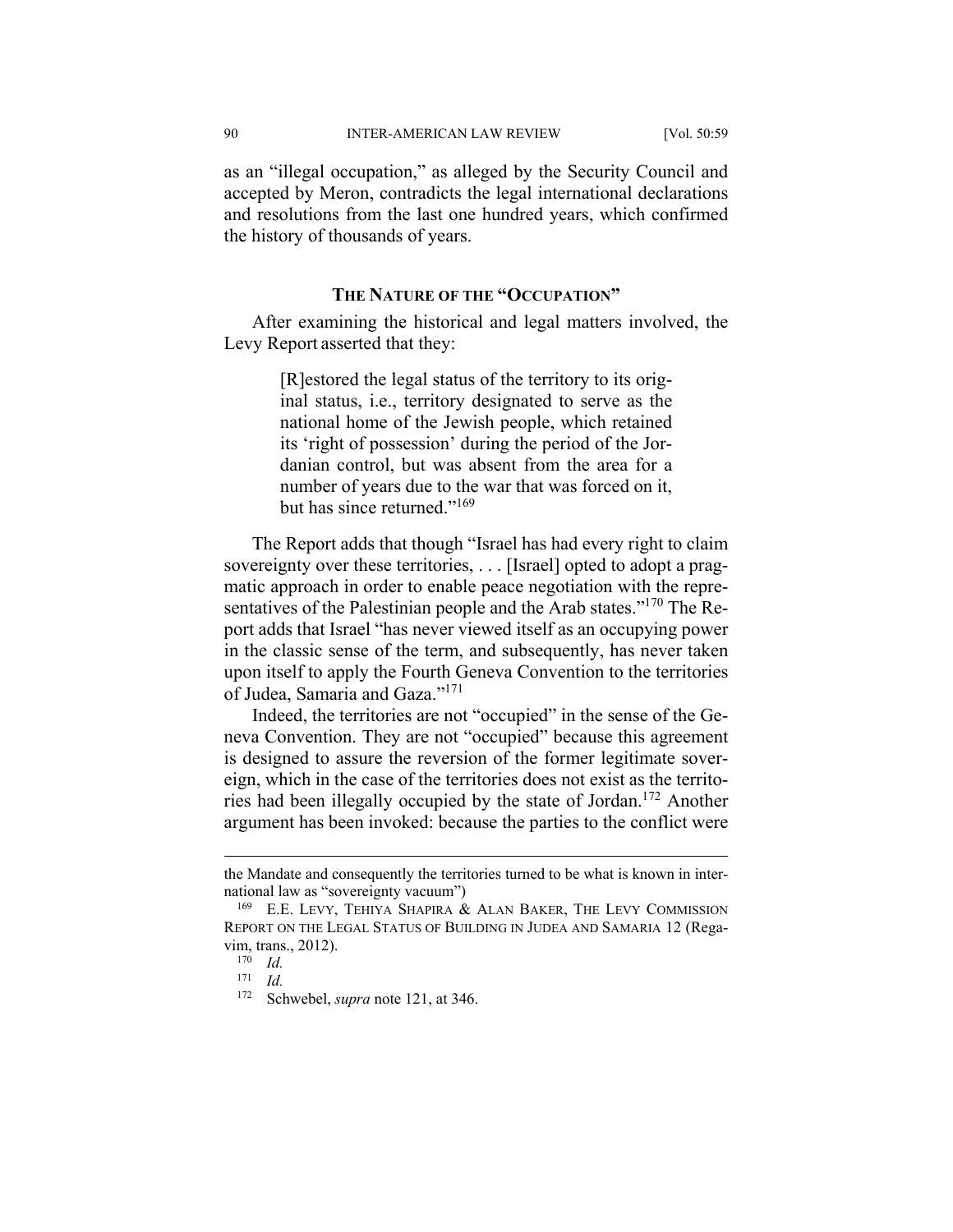Israel, Egypt, and Jordan and they signed peace agreements, not being anymore belligerent, there is no more belligerent occupation.<sup>173</sup>

We shall see further down that the Ten Point Plan of the PLO denies the application of international agreements to the situation in the territories; logically, this also denies the application of the Geneva Conference Agreements.<sup>174</sup>

However, the pretension to apply Article 49 of the Fourth Geneva Convention,<sup>175</sup> which prohibits the occupying power from deporting or transferring parts of its civil population into the territory it occupies, does not apply to the Palestinian territories because the settlers came to the territories on their own initiative and occupy mostly non-privately owned land to build their homes, under the protection of the Israeli authorities.

Alan Baker clearly explained Israel's interpretation of Article 49:

> The prohibition concerning the transfer of the occupying power's nationals to the occupied territory refers to forcible transfers, along the lines of what the Nazis did. Article 49 was drafted after World War II and is aimed at preventing the kind of mass population transfers the Germans carried out to alter the demographic character of the territories they occupied. Israel's policies ban forcible population transfers but do sanction voluntary ones; Israel has refrained from expropriating private land; the scale of the transfers is too small to affect the territory's character; and what is most the transfers are not permanent.<sup>176</sup>

Eugene Rostov stated that "the Jewish settlers in the West Bank are most emphatically volunteers. They have not been 'deported' or 'transferred' to the area by the Government of Israel, and their

 <sup>173</sup> Yoram Dinstein, *The International Legal Status of the West Bank and Gaza Strip*, 28 ISR. YEARBOOK OF HUMAN RIGHTS 37, 41–42 (1998).

<sup>174</sup> *Geneva Convention, supra* note 47.

<sup>175</sup> *Id.* art. 49.

<sup>176</sup> Moshe Gorali, *Legality is in the Eye of the Beholder,* HAARETZ (Sept. 25, 2003, 12:00 AM), http://www.haaretz.com/print-edition/business/legality-is-inthe-eye-of-the-beholder-1.101181.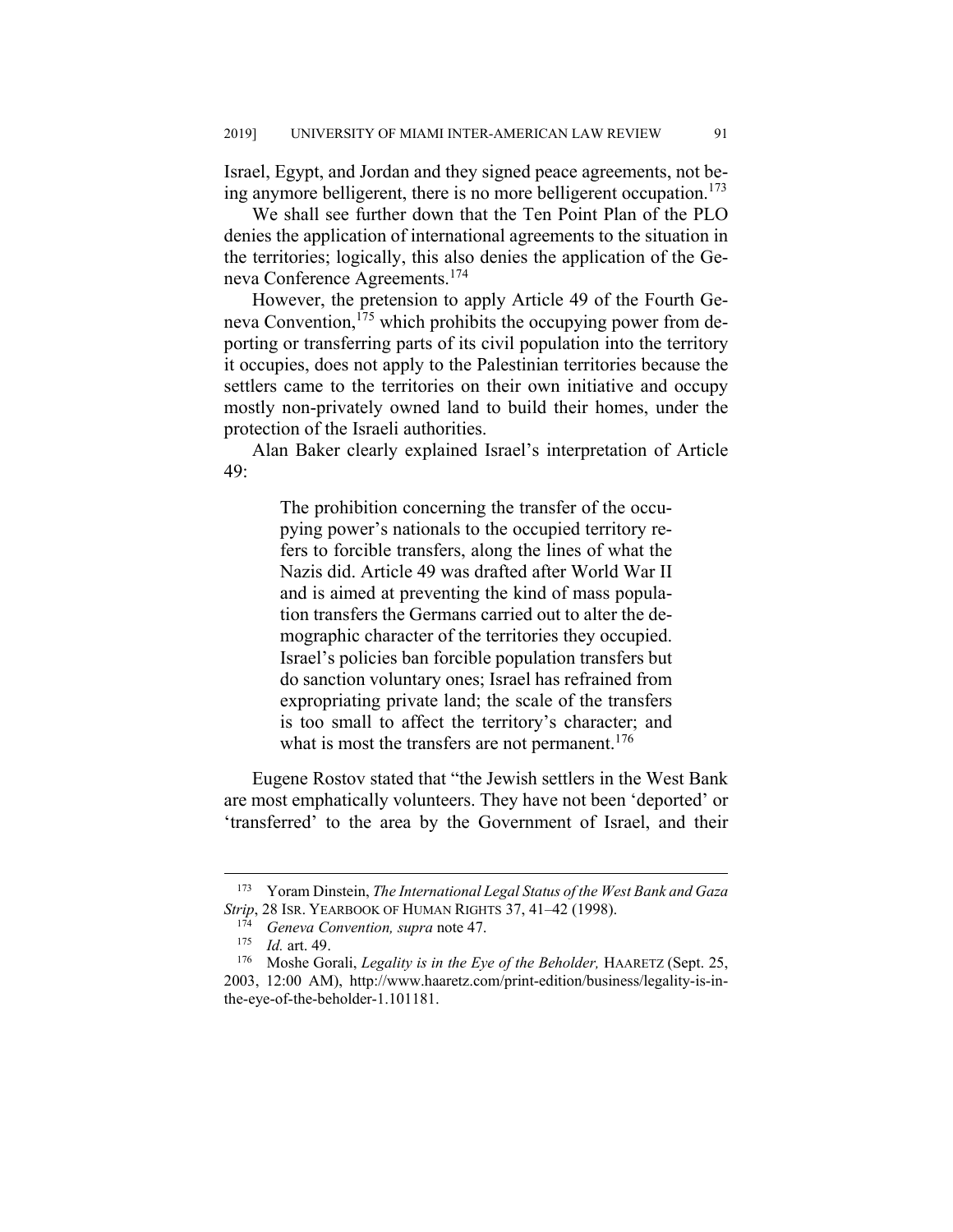movement involves none of the atrocious purposes or harmful effects on the existing population it is the goal of the Geneva Convention to prevent."177 In the words of Julius Stone:

> Irony would be pushed to the absurdity of claiming that Article 49(6) designed to prevent repetition of Nazi-type genocidal policies of rendering Nazi metropolitan territories *judenrein* has now come to mean that the West Bank must be made *judenrein* and must be so maintained if necessary by the use of force by the government of Israel against its own inhabitants. Common sense as well as correct historical and functional context excludes so tyrannical a reading of Article  $49(6)$ .<sup>178</sup>

As the war of 1967 was a defensive war, to save Israel from the murderous intentions of the Arab States when they brought their armies to the armistice lines with the declared intention of invading and destroying the State of Israel, the same goes for the presence of Israel in the West Bank territory – an absolute necessity to protect Israel from further attacks, if not from foreign state armies, then from the armies of terrorists, Fatah, Hamas, Hizbollah, and their allies and supporters, in sum, to replace the armistice lines that separated the Jewish from the Arab States, which Abba Eban defined as the "Auschwitz borders."<sup>179</sup>

Indeed, the occupation is actually a protective measure. Considering the thousands of victims murdered and maimed by the terrorist attacks throughout the years, the Israeli population is much more in need of humanitarian measures than the Palestinian people. Between 2000 and 2009, Palestinians killed around 1,200 and wounded 8,100

<sup>&</sup>lt;sup>177</sup> Eugene Rostov, *Correspondence*, 84(3) AM. J. INT'L L. 716, 719 (1990).

<sup>&</sup>lt;sup>178</sup> Levy et al., *supra* note 169, at 9.<br><sup>179</sup> David Bedein, *Abba Fhan: the* 

David Bedein, *Abba Eban: the June 1967 map represented Israel's "Auschwitz" borders*, ISRAEL BEHIND THE NEWS (November 17, 2002), http://israelbehindthenews.com/abba-eban-the-june-1967-map-represented-israelsauschwitz-borders/3838/. Abba Eban, the Ambassador of Israel to the UN before and immediately after the 1967 war, referred to "Auschwitz borders" as an indication of the permanent, imminent danger the Israelis lived under due to the proximity of the Arabs - a few miles away from the most populated area of the country and from its main airport. *Id.*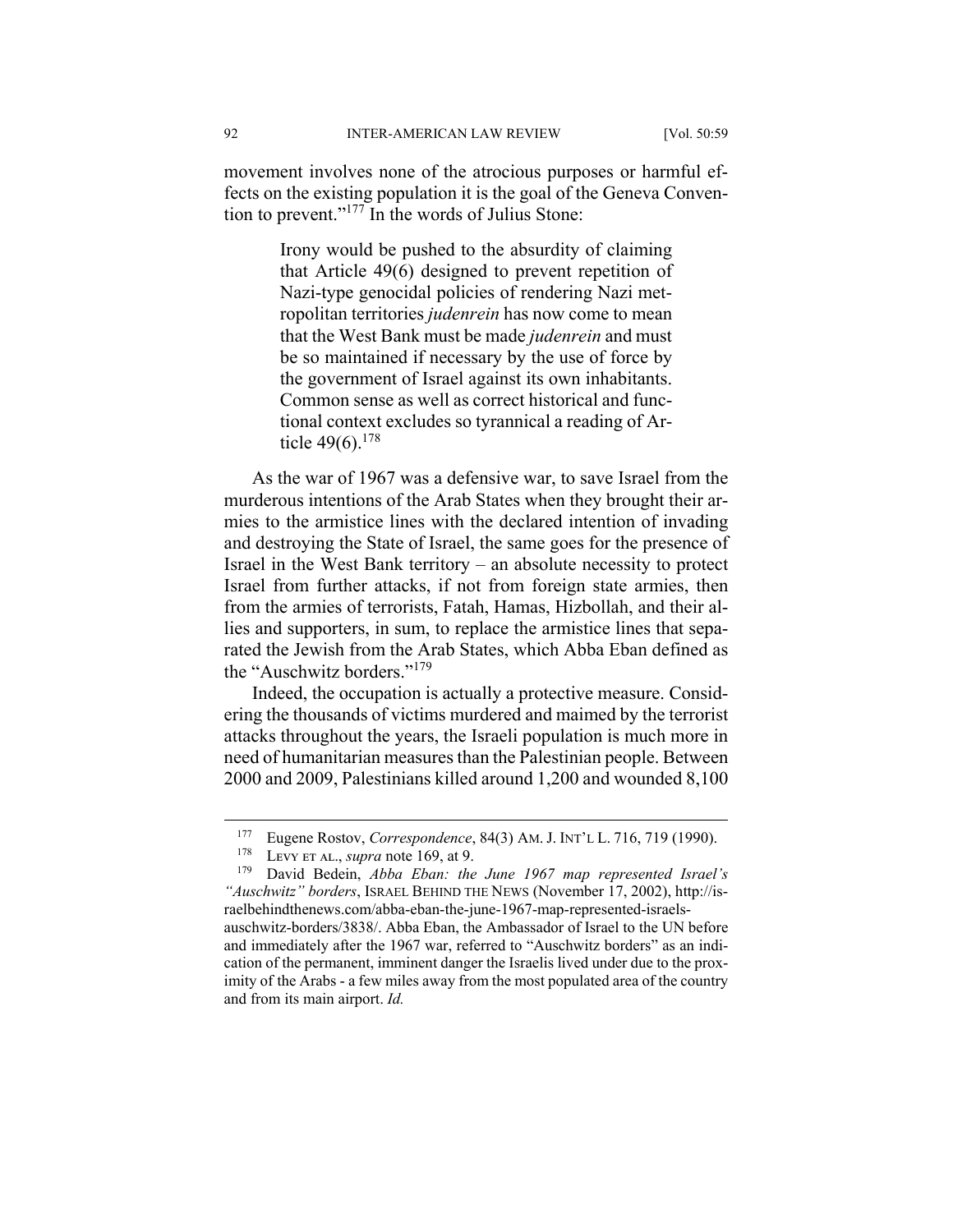Israelis in terror attacks.180 One can imagine what would happen if Israel was not protected by the belt of the settlements. The Palestinians' argument that the attacks are a reaction to the occupation is unacceptable as the attacks have been occurring from the earliest days of the State of Israel as well as before that, during the years of the British mandate.<sup>181</sup> All this leads to the conclusion that International Humanitarian Law demanded that Israel allow the settlements as means to avoid new military attacks, more terrorist waves.

After Jordan and the Palestinians adopted the policy of executing any Arab who sold land to Jews, Israel allocated state lands for the establishment of settlements, in keeping with the Mandate of the League of Nations, which called for the facilitation of "close settlement by Jews on the land, including State lands and waste lands not required for public purposes" as stated in the League of Nations Mandate for Palestine, Article Six.

The Security Council refers to "the inadmissibility of the acquisition of territory by force," and, in the next paragraph, it calls Israel "the occupying power." $182$  A state cannot be seen as having acquired territory by force and be seen as an occupying power at the same time. The contradiction reveals the lack of precision and the carelessness with which the highest organ of the United Nations treats the conflict.

#### **HISTORY AND PUBLIC INTERNATIONAL LAW**

The fundamental conflict between Israel and the Palestinians turns on history: Who previously inhabited the territories? This question brings out the conflict between both sides' narratives and raises the issue of whether history matters in the field of public international law.

In his comment on the 2334 Resolution, Theodor Meron declares that he "will discuss the situation of the West Bank as a matter of public international law," while refusing to address arguments "based on grounds of religious or biblical entitlements."<sup>183</sup> However, in the case of the West Bank, like in any matter concerning the

<sup>&</sup>lt;sup>180</sup> GLICK, *supra* note 74, at xxiv.<br><sup>181</sup> See id. at 24, 48

See id. at 24–48.

<sup>182</sup> *See* S.C. Res. 2334, *supra* note 2.

<sup>183</sup> Meron, *supra* note 6, at 361.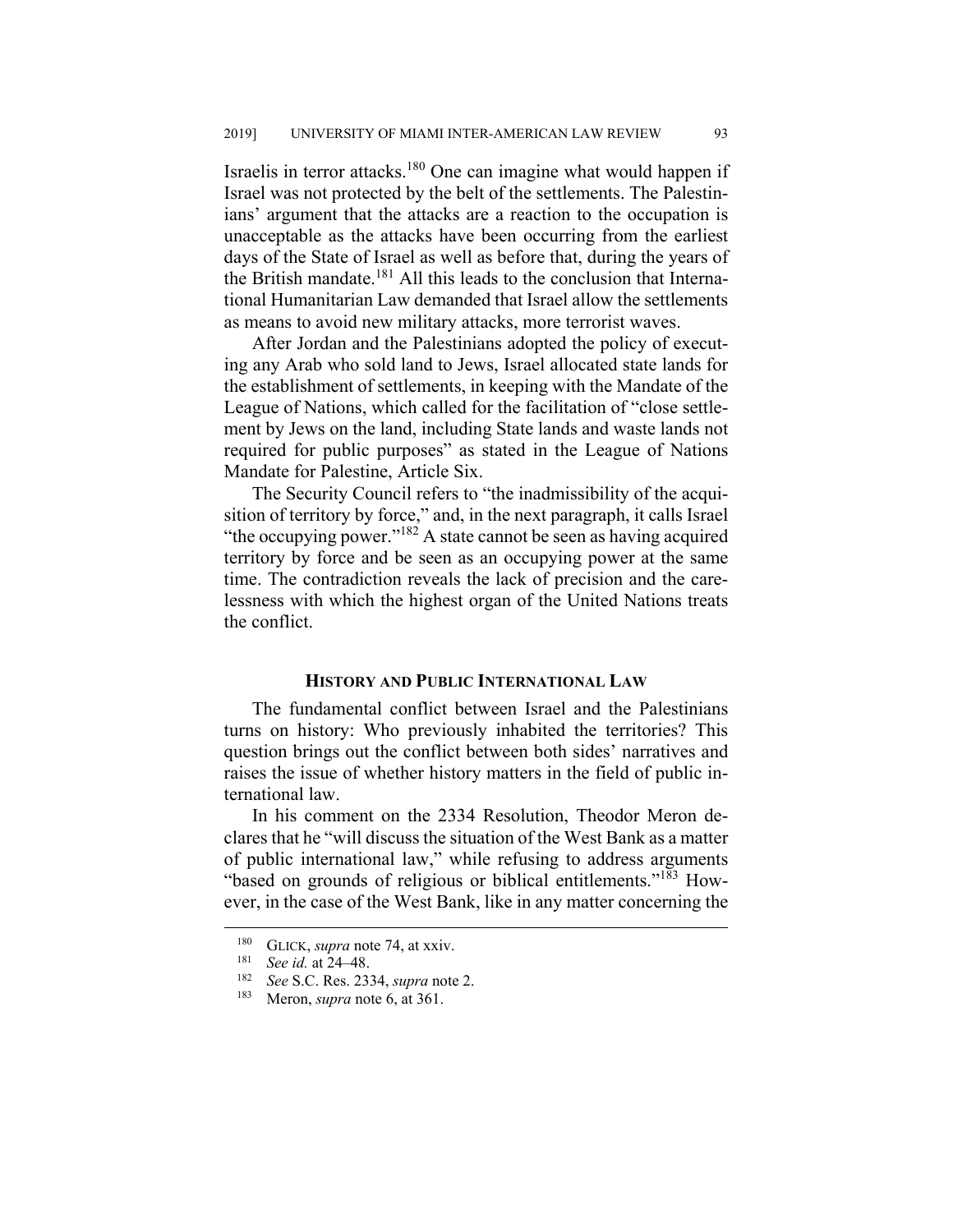Holy Land, the Bible and religion are intimately connected with history which is a fundamental factor in international law.

The importance of history in the development of Public International Law, specifically the history of Judaism and the Bible, is demonstrated in an essay published by the Netherlands International Law Review. The author, the eminent Israeli internationalist Professor, Shabtai Rosenne, goes back to many of the worldly recognized authorities of the last five centuries and quotes their statements on the subject.184

Dominican Francisco de Vitoria and his successor Jesuit Francisco Suarez, Spanish Catholic writers known as the leading internationalists of the 16th century, "based many of their theories and deductions upon classical history and literature, using to some extent also the Old Testament." In the 17th century, the Dutchman Hugo Grotius, "in the view of many the real father of modern international law," cites the Old Testament fifty times and cites thirty post-biblical Hebrew sources (including the Talmudim, Targumim, and Midrashim).185

Shabtai Rosenne then refers to the Englishman John Selden, a profound connoisseur of Jewish law and religion and shows how his writing on the Seven Commandments of the Sons of Noahides lead to the modern concept of human rights.<sup>186</sup>

Rosenne states that Selden "was the nearest any scholar has approached, before or since, to a comprehensive evaluation of the Jewish element in the basic notions of European international law."<sup>187</sup> Rosenne proceeds to discuss Samuel Pufendorf, who followed Selden in the references to Jewish law, having made "some 300 direct citations from the Old Testament and from the Jewish Apocrypha."188 From these facts, Rosenne concludes that "in the formative or classical period of modern international law, nearly all the leading figures, both Catholic and Protestant, deliberately drew upon Jewish

 <sup>184</sup> *See* Shabtai Rosenne, *The Influence of Judaism on the Development of International Law,* 5(2) NETH. INT'L L. REV. 119, 119‒49 (1958).

<sup>185</sup> *Id.* at 123–25.

<sup>186</sup> *Id.* at 128.

<sup>187</sup> *Id.* at 129; *see also* Dr. Isaac Herzog, *John Selden and Jewish Law,* 13(4) J. COMP. LEGISL. & INT'L. L. 236, 236–45 (1931); *see generally* Isaac HERZOG, JUDAISM: LAW AND ETHICS 1-227 (Chaim Herzong ed. 1974).

<sup>188</sup> Rosenne, *supra* note 184, at 130.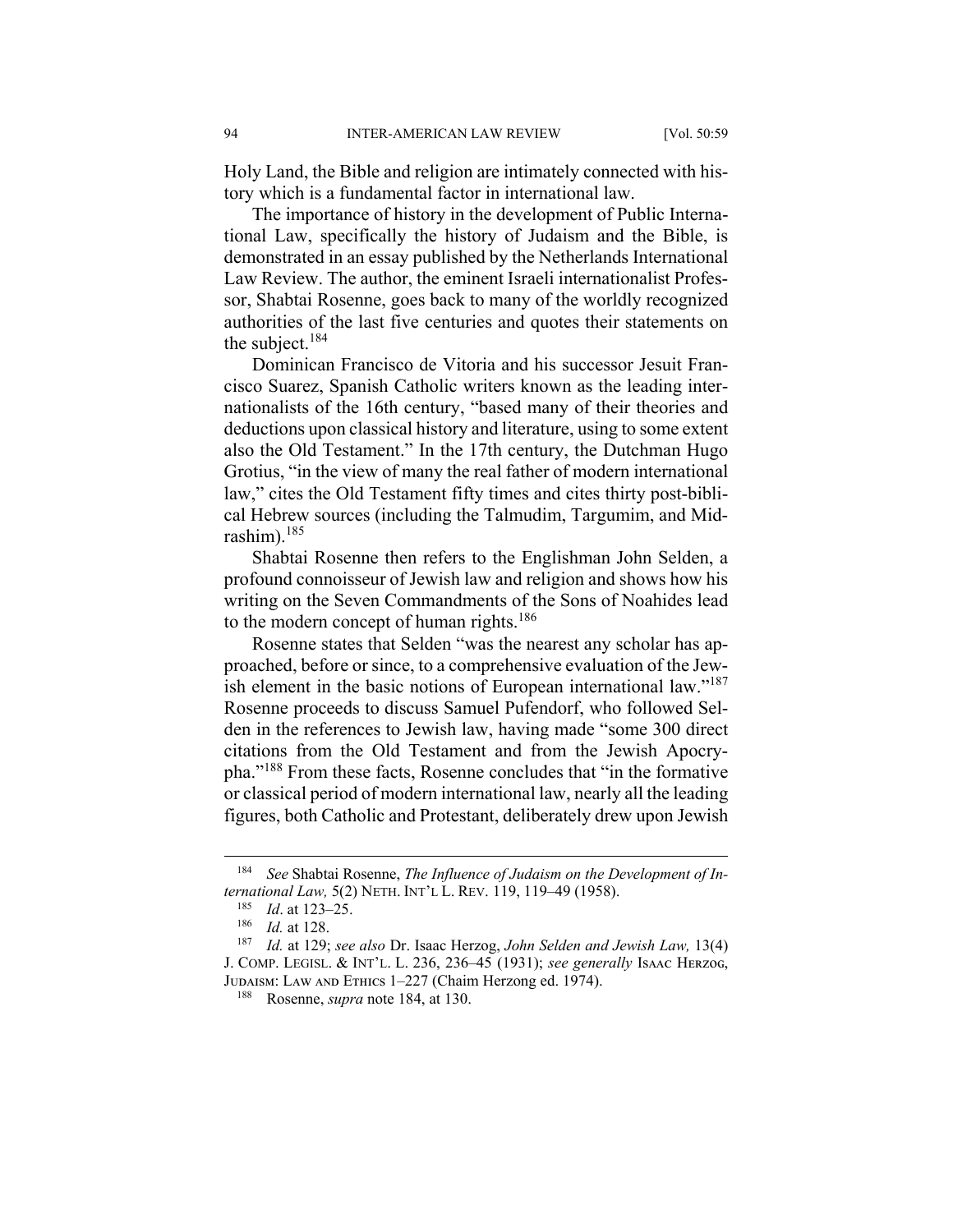legal and moral source-material, so that a definite influence of Jewish legal and moral thought derived principally, though not exclusively, from the Bible."<sup>189</sup> Laws of war, maritime frontiers, innocent passage, and attainment of peace are matters of public international law that Rosenne connects to biblical and more recent sources of Jewish law.<sup>190</sup> It may be concluded that when addressing the legal aspects of the presence of Israelis in the West Bank, Israeli leaders offer arguments based on religious and biblical sources, they are certainly in very good company.

We find a similar attitude in the great Catholic thinker Saint Augustine who wrote the following about law in general: "He who would lay down temporal laws, will wisely consult the law eternal, that he may discern amid its immutable rules what should be commanded and what forbidden."191 Meron misses an important source of international law when he refuses to address arguments based on religious and biblical entitlements. Such a subject is critical when considering matters related to a land that is so important in the histories of the three Abrahamic religions, especially considering that Judaism and Islam have a history of conflict and tension.

Parallel to the Bible, the Qur'an must also be consulted. Abdul Hadi Palazzi, professor and director of Rome's Cultural Institute of the Italian Islamic Community, quotes various passages of the Holy Book of the Muslims about the intimate connection of the Jewish people with the Holy Land:

"O my people, enter the Holy Land which God has assigned unto you . . . (Sura V, vv 22-23)"<sup>192</sup>

"And thereafter We said to the Children of Israel – '*Dwell securely in the Promised Land*.' (Sura XVII v. 104)."193

 $\frac{189}{190}$  *Id.* at 131.

 $\frac{190}{191}$  *Id.* at 144–45.

<sup>191</sup> Gordon E. Sherman, *The Nature and Sources of International Law,* 15(3) AM. J. INT'L L. 349, 357 (1921).

<sup>192</sup> Sheikh Abdul Hadi Palazzi, *Jerusalem: Three-Fold Religious Heritage for a Contemporary Single Administration,* in CRACKING THE QUR'AN CODE: GOD'S LAND, TORAH AND PEOPLE COVENANTS WITH ISRAEL IN THE QUR'AN AND ISLAMIC TRADITION 65, 69 (2010).

<sup>193</sup> *Id.*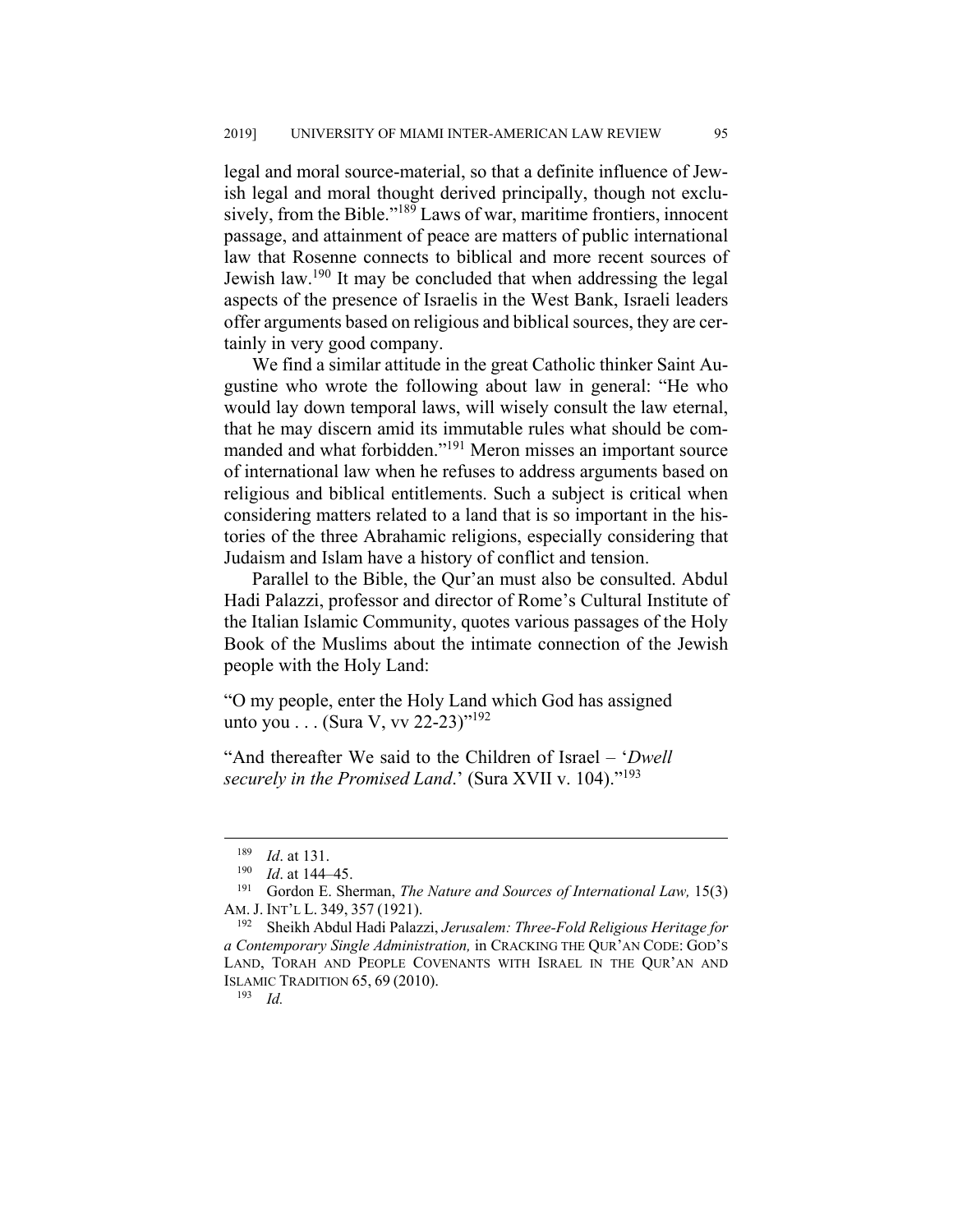He also quotes various other passages of the Qur'an which connect the Jewish people to Jerusalem.<sup>194</sup>

Meron also stresses that he will not address "defense or strategic issues."<sup>195</sup> However, defense issues are closely connected to humanitarian law. Why deal with the application of humanitarian law to the Palestinian Arabs and not to the Jewish and non-Jewish Israelis, who were victims of thousands of terrorist acts by the Palestinian Arabs throughout the five decades since the Six-Day War, which was a matter intimately connected with defense?

Chaïm Perelman, a modern legal philosopher, exposed the fundamental importance of history in every field of law. He wrote that "rationality, as it presents itself in law, is always a form of continuity – conformity to previous rules or justification of the new by means of old values. That which is without attachment to the past can only be imposed by force, not by reason."196 Those with an interest in the origins of modern law, of both the civil and common law systems, are aware of the strong influence that Roman Law played in their development, the interconnections between Roman and Canon Laws, and the influence of the Old Testament on these systems.<sup>197</sup> History of law, with its constant developments, is intimately connected with the history of humanity.<sup>198</sup>

See WATSON, *supra* note 197 (noting that "[o]ne will not understand law and society from abstract philosophical studies unless they are founded on historical reality").

 <sup>194</sup> *See id.* at 65.

<sup>&</sup>lt;sup>195</sup> Meron, *supra* note 6, at 361.<br><sup>196</sup> CHAIM PERELMAN, **ILISTICE** 

CHAIM PERELMAN, JUSTICE 104 (V.C. Chappell ed., 1st ed. 1967).

<sup>197</sup> *See* ALAN WATSON, ANCIENT LAW AND MODERN UNDERSTANDING: AT THE EDGES 106 (1998) (noting that "[t]he theme of these essays is that a knowledge of law is important. And if knowledge of law is important, then so is knowledge of legal history, for law in large measure is shaped by its past"); *see also* OLIVER WENDELL HOLMES, THE COMMON LAW (1991); *see* Sir William Holdsworth, *The Place of English Legal History in the Education of English Lawyer,* in ESSAYS IN LAW AND HISTORY 20 (A.L. Goodhart, H.G. Hanbury eds., 1995) (noting that "legal history, if thus generally taught, will come to be recognized by the profession as the basis of a scientific knowledge of the law"); *see* REV. M. HYAMSON, MOSAICARUM ET ROMANARUM LEGUM COLLATIO (1913) (noting the basic source on the relationship between Roman and the Mosaic laws); *see* BOAZ COHEN, JEWISH AND ROMAN LAW: A COMPARATIVE STUDY IN TWO VOLUMES (1966) (offering a comparison of those two great systems).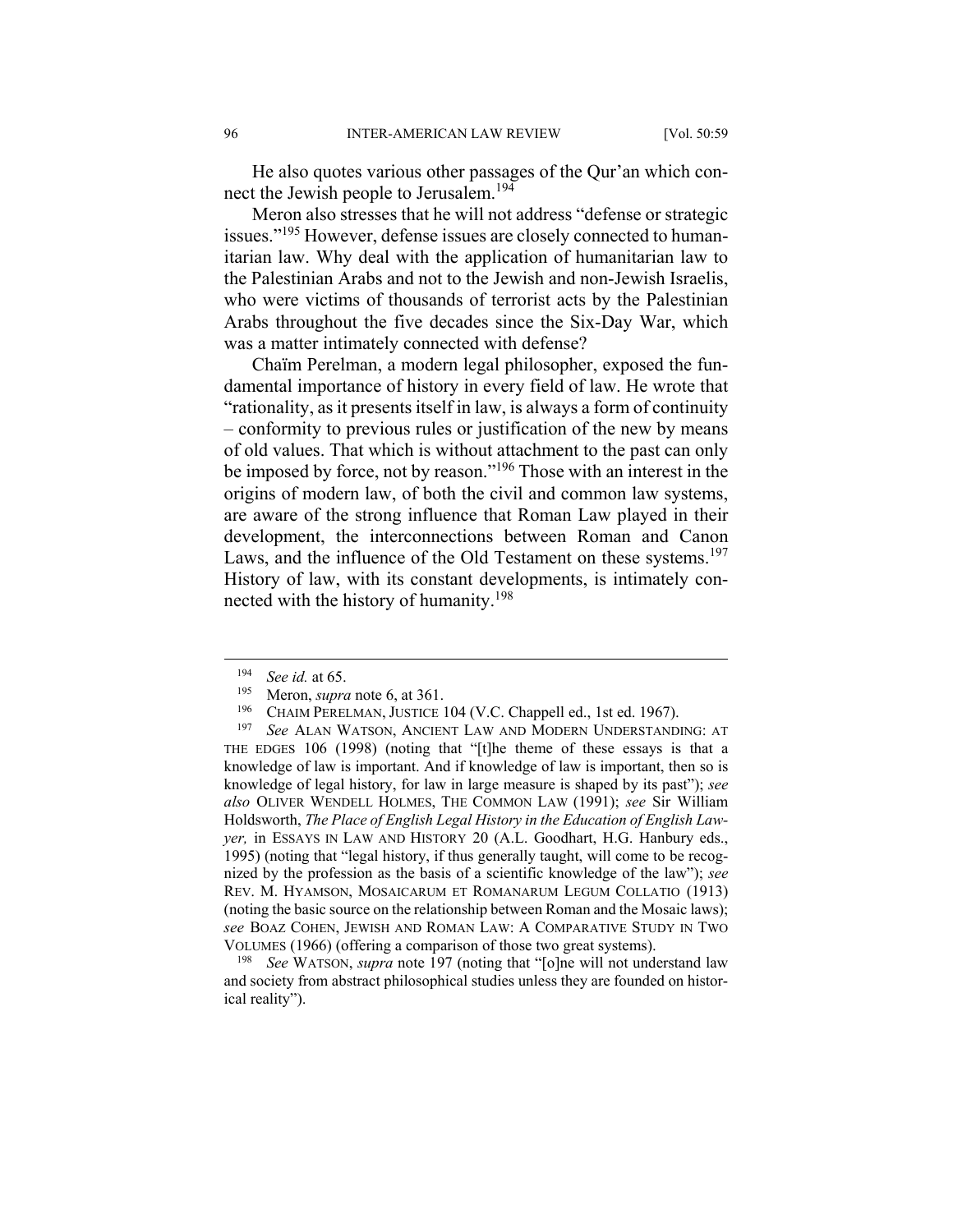#### **THE PEACE DESIDERATUM**

Resolution 2334,199 a long list of previous Security Council's and General Assembly's resolutions, various European initiatives including the Quartet Roadmap referred to by Resolution 2334, and innumerous initiatives of the U.S. government have all insisted on the need to work towards the attainment of peace between Israel and the Palestinians. Resolution 242 of 1967, the basic United Nations Security Resolution on the territories, recommends that "immediately and concurrently with the cease-fire, negotiations shall start between the parties . . . aimed at establishing a just and durable peace in the Middle East."200 Is peace between Israel and the Palestinians attainable?

#### **ISRAEL'S PROCLAMATION**

Israel's Declaration of Independence states the following:

THE STATE OF ISRAEL will be open for Jewish immigration and for the Ingathering of the Exiles; it will foster the development of the country for the benefit of all its inhabitants; it will be based on freedom, justice and peace as envisaged by the prophets of Israel; it will ensure complete equality of social and political rights to all its inhabitants irrespective of religion, race or sex; it will guarantee freedom of religion, conscience, language, education and culture; it will safeguard the Holy Places of all religions; and it will be faithful to the principles of the Charter of the United Nations.|<sup>201</sup>

Further, the Declaration proclaims:

<sup>&</sup>lt;sup>199</sup> S.C. Res. 2334, *supra* note 2.<br><sup>200</sup> S.C. Res. 242 ¶ 1 (Nov. 22. 1

 $\frac{200}{201}$  S.C. Res. 242,  $\P$  1 (Nov. 22, 1967).

The Declaration of the Establishment of the State of Israel, Official Gazette, No. 1 of the 5th Iyar, 5708, May 14, 1948, http://www.mfa.gov.il/MFA/Peace+Process/Guide+to+the+Peace+Process/Decl aration+of+Establishment+of+State+of+Israel.htm.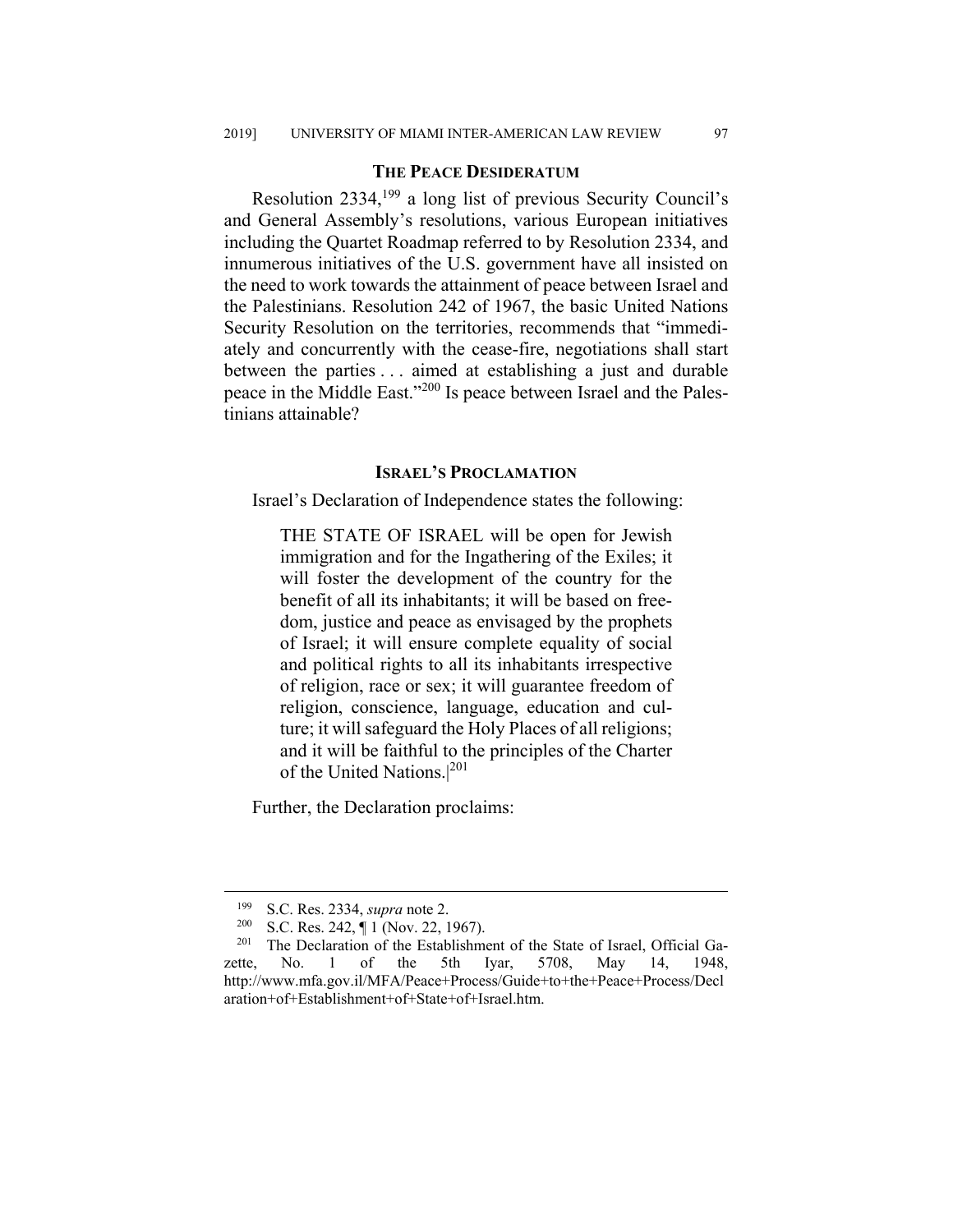WE APPEAL - in the very midst of the onslaught launched against us now for months - to the Arab inhabitants of the State of Israel to preserve peace and participate in the upbuilding of the State on the basis of full and equal citizenship and due representation in all its provisional and permanent institutions.

WE EXTEND our hand to all neighboring states and their peoples in an offer of peace and good neighborliness, and appeal to them to establish bonds of cooperation and mutual help with the sovereign Jewish people settled in its own land. The State of Israel is prepared to do its share in a common effort for the advancement of the entire Middle East.<sup>202</sup>

#### **PALESTINIAN PROCLAMATIONS**

The Palestinian National Charter of 1968 includes the Resolutions of the Palestine National Council approved from July 1 to July 17 of that year, $203$  which contain extremely aggressive statements regarding the State of Israel.

Before referring to the aggressiveness, it is interesting to note the uncertainty of the way the Charter of 1968 presents its people. That comes out clearly in Article One, which states the following: "Palestine is the homeland of the Arab Palestinian people; it is an indivisible part of the Arab homeland, and the Palestinian people are an integral part of the Arab nation."204 Article Four refers to "Palestinian identity," Article Seven refers to the "Palestinian community," and Article Nine refers to the "Palestinian Arab people."205 Article 15 goes back to "Arab nation" and refers to "Arab people of Palestine."<sup>206</sup> Article 22 repeats "Arab nation." <sup>207</sup> So, we have "Arab Palestinian people," "Palestinian people," "Palestinian Arab

 $202$  *Id.* 

<sup>203</sup> Palestinian National Charter: Resolutions of the Palestine National Council, July 1–17, 1968, http://avalon.law.yale.edu/20th\_century/plocov.asp [hereinafter *Charter of 1968*].

 $\frac{204}{205}$  *Id.* 

 $\frac{205}{206}$  *Id.* 

*Id.* 

<sup>207</sup> *Id.*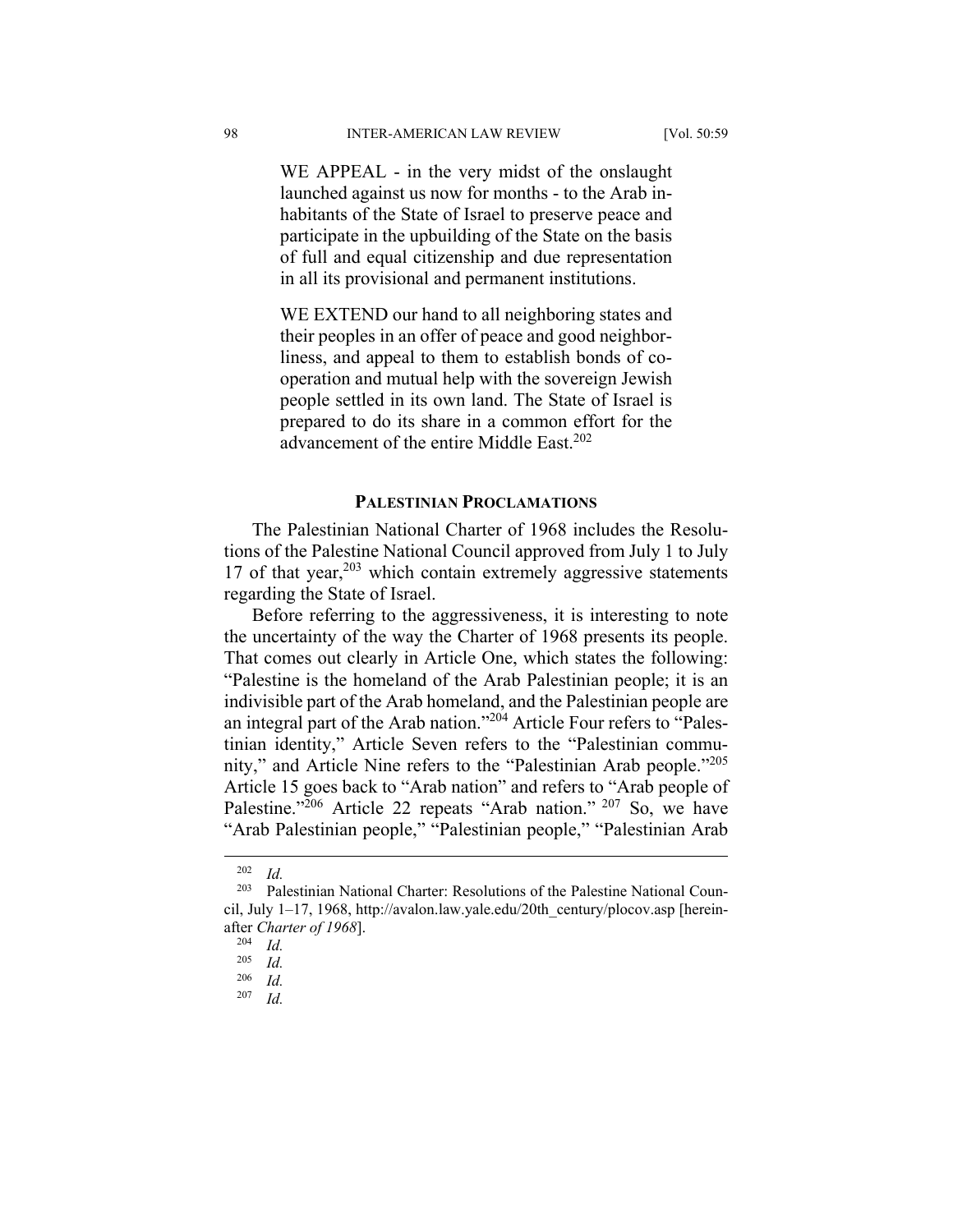people," "Arab nation," "Palestinian identity," "Palestinian community," "Arab people of Palestine," and regarding the land, we have "Arab homeland." This uncertain self-identification stems from the fact that there is no such thing as Palestinian people. The majority of the Arabs that live in the West Bank are descendants from Armenia, Turkey, Syria, and various other Arab countries attracted by the Zionist pioneers that offered to pay for their work in the fields at the end of the 19<sup>th</sup> century if they came to the Holy Land. Later, Arabs encouraged by British authorities in the early 1900s migrated from neighboring Arab countries.208 The presence of the so called "Palestinian Arabs" in Palestine "from time immemorial" is therefore an absolute fiction.209

On March 3, 1977, the head of the Palestinian Liberation Organization Military Operations Department, Zuhair Muhsin, told the Netherlands daily paper *Trouw*:

> There are no differences between Jordanians, Palestinians, Syrians and Lebanese . . . .We are one people. Only for political reasons do we carefully underline our Palestinian identity. For it is of national interest for the Arabs to encourage the existence of the Palestinians against Zionism. Yes, the existence of a separate Palestinian identity is there only for tactical reasons. The establishment of a Palestinian state is a new expedient to continue the fight against Zionism and for Arab unity. $210$

Romans named Palestine, which was invaded by different peoples of diverse religions; whereas Jews maintained their permanent connection to the land throughout all of history.<sup>211</sup> In the time of the British Mandate, Jews, Christians, and Muslims were all known as Palestinians. As such, they carried identity cards and passports. In

JOAN PETERS, FROM TIME IMMEMORIAL: THE ORIGINS OF THE ARAB-JEWISH CONFLICT OVER PALESTINE 29 (1984) (demonstrating that most Arabs arrived in the Land of Israel following the Jewish immigration waves that started in 1882).

 $\frac{209}{210}$  *Id.* at 240–51.

<sup>210</sup> STONE, *supra* note 128, at 11. 211 *See* PETERS, *supra* note 208, at 139; *see also* GLICK, *supra* note 74, at 184‒ 87.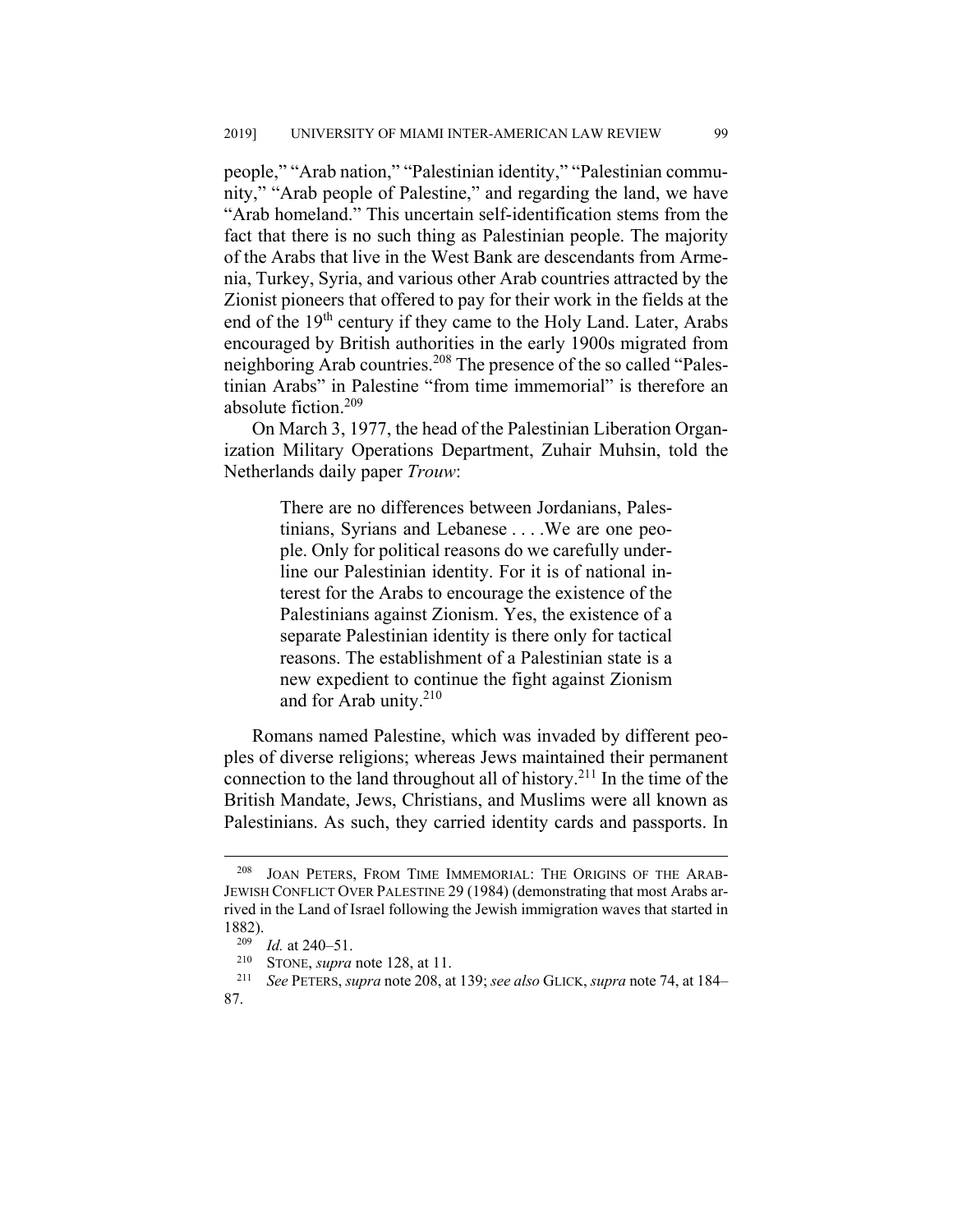sum, it is a total misrepresentation to intuit an exclusive connection of Arabs with Palestine.

The total lack of historic-geographic reality is present in Article Two of the Palestinian National Charter, which states the following: "Palestine, with the boundaries it had during the British Mandate, is an indivisible territorial unit."<sup>212</sup> During the British Mandate, England detached the larger part of Palestine to create what is known today as Jordan, which eliminated the pretended "indivisible unit."<sup>213</sup> The Charter also asserts a repetitious set of aggressive statements regarding Zionism and the Jewish State.<sup>214</sup> Article Four states the "Zionist occupation," Article Six states "Zionist invasion," and Article Eight states "the forces of Zionism and of imperialism."<sup>215</sup> Article 9:

> Armed struggle is the only way to liberate Palestine. Thus, it is the overall strategy, not merely a tactical phase. The Palestinian Arab people assert their absolute determination and firm resolution to continue their armed struggle and to work for an armed popular revolution for the liberation of their country and their return to it. They also assert their right to normal life in Palestine and to exercise their right to self-determination and sovereignty over it. 216

Article 15:

The liberation of Palestine from an Arab viewpoint, is a national duty and it attempts to repel the Zionist and imperialist aggression against the Arab homeland, and aims at the elimination of Zionism in Palestine. Absolute responsibility for this falls upon the Arab nation—peoples and governments—with the Arab people of Palestine in the vanguard  $\dots$ .<sup>217</sup>

 <sup>212</sup> *See Charter of 1968*, *supra* note 203.

<sup>213</sup> *See* GLICK, *supra* note 74, at 24. 214 *See Charter of 1968*, *supra* note 203.

 $\frac{215}{216}$  *Id.* 

<sup>216</sup> *Id.*

<sup>217</sup> *Id.*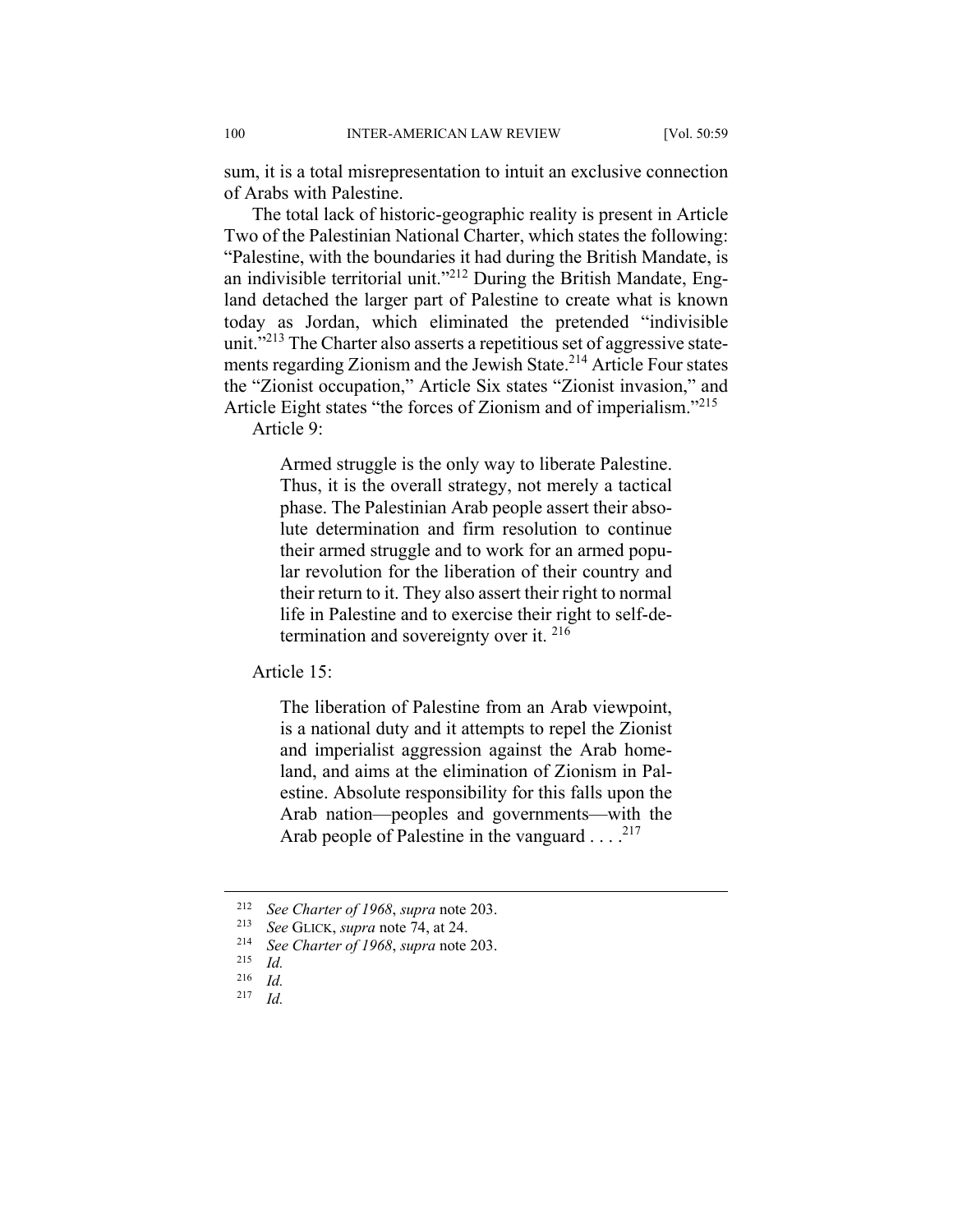Article 19:

The partition of Palestine in 1947 and the establishment of the state of Israel are entirely illegal, regardless of the passage of time, because they were contrary to the will of the Palestinian people and to their natural right in their homeland, and inconsistent with the principles embodied in the Charter of the United Nations; particularly the right to self-determina $tion.<sup>218</sup>$ 

Article 20:

The Balfour Declaration, the Mandate for Palestine, and everything that has been based upon them, are deemed null and void. Claims of historical or religious ties of Jews with Palestine are incompatible with the facts of history and the true conception of what constitutes statehood. Judaism, being a religion, is not an independent nationality. Nor do Jews constitute a single nation with an identity of its own; they are citizens to the States to which they belong.<sup>219</sup>

Article 21:

The Arab Palestinian people, expressing themselves by the armed Palestinian revolution, reject all solutions which are substitutes for the total liberation of Palestine and reject all proposals aiming at the liquidation of the Palestinian problem, or its internationalization.220

Finally, Article 22 provided the characterization to the Jewish presence in the Holy Land:

> Zionism is a political movement organically associated with international imperialism and antagonistic

 $\frac{218}{219}$  *Id.* 

 $\frac{219}{220}$  *Id.* 

<sup>220</sup> *Id.*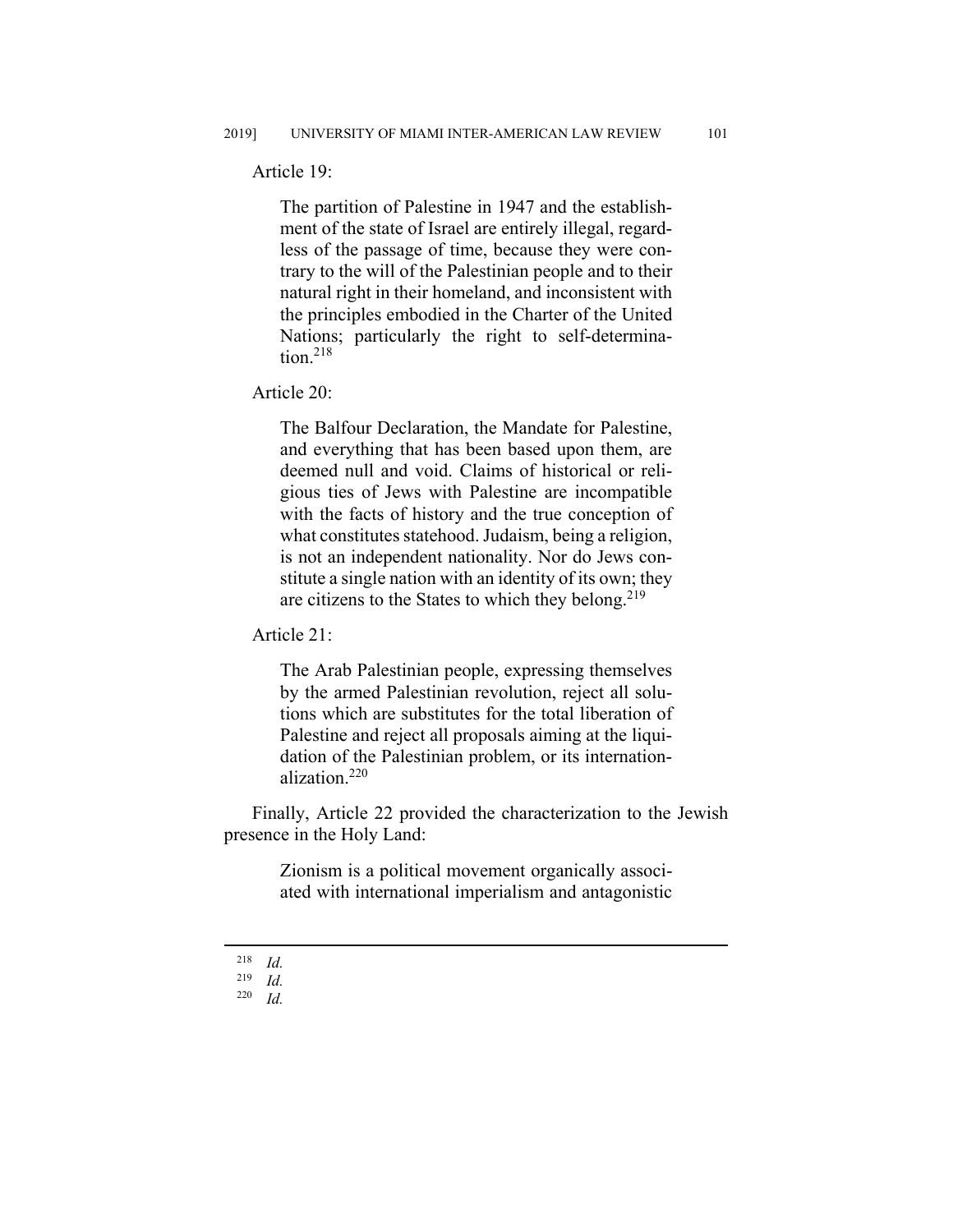to all action for liberation and to progressive movements in the world. It is racist and fanatic in its nature, aggressive, expansionist, and colonial in its aims, and fascist in its methods. Israel is the instrument of the Zionist movement and geographical base for world imperialism placed strategically in the midst of the Arab homeland to combat the hopes of the Arab nation for liberation, unity and progress. Israel is a constant source of threat vis-a-vis peace in the Middle East and the whole world  $\dots$ .<sup>221</sup>

This is a very special document because it is unique in its absurdities and aggressiveness. The Palestinian National Charter of 1964 preceded this charter and proclaimed the following: "Palestine, with its boundaries at the time of the British Mandate, is a[n] indivisible territorial unit."222 Articles 17 and 18 denounce and classify the Balfour Declaration, the "Palestine Mandate System," and all that has been based on them as "illegal, null and void." $2^{223}$  Finally, Article 19 denounces Zionism as a "colonialist movement in its goal, racist in its configurations and fascist in its means and aims, a permanent source of tension and turmoil in the Middle East in particular, and to the international community in general."<sup>224</sup>

In 1974, the Palestine Liberation Organization came out with another document, denominated "Ten Point Plan," confirming and reaffirming the points contained in the Charter of 1968.<sup>225</sup> Some of the objectives of this Plan are the following:

Article 1:

To reaffirm the Palestine Liberation Organization's previous attitude to Resolution 242, which obliterates the national right of our people and deals with

 $\frac{221}{222}$  *Id.* 

Palestine Liberation Organization: The Original Palestine National Char*ter*, JEWISH VIRTUAL LIBRARY (1964), https://www.jewishvirtuallibrary.org/theoriginal-palestine-national-charter-1964.

 $rac{223}{224}$  *Id.* 

 $\frac{224}{225}$  *Id.* 

<sup>225</sup> *Palestine Liberation Organization (PLO): Ten Point Plan*, JEWISH VIRTUAL LIBRARY (June 8, 1974), https://www.jewishvirtuallibrary.org/tenpoint-plan-of-the-plo-june-1974.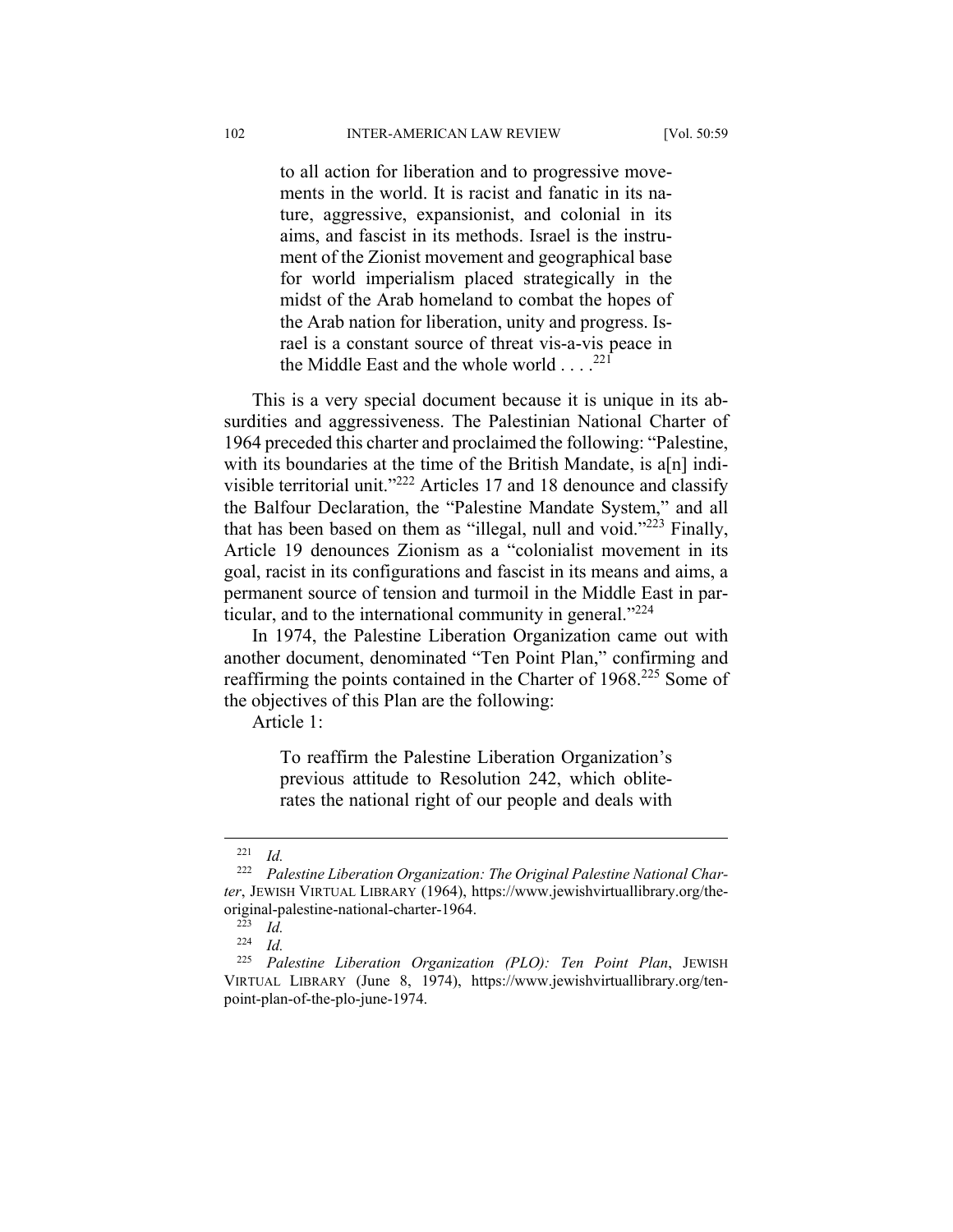the cause of our people as a problem of refugees. The Council therefore refuses to have anything to do with this resolution at any level, Arab or international, including the Geneva Conference. 226

Article 2:

The Palestine Liberation Organization will employ all means, and first and foremost armed struggle, to liberate Palestinian territory and to establish the independent combatant national authority for the people over every part of Palestinian territory that is liberated. This will require further changes being effected in the balance of power in favor of our people and their struggle. $227$ 

Article 3:

The Liberation Organization will struggle against any proposal for a Palestinian entity the price of which is recognition, peace, secure frontiers, renunciation of national rights and the deprival of our people of their right to return and their right to self-determination on the soil of their homeland.<sup>228</sup>

In 1957, Fatah, the military branch of the Palestinian organization, issued its founding document, which declares, among others, the following points:

Article 12: "Complete liberation of Palestine, and eradication of Zionist economic, political, military and cultural existence."<sup>229</sup>

Article 19: "Armed struggle is a strategy and not a tactic, and the Palestinian Arab People's armed revolution is a decisive factor in the liberation fight and in uprooting the Zionist existence, and this struggle will not cease unless the Zionist state is demolished and Palestine is completely liberated."<sup>230</sup>

<sup>&</sup>lt;sup>226</sup> *Id.*  $\llbracket$  1.

 $\begin{array}{cc} 227 & Id. \ \ \frac{1}{228} & Id. \ \ \frac{1}{288} & \frac{1}{288} \end{array}$ 

<sup>228</sup> *Id.* ¶ 3.

MICHAEL BRONING, POLITICAL PARTIES IN PALESTINE: LEADERSHIP AND THOUGHT 92 (2013) (citing Fatah CONST. art. 12).

<sup>230</sup> *Id.* (citing Fatah CONST. art. 19).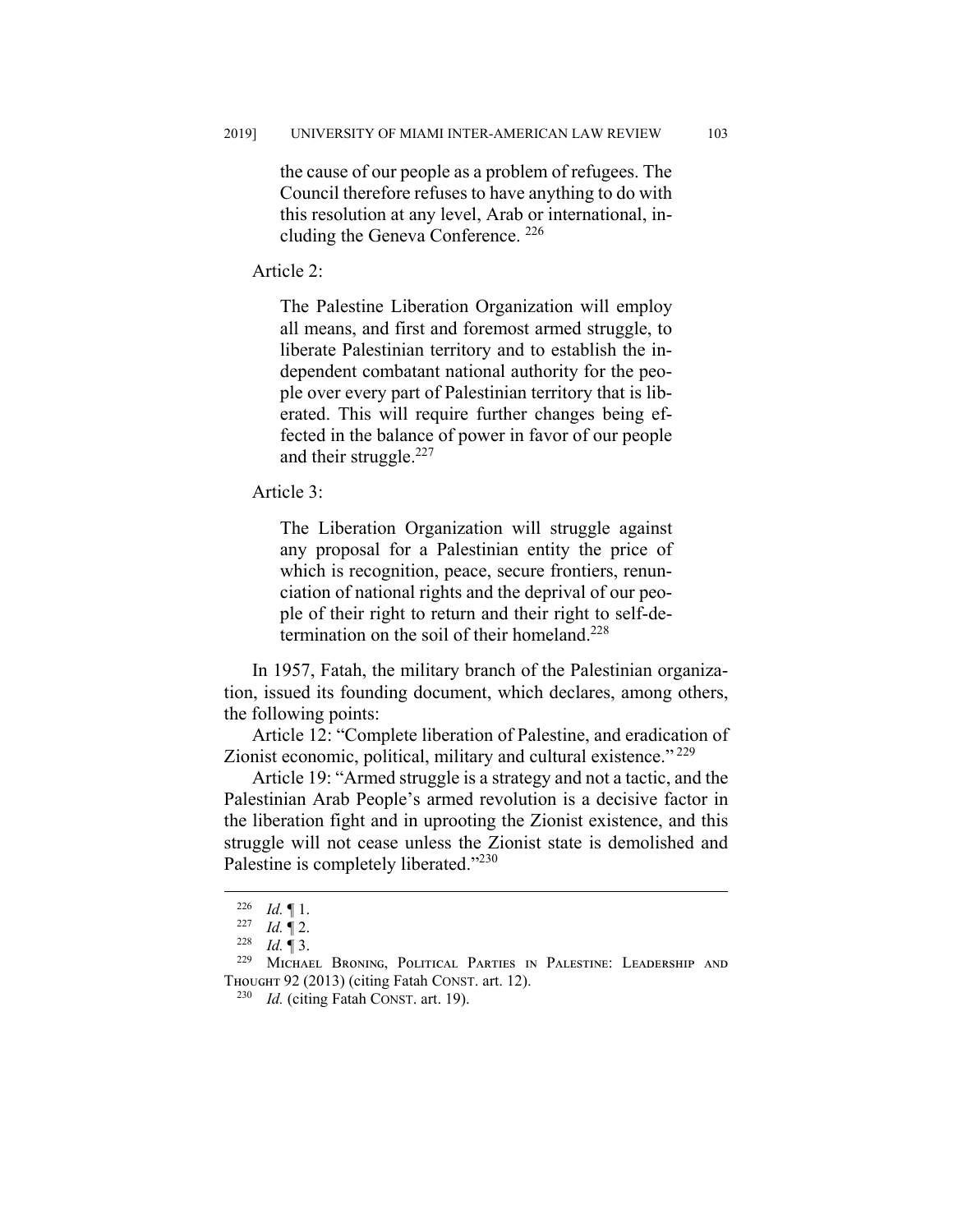Article 22: "Opposing any political solution offered as an alternative to demolishing the Zionist occupation in Palestine, as well as any project intended to liquidate the Palestinian case or impose any international mandate on its people."<sup>231</sup>

Going back to the original Charter of 1968, it is interesting to quote Article 24 which states that "the Palestinian people believe in the principles of justice, freedom, sovereignty, self-determination, human dignity and the right of all peoples to exercise them."<sup>232</sup> Unfortunately, among the Palestinian Arabs as among most of the Arab peoples the following is a reality: (1) there is no justice as individuals suspected of treason are executed without any court of law judgment; (2) there is no freedom as media is totally controlled by the governing forces; and (3) there is no human dignity as women are dominated by men and by the local dictatorships, homosexuals are not allowed to live, and whole populations are submitted to the diktat of those who managed to get hold of power.

Then comes the vehement, fanatical, hateful "Covenant of the Islamic Resistance Movement" (Hamas Covenant) of August 18, 1988, pretending to represent authentic Muslim religious beliefs and principles, an eye-opener to the murderous, terrorist mentality which inspires this organization; Hamas is a close ally of the PLO, at least as far as the war against Israel is concerned.233

Here are some of the statements contained in the Introduction of the Hamas Covenant:

> Israel will exist and will continue to exist until Islam will obliterate it, just as it obliterated others before it . . . .Our struggle against the Jews is very great and very serious. It needs all sincere efforts. It is a step that inevitably should be followed by other steps. The Movement is but one squadron that should be supported by more and more squadrons from this

 <sup>231</sup> *Id.* (citing Fatah CONST. art. 22).

<sup>232</sup> *Charter of 1968*, *supra* note 203, art. 24.

<sup>&</sup>lt;sup>233</sup> Covenant of the Islamic Resistance Movement art. 28, August 18, 1988, http://avalon.law.yale.edu/20th\_century/hamas.asp [hereinafter *HAMAS Covenant*].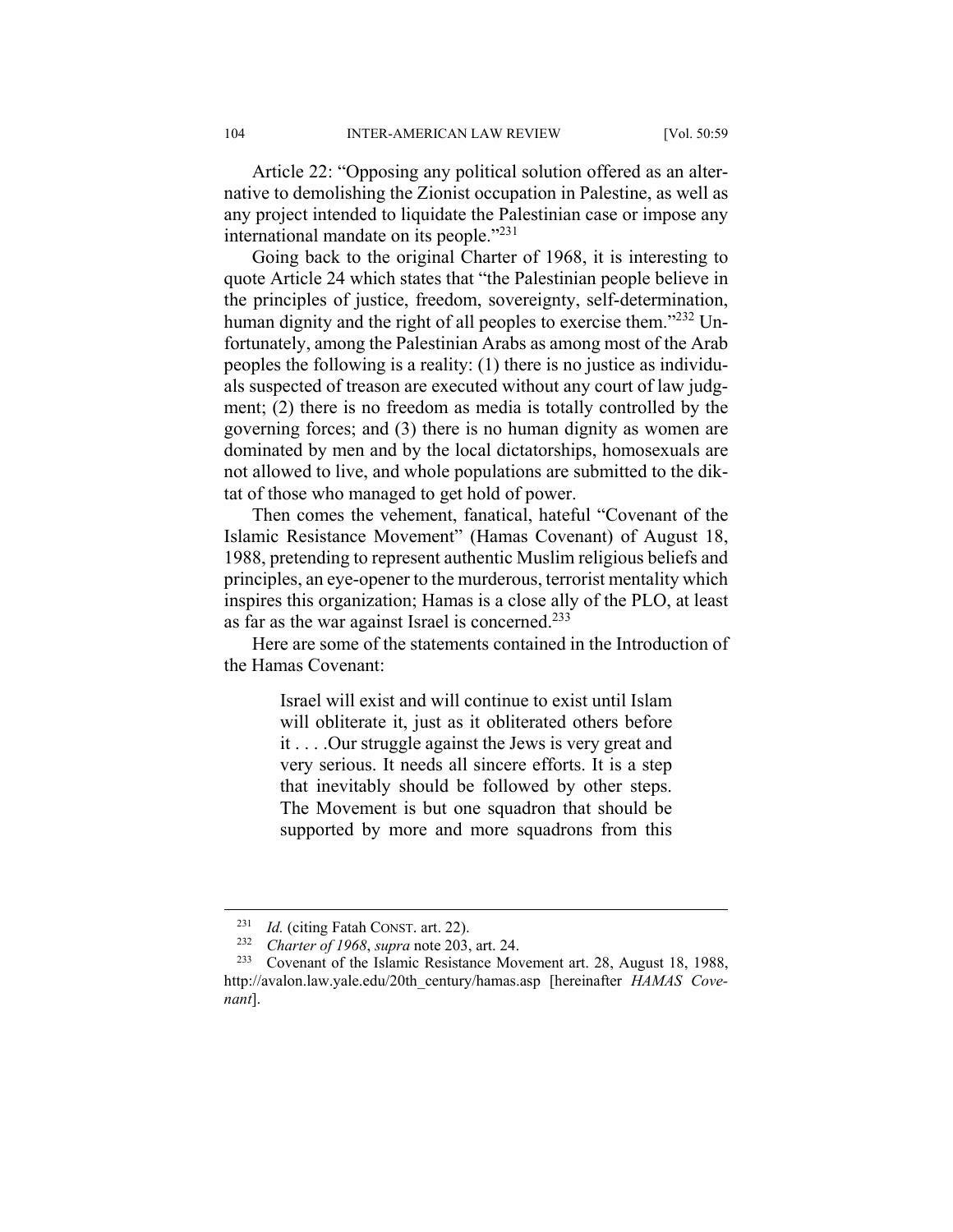vast Arab and Islamic world, until the enemy is vanquished and Allah's victory is realised.<sup>234</sup>

In Article Two, the Covenant proclaims that its movement is "one of the wings of Moslem Brotherhood in Palestine." 235 Article 7 includes the famous call against the Jews that proclaims, "The day of Judgment will not come about until Moslems fight the Jews (killing the Jews), when the Jew will hide behind stones and trees. The stones and trees will say: 'O Moslems, O Abdulla, there is a Jew behind me, come and kill him."<sup>236</sup> Article 22 accuses the Jews of having been behind all important events of the last centuries, including the French Revolution, the Communist Revolution, the First World War, and the Second World War. "It was they who instigated the replacement of the League of Nations with the United Nations and the Security Council to enable them to rule the world through them. There is no war going on anywhere without having their finger in it."237

Article 28 is the best demonstration of how hate can blind:

The Zionist invasion is a vicious invasion. It does not refrain from resorting to all methods, using all evil and contemptible ways to achieve its end. It relies greatly in its infiltration and espionage operation on the secret organizations it gave rise to, such as the Freemasons, the Rotary and Lions clubs and other sabotage groups. All these organizations, whether secret or open, work in the interest of Zionism and according to its instructions. They aim at undermining societies, destroying values, corrupting consciences, deteriorating character and annihilating Islam. It is behind the drug trade and alcoholism in all its kinds so as to facilitate its control and expansion.<sup>238</sup>

 <sup>234</sup> *Palestine Liberation Organization (PLO): Ten Point Plan*, JEWISH VIRTUAL LIBRARY (June 8, 1974), https://www.jewishvirtuallibrary.org/tenpoint-plan-of-the-plo-june-1974.

 $\frac{235}{236}$  *Id.* 

 $\frac{236}{237}$  *Id.* 

*Id.* art. 22.

<sup>238</sup> *Id.* art. 28.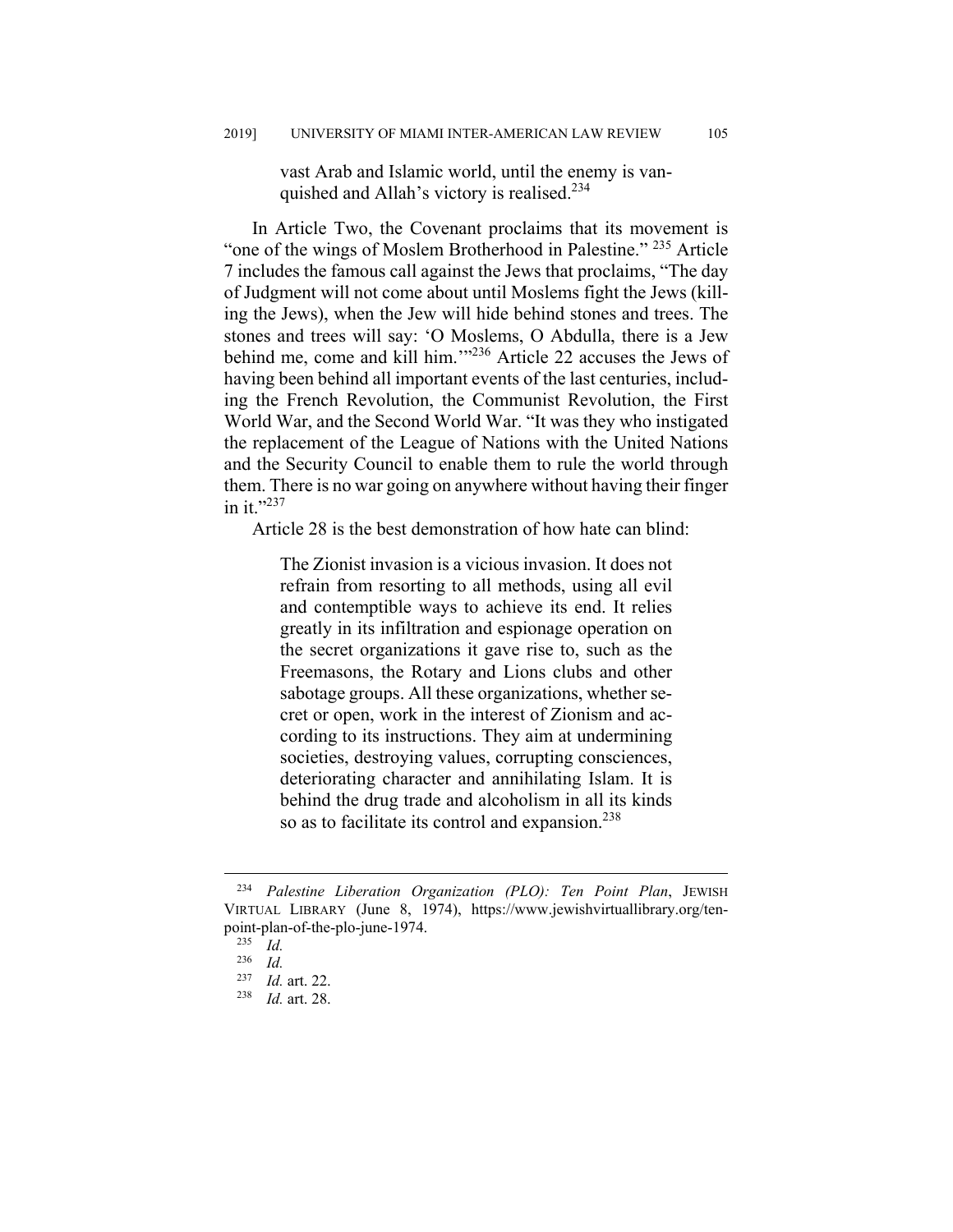Article 28 closes with the following jewel: "We should not forget to remind every Moslem that when the Jews conquered the Holy City in 1967, they stood on the threshold of the Aqsa Mosque and proclaimed that 'Mohammed is dead and his descendants are all women."<sup>239</sup>

Article 31 states that "The Zionist Nazi activities against our people will not last for long."240

Hamas' opposition to any peace agreement with Israel materializes in Article 32, which condemns the peace agreement achieved between Israel and Egypt and declares:

> World Zionism together with imperialistic powers try through a studied plan and an intelligent strategy to remove one Arab state after another from the circle of struggle against Zionism, in order to have it finally face the Palestinian people only. Egypt was, to a great extent, removed from the circle of the struggle, through the treacherous Camp David Agreement. They are trying to draw other Arab countries into similar agreements and to bring them outside the circle of struggle.241

Under the title of "The Testimony of History," the Charter of Hamas goes back to the war between the Crusaders and the Muslims and the liberation of Palestine, which came after a twenty-year-war against the Christians.<sup>242</sup>

To know the truth about the PLO, Fatah, and Hamas, to know of their intentions, desiderata, policies, and to estimate the possibility of any kind of peace agreement with Israel, one has to read their Charters, which are full of hate, venom, and clearly determined to

 <sup>239</sup> *HAMAS Covenant*, *supra* note 233. However, when the Israeli Army entered the Old City of Jerusalem, the Defense Minister Moshe Dayan handed the control of the Aqsa Mosque and the whole plateau where it is located to the Muslim religious authorities, a deed which has been criticized considering the difficulties that the Jews are having since then to enter the location which is holy to them for many more centuries than for the Muslims. *Id.* <sup>240</sup> *Id.* art <sup>21</sup>

<sup>240</sup> *Id.* art. 31. 241 *Id.* art. 32. 242 *Id.* art. 34.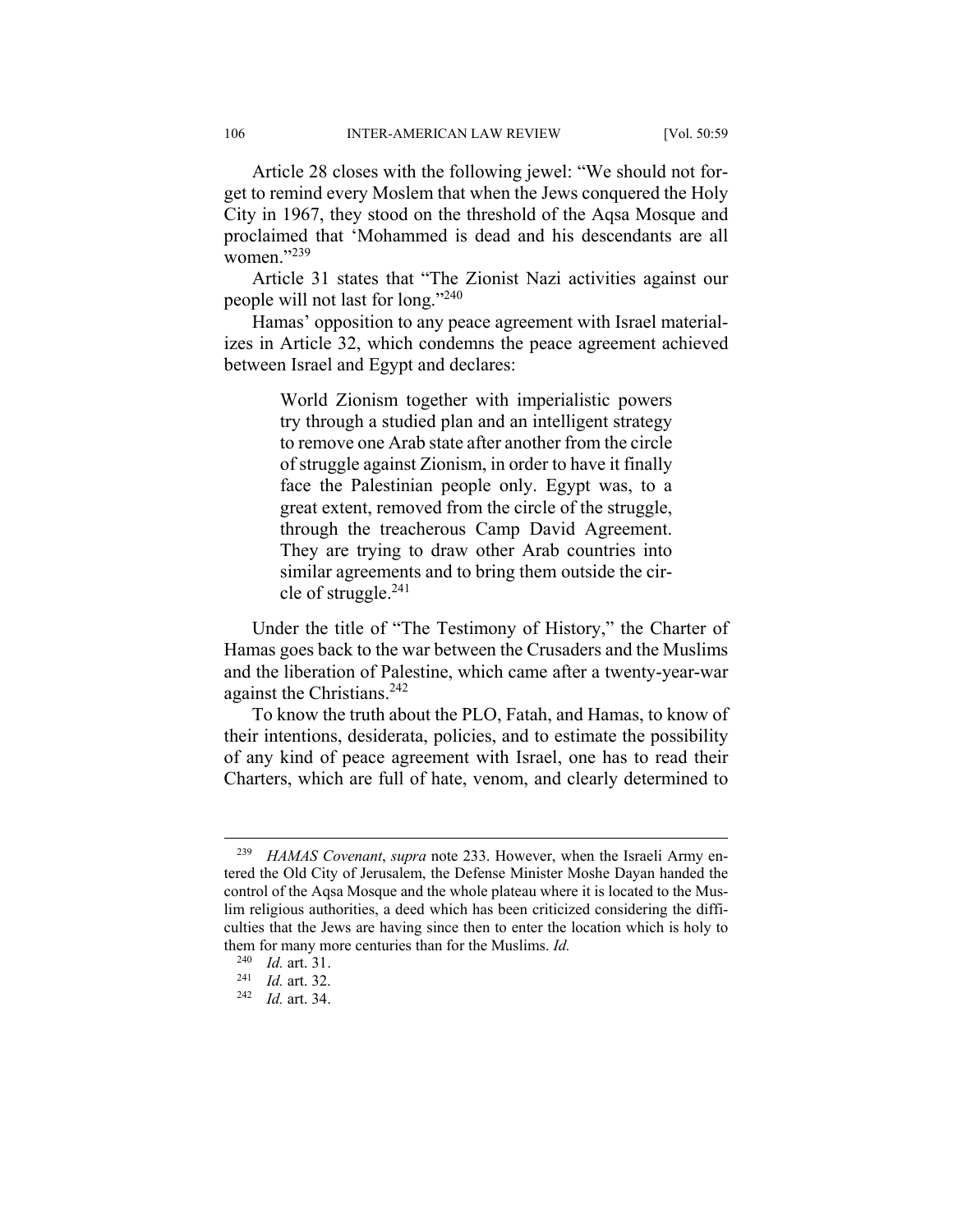the destruction of the state of Israel. These Charters recall the succession of terrorist acts they have committed throughout seventy years since the proclamation of the Jewish State, and the financial prizes that the terrorists and their families receive from the Palestinian establishment. $243$  To be convinced of the Palestinian maintenance of their waring spirit, one should listen to the speeches of their leaders Arafat and Abu Mazen, especially those made in Arab and directed to their people.

What is important for the analysis of the conflict and to estimate the possibility of attaining peace—as the Security Council insists in all its Resolutions—is that, Israel accepted Resolution 181 of the UN General Assembly,<sup>244</sup> which decided upon the partition between Jews and Arabs of what was left of Palestine and for each to create its own state, and Israel also accepted Resolution 242 of the Security Council, which decided on devolution of territories conditioned to the establishment of peace between the warring sides.<sup>245</sup> On the other hand, the Palestinian Arabs have declared the illegality of all documents, starting from the Balfour Declaration through Resolution 181 and Resolution 242.<sup>246</sup>

As already noted before, considering the Arabs' refusal to accept Resolution  $181<sub>1</sub><sup>247</sup>$  the resolution became invalid. The Jewish right to its state goes back to article 80 of the UN Charter and, before that, to all international legal acts that preceded it, from the Balfour Dec-

 <sup>243</sup> *HAMAS Covenant*, *supra* note 233; *Charter of 1968*, *supra* note 203; *see* BRONING, *supra* note 229 (citing Fatah CONST.).<br><sup>244</sup> G.A. Res. 181 (II) A, Future Government of Palestine (Nov. 29, 1947).

<sup>245</sup> S.C. Res. 242, *supra* note 10, ¶ 1 (establishing the principle of Israel armed forces' withdrawal from territories occupied in the conflict and "termination of all claims or states of belligerency and respect for and acknowledgment of the sovereignty, territorial integrity and political independence of every State in the area and their right to live in peace within secure and recognized boundaries free from threats or acts of force").

<sup>246</sup> *See* Eric Black, *Resolution 242 and the Aftermath of 1967,* PBS, https://www.pbs.org/wgbh/pages/frontline/shows/oslo/parallel/8.html (last visited Oct. 13, 2018) ("For all of these shortcomings, the PLO rejected Resolution 242 for 20 years.").

<sup>247</sup> *Id.*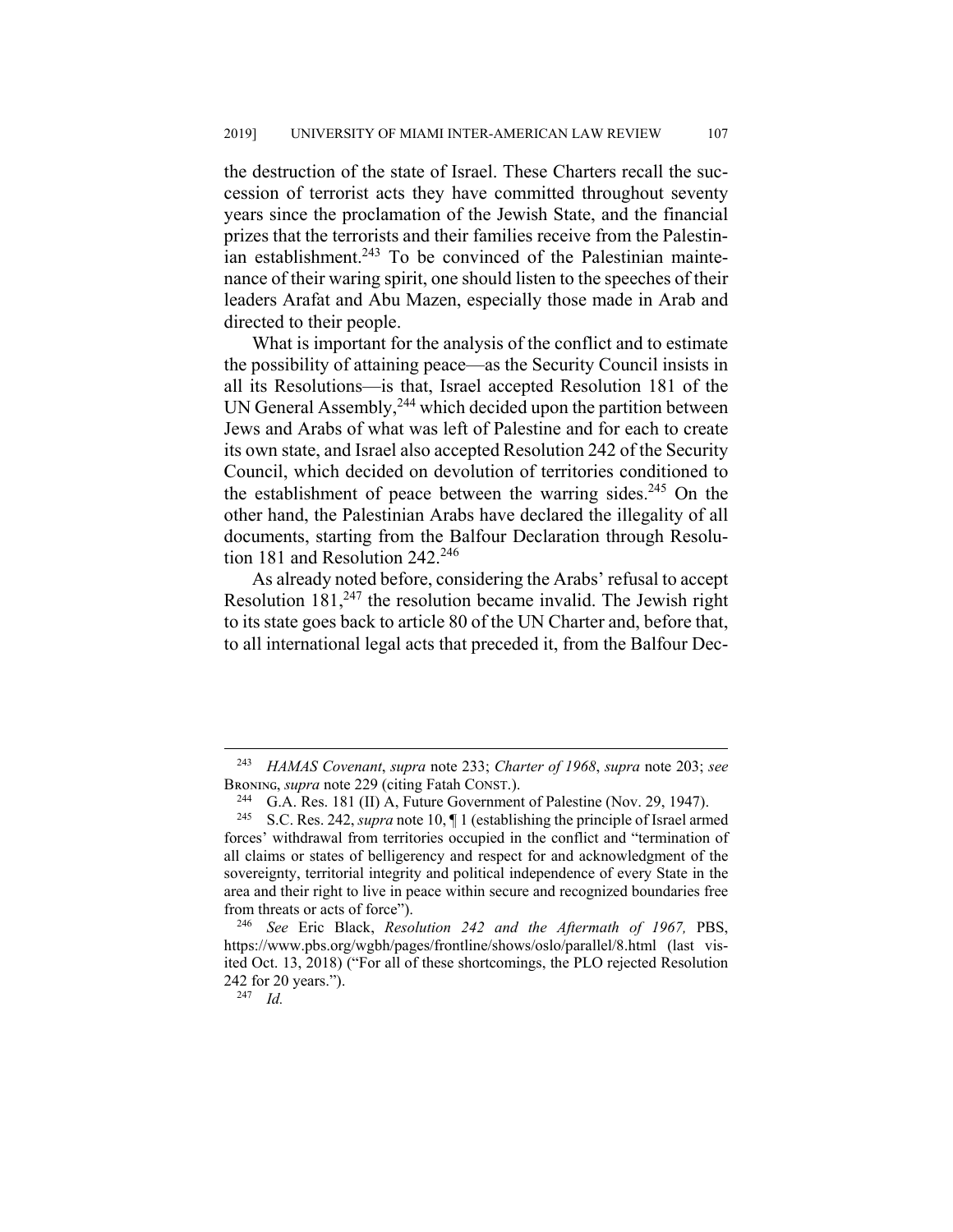laration to the creation by the League of Nations of the British Mandate for Palestine;<sup>248</sup> that right covers the whole territory from the Mediterranean Sea to the Jordan River.<sup>249</sup>

Eugen Rostov put it very emphatically when he asked "how can the (Geneva) Convention be deemed to apply to Jews who do have a right to settle in the territories under international law? – a legal right assured by treaty and specifically protected by Article 80 of the United Nations Charter, generally known as the 'the Palestinian article."?250

The Arab Palestinians have been coherent and consistent throughout the long conflict because they do not recognize the right of Jews to any part of the Holly Land and consider the Zionist movement which created the state of Israel imperialist and fascist, and as they vow to destroy the "Zionist entity," they must declare the "illegality" of the Balfour Declaration and the UN resolutions, beginning with the Partition Plan of  $1947^{251}$  and proceeding with the refusal to accept Resolution 242 which resulted from the Six Day War of 1967.252

Based on this review of the Palestinian's official positions, it is easier to understand why all trials to attain peace have failed. The historic consensus is that, whereas in all the meetings, starting from Madrid in 1991,<sup>253</sup> Israeli's Prime Minister Rabin's offer in 1993,<sup>254</sup> his successor Ehud Barak's propositions in Camp David in 2000<sup>255</sup>

<sup>252</sup> S.C. Res. 242, *supra* note 10,  $\P$  1; Black, *supra* note 246.<br><sup>253</sup> The Madrid Conference 1991 U.S. DER'T OF STATE OFF 6

 <sup>248</sup> *Palestine Mandate*, *supra* note 133, at 81.

 $\frac{249}{250}$  *Id.* 

<sup>250</sup> Rostow, *supra* note 50, at 719‒20.

<sup>251</sup> Moshe Ma'oz, *The UN Partition Resolution of 1947: Why Was it Not Implemented?* 9(4) PALESTINE-ISRAEL J. OF POL., ECON., & CULTURE 15, 15 (2002) ("While the Jewish community accepted the 1937 and 1947 partition plans, the Palestinian Arab leadership, dominated by the Husseini family, rejected both plans categorically.").<br> $^{252}$  S C Pes 242

The Madrid Conference, 1991, U.S. DEP'T OF STATE OFF. OF THE HISTORIAN, https://history.state.gov/milestones/1989-1992/madrid-conference (last visited Oct.13, 2018) (explaining that it "failed to yield results").

<sup>&</sup>lt;sup>254</sup> The Oslo Accords and the Arab-Israeli Peace Process, U.S. DEP'T OF STATE OFF. OF THE HISTORIAN, https://history.state.gov/milestones/1993-2000/oslo (last visited Oct.13, 2018).

<sup>255</sup> Robert Malley & Hussein Agha, *Camp David: The Tragedy of Errors*, The N.Y. Rev. of Books, Aug. 9, 2001, https://www.nybooks.com/arti-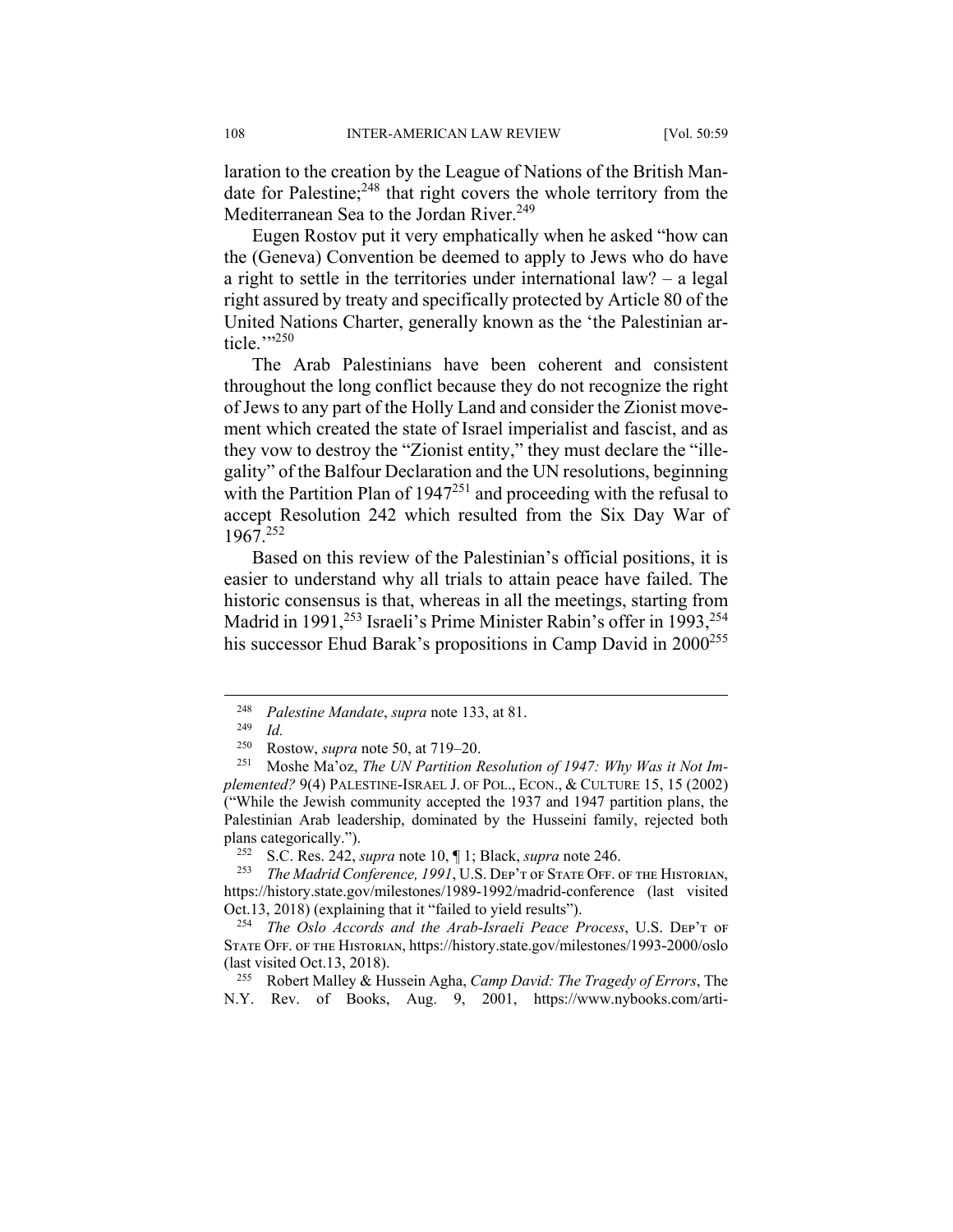and in Taba in 2001,<sup>256</sup> Prime Minister Ariel Sharon's meeting with Abbas in Aqaba,<sup>257</sup> the retreat of Israel from Gaza in 2005,  $^{258}$  and Prime Minister Olmert's peace offer to Abbas in 2007 in Annapolis,<sup>259</sup> Israel was ready with offers containing serious wide-ranging concessions, but the Palestinian Arabs systematically rejected them, never offering any counteroffers and never ready for any concessions.

In his autobiography, Bill Clinton tells how four days before he left office—six months after the Camp David meeting between Israeli prime minister Barak and PLO leader Arafat, under the U.S. President's chairmanship—he made a last trial to achieve a peace agreement, presenting to Israel and to the Palestinians what he called "parameters" which were all in favor of the Palestinians, even handing them the Temple Mount—the holiest site for the Jewish people—besides conceding all their other demands. He reports how Israel accepted the "parameters" and the Palestinians refused to agree.260

In the last decade of the 20th century, the Palestinians proclaimed that they had adopted decisions to abrogate those provision of the PLO Charter that contradict the correspondence exchanged between Yasser Arafat and Israel's Prime Minister Yitzhak Rabin,

cles/2001/08/09/camp-david-the-tragedy-of-errors/ ("In accounts of what happened at the July 2000 Camp David summit and the following months of Israeli-Palestinian negotiations, we often hear about Ehud Barak's unprecedented offer and Yasser Arafat's uncompromising no.").

 $rac{256}{257}$  *Id.* 

The Middle East Peace Summit at Aqaba, Israel MINISTRY OF FOREIGN AFF., June 4, 2003, http://www.mfa.gov.il/mfa/aboutisrael/history/pages/the%20middle%20east%20peace%20summit%20at%20aqaba%20- %20june%204-%2020.aspx.

<sup>258</sup> Steven Erlanger, *Tearfully but Forcefully, Israel Removes Gaza Settlers*, N.Y. TIMES (Aug. 18, 2005), https://www.nytimes.com/2005/08/18/world/middleeast/tearfully-but-forcefully-israel-removes-gaza-settlers.html.

<sup>259</sup> Josef Federman, *Abbas Admits He Rejected 2008 Peace Offer From Olmert*, THE TIMES OF ISRAEL (Nov. 19, 2015, 3:46AM), https://www.timesofis-

rael.com/abbas-admits-he-rejected-2008-peace-offer-from-olmert/.<br><sup>260</sup> GLICK, *supra* note 74, at 20–21 (citing BILL CLINTON, MY LIFE 865–69  $(2005)$ ).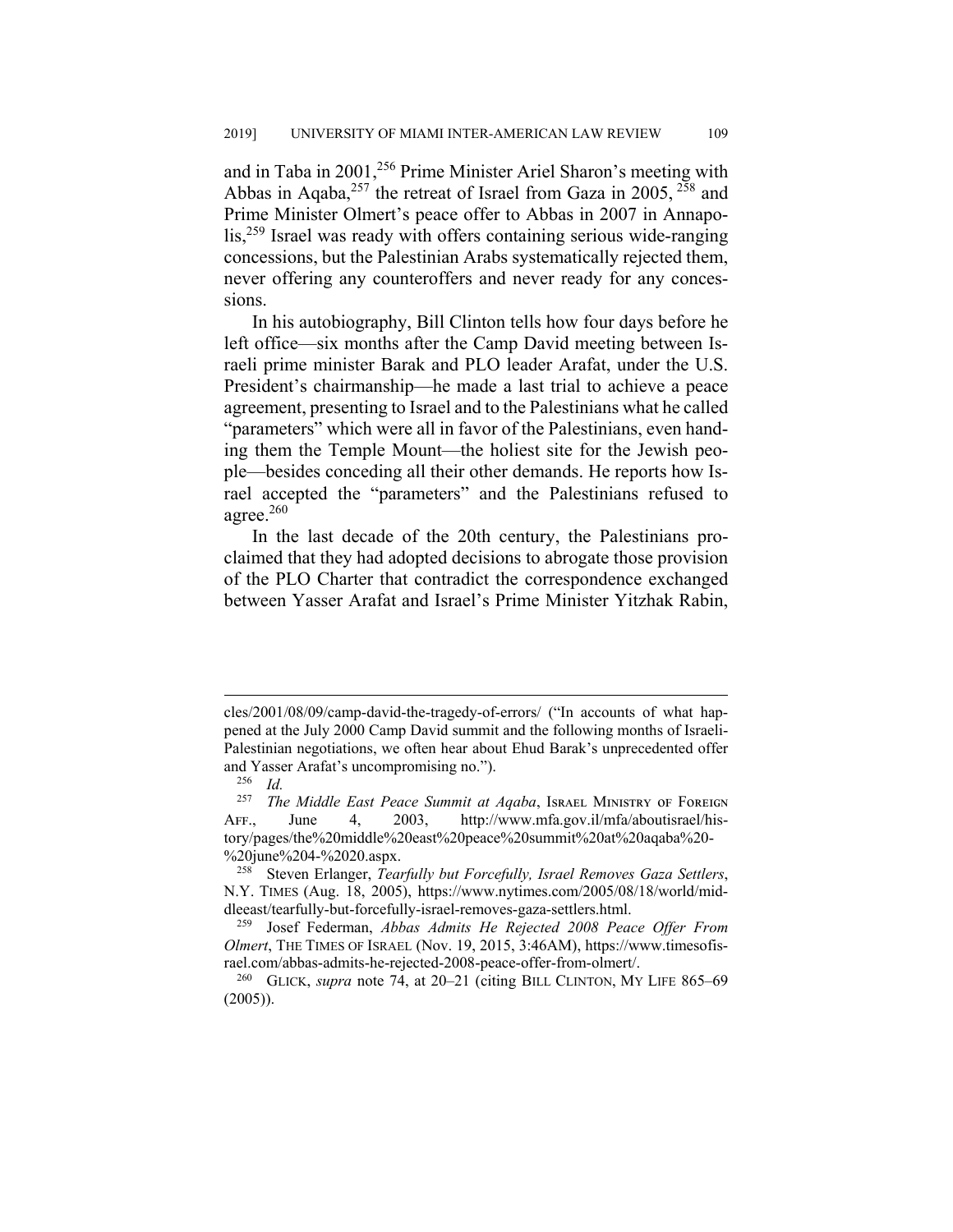but no new Charter was ever drawn.<sup>261</sup> In the early years of the 21st century, various Palestinian leaders came out with clear statements that their Charter continues in effect.<sup>262</sup>

At the 6th Conference of the PLO in 2009, President Abu Mazen (known as Abbas) declared that the PLO Charter of 1968 constitutes part of the identity of the Palestine Liberation Organization and formed the basis of the organization's political program,  $263$  and as recently as 2013, on the occasion of the 49th anniversary of the founding of the PLO, he made clear that the original goal of the movement—the destruction of Israel—remains the goal of the movement.<sup>264</sup> Glick adds that in a post on Abbas' official Facebook page from October 11, 2012, Abbas referred to all of Israel as occupied Palestine, making clear that he rejected Israel's right to exist within any borders. $265$ 

While negotiations were going on, the education of the Palestinian children in school and the indoctrination of the Palestinian population in their mosques and on their television proceeded with its continuous, perverse incitement against Israel, which is in the exact spirit of their official documents. How could a Palestinian leader reach a peace accord in contradiction with their Charters and against the understanding and the feelings prevailing in his people as a consequence of the education that the same leader has ordered? The example of the Egyptian President Anwar Sadat who signed the peace treaty with Israel and was murdered by the Muslim Brotherhood remains an unforgettable lesson for any future Palestinian leader that might adopt a different approach.<sup>266</sup>

 <sup>261</sup> Khaled Abu Toameh, *Kaddoumi: PLO Charter Was Never Changed*, JERUSALEM POST, Apr. 22, 2004, http://www.freerepublic.com/focus/fnews/1122629/posts.

<sup>262</sup> *See Charter of 1968*, *supra* note 203.

<sup>&</sup>lt;sup>263</sup> Einhorn, *supra* note 132, § 4.2.<br><sup>264</sup> GUCK *supra* note 74, at 248

GLICK, *supra* note 74, at 248–49 (quoting Evelyn Gordon, *Abas PLO Charter Reflects What Palestinians Want*, Cᴏᴍᴍᴇɴᴛᴀʀʏ (June 3, 2013), https://www.commentarymagazine.com/foreign-policy/middle-east/israel/abbasplo-charter-reflects-what-palestinians-want/.<br> $^{265}$  *Id at* 73

<sup>&</sup>lt;sup>265</sup> *Id.* at 73.<br><sup>266</sup> **KENNETE** 

<sup>266</sup> KENNETH W. STEIN, HEROIC DIPLOMACY: SADAT, KISSINGER, CARTER, BEGIN, AND THE QUEST FOR ARAB-ISRAELI PEACE xi (1999) ("Along the way, he put his political and personal life on the line and was assassinated in October 1981.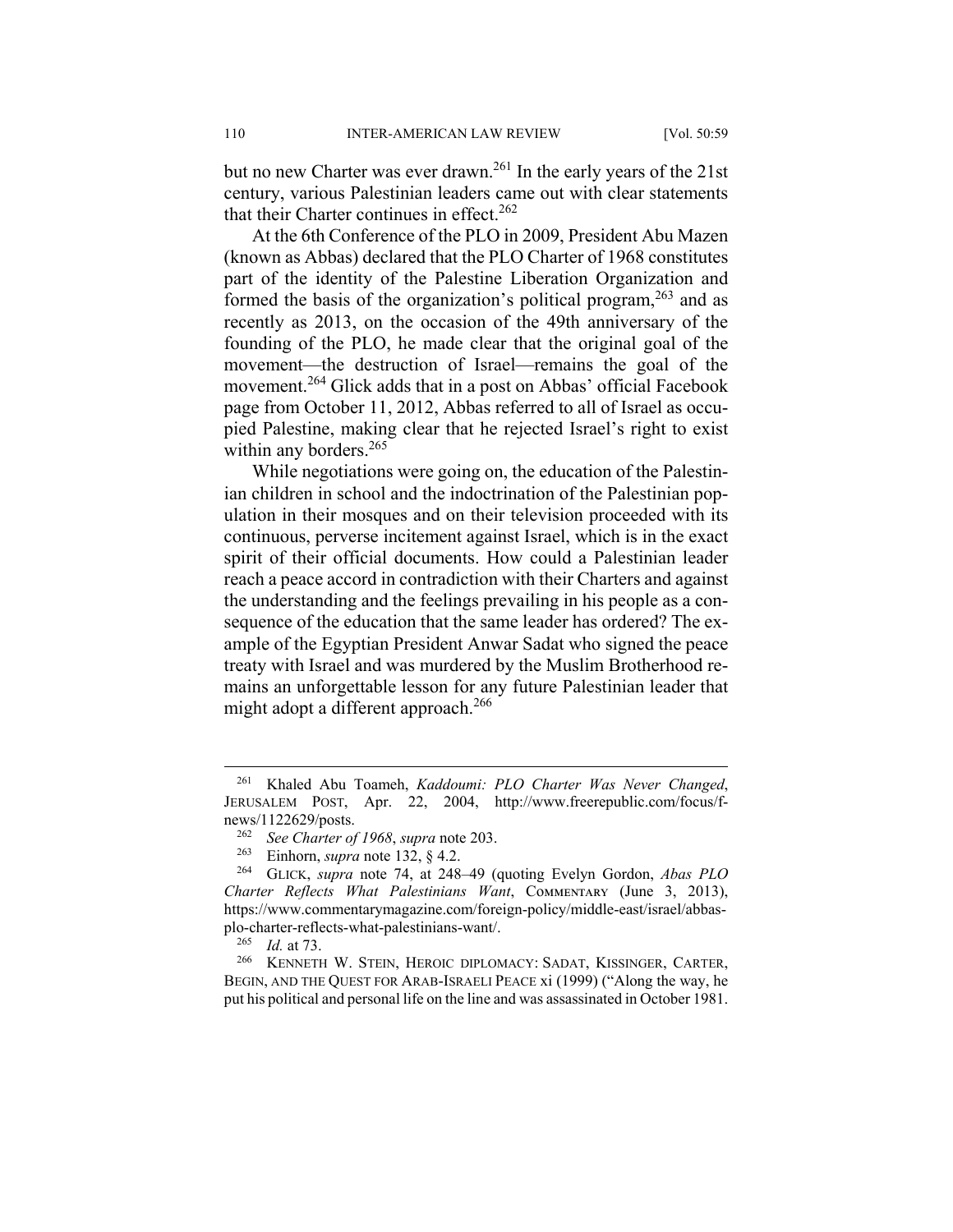That the UN organs continue insisting on peace is understandable; it is a simple manifestation of the hypocrisy that rules the world organization, a hostage of the Muslim-Asian-African conglomerate. What is not comprehensible is that an experienced legal scholar as Theodor Meron adheres to such a phantasy when he writes that Israel's "disrespect of an international convention would have such a direct impact on the elimination of any realistic prospects for reconciliation, not to mention peace." $267$ 

One cannot take the UN Resolutions seriously after blaming Israel for its occupation of the West Bank, condemning it as an illegal occupier. It is obvious that the occupation is not illegal because it happened in a defensive war and its permanence is equally so because the Security Council—in Resolution 242—conditioned the return of occupied territories (not all occupied territories) to the attainment of peace. $268$ 

#### **RESOLUTION 2334 VERSUS RESOLUTION 242**

Resolution 242, which followed the Six Day War and to which all further Security Resolutions allude, did not even refer to the establishment of a Palestinian state besides the one already in existence on the East Bank of the Jordan river, the state of Jordan.<sup>269</sup> Resolution 242 states that the fulfillment of United Nations Charter principles requires the establishment of a just and lasting peace in the Middle East which includes the following:

> [W]ithdrawal of Israel armed forces from territories (not all territories) occupied in the recent conflict, termination of all claims or states of belligerency and respect for and acknowledgment of the sovereignty, territorial integrity and political independence of

For a decade, Sadat's accommodation with Israel had made Egypt a pariah among Arab states.").

<sup>&</sup>lt;sup>267</sup> Meron, *supra* note 6, at 360.<br><sup>268</sup> S.C. Pes. 242, supra pote 10

<sup>268</sup> S.C. Res. 242, *supra* note 10, ¶ 1.

<sup>269</sup> *Id.*; *see also* GLICK, *supra* note 74, at 61 (discussing how when the 1967 war ended, the Palestinians were so marginal that they were not even mentioned in UN Security Council Resolution 242 and that this Resolution, which notes that all states in the region had the "right to live in peace within secure and recognized boundaries," assumed that Israel could not return to the 1949 armistice lines).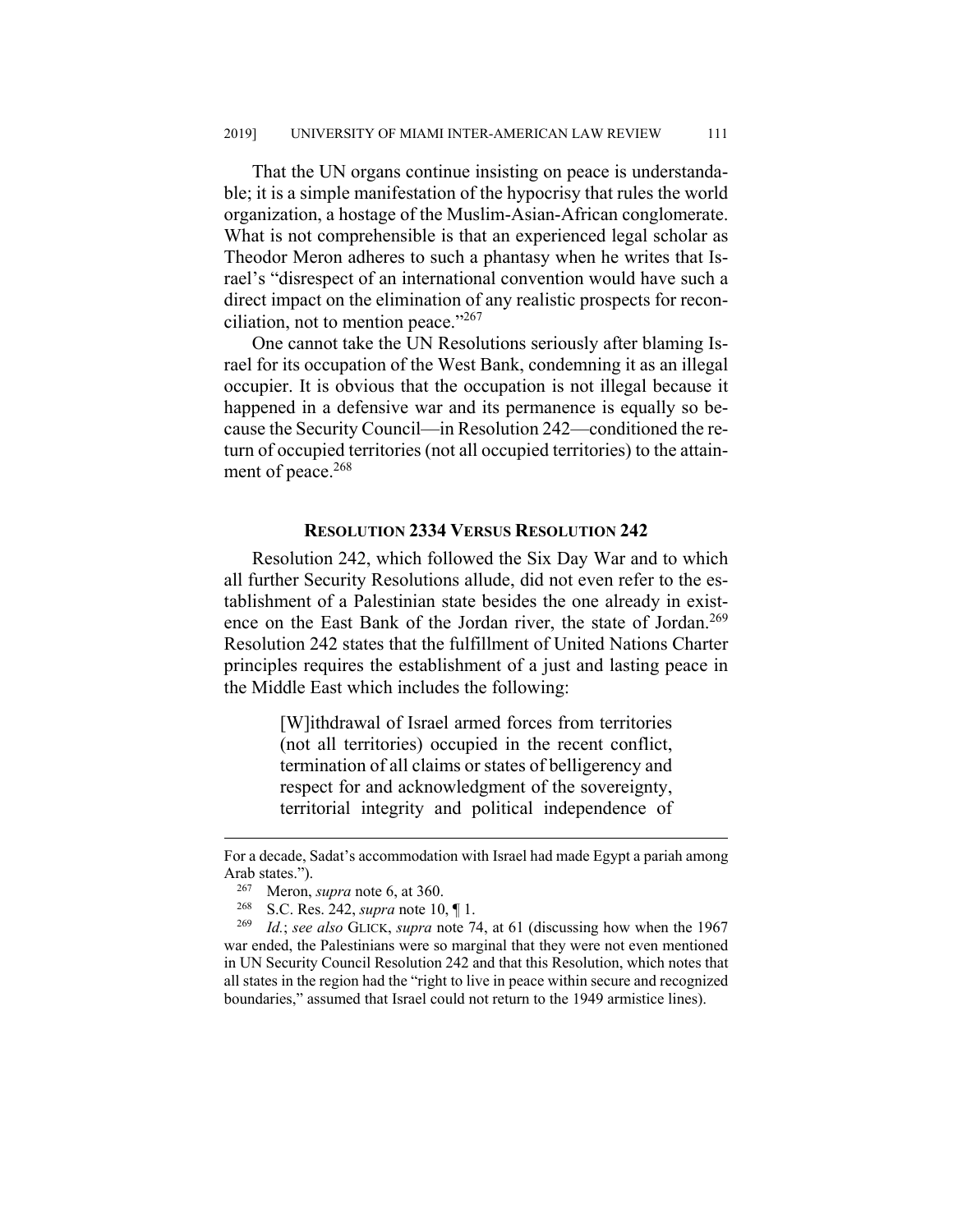every State in the area and their right to live in peace within secure and recognized boundaries free from threats or acts of force.<sup>270</sup>

When Resolution 2334 classifies Israel's presence in the territories as illegal, it blatantly contradicts Resolution 242 which did not demand the withdrawal of all territories and did not even refer expressly to the territories in Palestine (the withdrawal could refer exclusively to the presence of Israeli troops in Egyptian and Syrian territories) and conditioned these withdrawals to the attainment of just and lasting peace. $271$ 

As Joseph Spoerl wrote:

It is highly significant that Resolution 2334 begins with an explicit re-affirmation of Resolution 242. In doing so, it imposes a (historically false) reinterpretation on the text of Resolution 242. According to this inaccurate reinterpretation, Resolution 242 calls for Israel to withdraw from all the territories occupied in 1967 and presupposes the sacrosanctity of the 1949 armistice lines as if they were the agreed-upon international frontiers between Israel and her neigh $bors.<sup>272</sup>$ 

A strong position was enunciated by Eugene V. Rostov when he wrote that "the Israeli occupation of those areas is not only sanctioned, but in effect directed, by the international agreements embodied in Security Council Resolutions 242 and 338 . . . . "<sup>273</sup> "These two resolutions," Rostov explains, "constitute a legally binding 'decision' that the Israeli occupation should continue until Israel and the Arab states of the region establish 'a just and lasting peace in the Middle East.""274

 <sup>270</sup> S.C. Res. 242, *supra* note 10, ¶ 1.

 $\frac{271}{272}$  *Id.* 

Joseph S. Spoerl, *Understanding Resolution 2334: Did the Obama Administration Betray Israel at the UN?*, JERUSALEM CTR. FOR PUB. AFF. (Mar. 14, 2017), http://jcpa.org/article/understanding-resolution-2334-obama-administration-betray-israel-un/.

<sup>273</sup> Rostow, *supra* note 50, at 717.

<sup>274</sup> *Id.*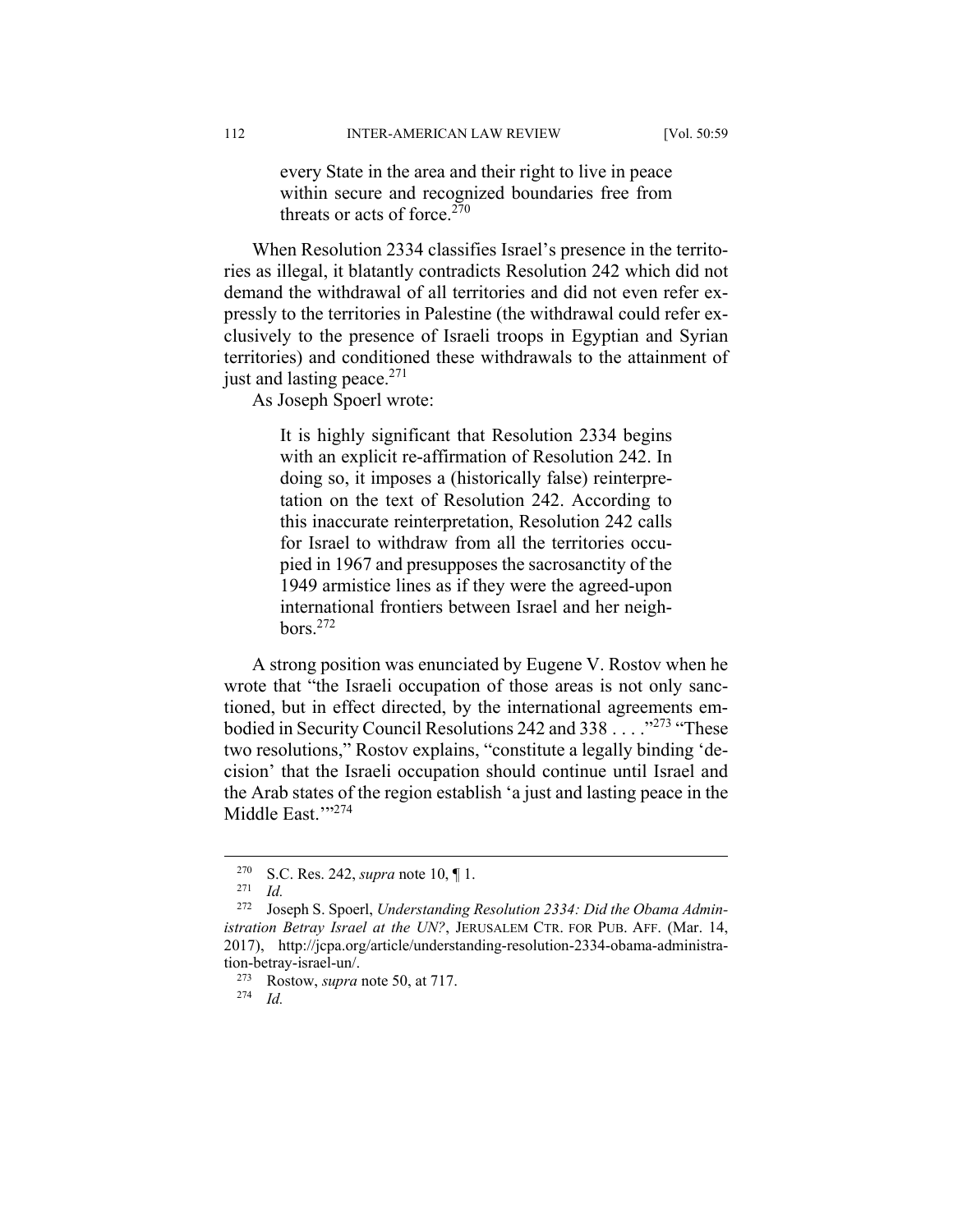It is indeed striking how Resolution 2334, though opening with the reiteration of Resolution 242 (and all the other Resolutions of the Security Council), flagrantly contradicts that first and basic resolution and the successive agreements between the parties.<sup>275</sup> As Ambassador Alan Baker writes:

> Obama and Kerry are running counter to the 1967 Security Council resolution 242, which is the basis for all of the Arab-Israeli peace process which calls for negotiation of 'secure and recognized boundaries'. The Israeli-Palestinian Oslo Accords make no specific reference to the 1967 lines. As such this reference would appear to be an attempt to prejudge or unduly influence the negotiating issue of borders. $276$

Baker adds:

this position taken by the United States (as well as the other members of the Security Council) also undermines the basic obligation of the Oslo Accords, signed by the PLO and witnessed by the United States (as well as the EU, Russia, Egypt and others) that the permanent status of the territories, the issues of Jerusalem, and borders are to be negotiated.

Gorali quotes Baker, stating that "after we signed those accords, we are no longer an occupying power, but we are instead present in the territories with their consent and subject to the outcome of negotiations."277

Another severe critique on Resolution 2334 was authored by Colin Rubinstein who sustains that:

> [I]t has made peacemaking between Israel and the Palestinians immeasurably more difficult by empowering the Palestinian strategy of refusing to negotiate with Israel and "internationalising" the conflict – that

<sup>&</sup>lt;sup>275</sup> S.C. Res. 2334, *supra* note 2.<br><sup>276</sup> Alan Baker. *The Dangers of I* 

<sup>276</sup> Alan Baker, *The Dangers of UN Security Council Resolution 2334 (2016)*, JERUSALEM CTR. FOR PUB. AFF. (Dec. 26, 2016), http://jcpa.org/dangers-un-security-council-resolution-2334-2016/.

<sup>277</sup> Gorali, *supra* note 176; *see also* S.C. Res. 242, *supra* note 10, ¶ 1.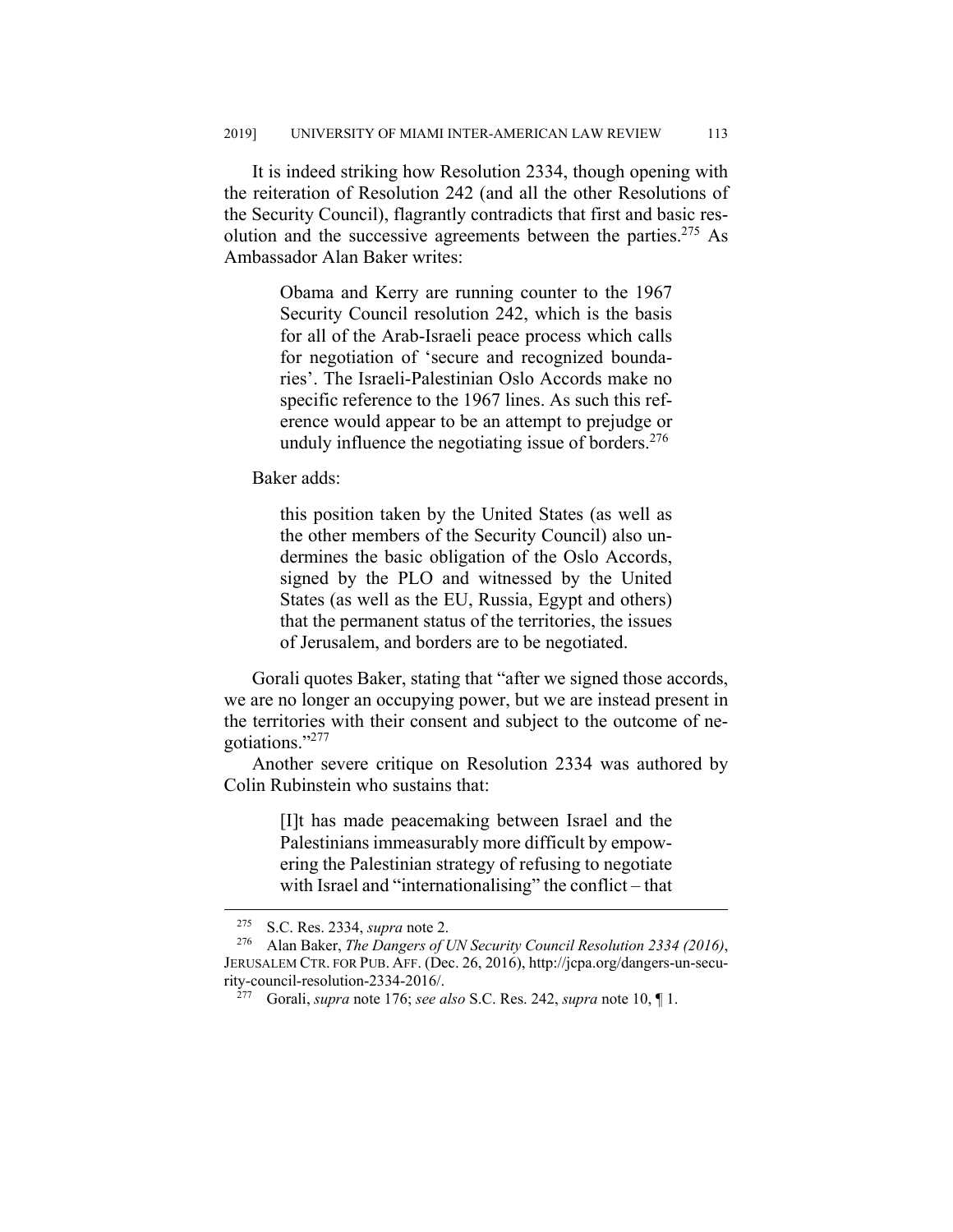is, bypassing negotiating entirely and leveraging international pressure to achieve Palestinian nationalistic and territorial objectives on their behalf and without having to accept Israel as a Jewish state, make genuine concessions or end the conflict.<sup>278</sup>

And then he quotes another statement of Alan Baker: "Why would the Palestinians want to negotiate with Israel on these things if they've got a Security Council resolution that basically determines that east Jerusalem and all the territories belong to them?"<sup>279</sup>

Also, the following is a very important observation contained in the same analysis of the resolution:

> It fails to distinguish between settlement blocs near Jerusalem and Tel Aviv – where most Israeli settlers live and all serious observers concede will remain part of Israel under any conceivable two state outcome – and isolated outposts . . . . Even worse, it includes Jewish neighbourhoods in Jerusalem, home to hundreds of thousands of people and, absurdly, even the Jewish Quarter of the Old City and the Western Wall of the biblical Jewish temple, to be 'Palestinian territory occupied since 1967.' In short the language of Resolution 2334 is a major setback for peace because it erases hard-earned compromises on a number of issues made in previous rounds of negotiations.280

The basic point of 242 was the obligation that "Israel withdraws its armed forces from territories occupied in the recent conflict." All interpretations coincide that the withdrawal would be from "territories" but not from "the territories."281 There is unanimity among

 <sup>278</sup> Colin Rubinstein, *Two-state outcome damaged by United Nations Security Council Resolution 2334 on Israel-Palestine*, THE SYDNEY MORNING HERALD (Jan. 2, 2017, 6:59 PM), http://www.smh.com.au/comment/twostate-outcomedamaged-by-united-nations-security-council-resolution-2334-on-israelpalestine-20170102-gtkm47.

 $\frac{279}{280}$  *Id.* 

*Id.* 

<sup>281</sup> *See* ALAN DERSHOWITZ, *THE CASE FOR ISRAEL* 96 (2004); *see also* Gold, *supra* note 89, at 173–74.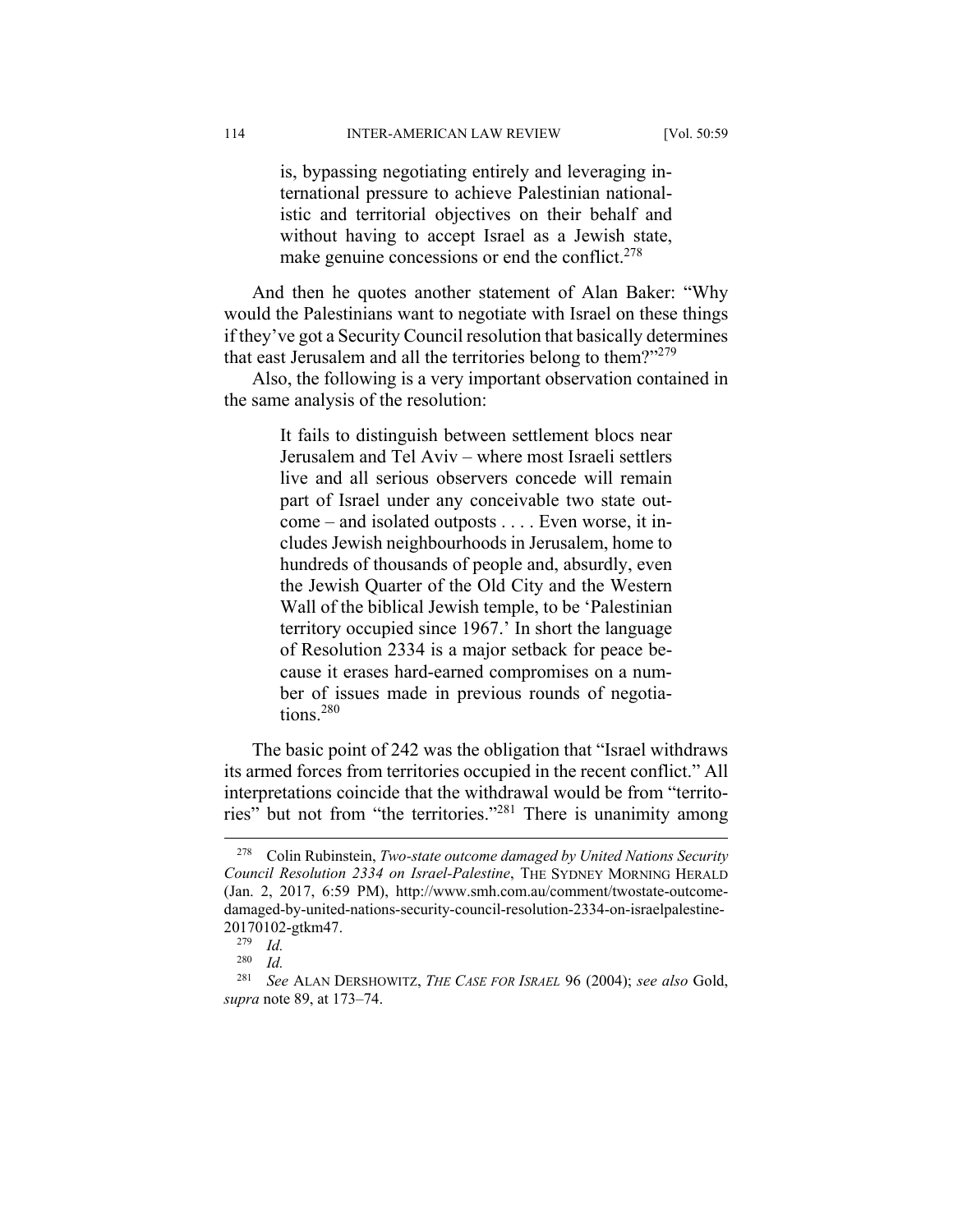scholars and historians, as well as among the diplomats that participated in the negotiations for the drafting of the 1967 resolution that Israel's armed forces would not have to withdraw from all territories occupied by its army. One of the basic points of 242 is that the withdrawal of Israel's armed forces would occur as per an agreement to be made as stated in paragraph 3 of the Resolution.<sup>282</sup>

A simple reading of the Resolution leads to the understanding that the withdrawal established in article 1 (i) is connected and depends of the materialization of article 1 (ii) **–** termination of all claims or states of belligerency and respect and acknowledgment of the right of every State in the area to live in peace within secure and recognized boundaries free from threats of acts of force.<sup>283</sup>

Moreover, the withdrawal referred to in the 1967 Resolution is of "armed forces" which does not affect settlements where civilians live and work.<sup>284</sup>

As the Arabs in the so called "territories" have not given Israel a moment of peace with their continuous murderous terrorist attacks, in frontal disrespect of letter (ii) and maintain the criminal intent of destroying the Jewish State as established in their charters, the withdrawal of Israeli armed forces from territories occupied in the conflict equally does not apply.285

In sum there is no obligation for Israel to withdraw armed forces and or civilian settlements from the area.

#### **A NEW PALESTINIAN STATE**

The UN Resolutions and the Quartet Roadmap all insist that their main objective is the establishment of peace. Well, as Talia Einhorn stresses, "the dangers threatening Israel from the establishment of a Palestinian state on land to the west of the Jordan River should deter anyone, desiring and seeking a true peace, from supporting such a 'solution' to the Arab-Israel dispute, before the conditions to peaceful co-existence are met  $\dots$ ."286

<sup>&</sup>lt;sup>282</sup> S.C. Res. 242, *supra* note 10, 1 3.<br><sup>283</sup> *L*. **F** 1

 $\frac{283}{284}$  *Id.* 1.

 $\frac{284}{285}$  *Id.* 

*Id.* 

<sup>286</sup> Einhorn, *supra* note 132, at 3.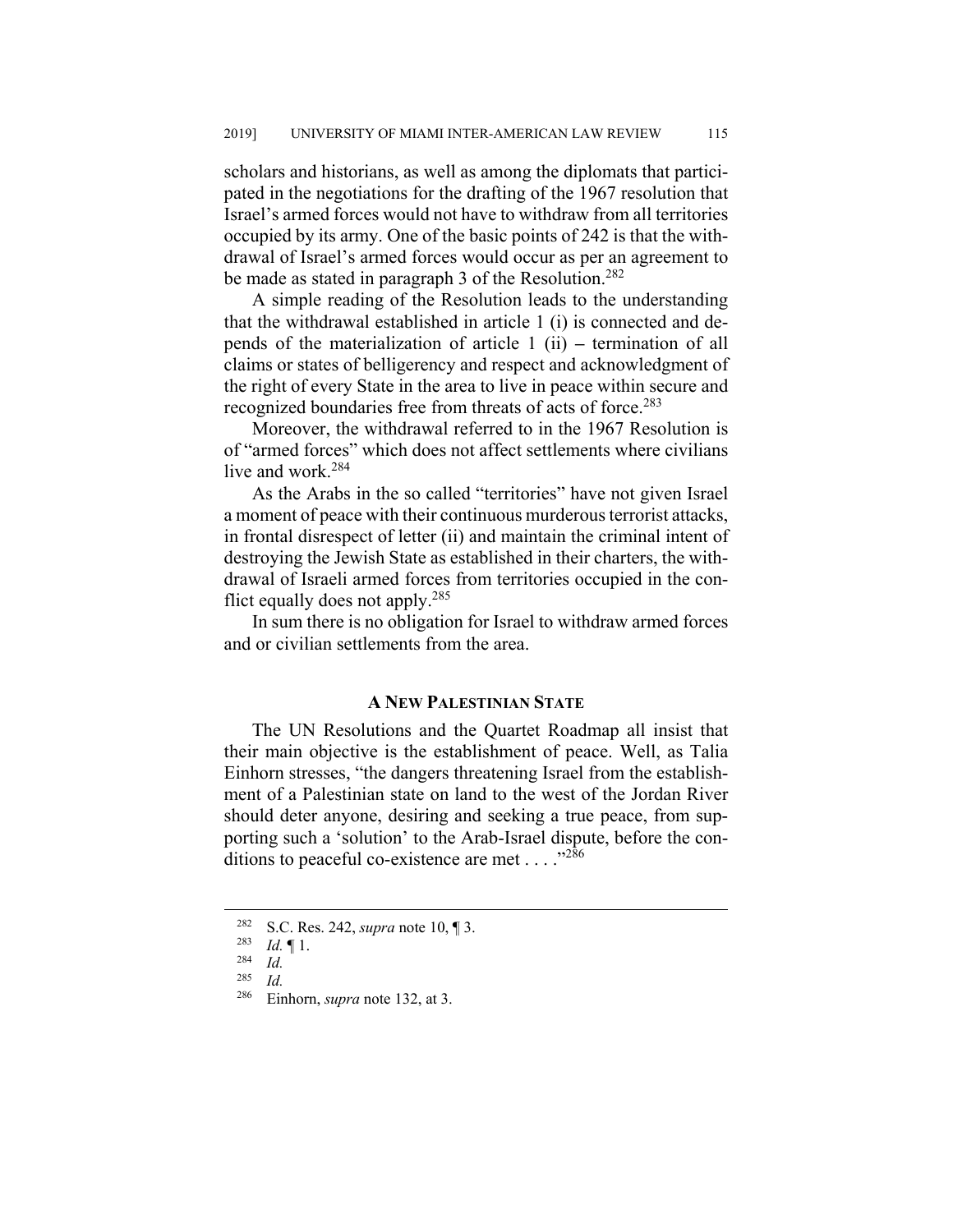Since its establishment, Israel has met not peace but violence of the worst kind. As the same scholar writes:

> [T]he establishment of the Palestinian Authority should serve as a guide to the grave risks posed by such an Arab state, which may eventually lead to the destruction of the Jewish state . . . .The preconditions for a true peace require the Palestinians to lay down their arms and renounce terror and violence; to draft a new charter to replace the Palestinian National Charter of 1968, to recognize Israel as the state of the Jewish people and put an end to incitement against it and to anti-Jewish hate propaganda . . . .Palestinians must be ready for true peace and mutual respect in speech and deed. As long as these conditions are not fulfilled, the coming into effect of any agreement should be suspended on grounds of *ordre public international*. 287

The basic problem is the Palestinian's rejection of the Jewish people's national rights as they are not willing to accept that Israel is the state of the Jewish people. This has been their consistent view and policy throughout the whole conflict. That explains their recent initiative to demand from the English government a retraction of the 1917 Balfour Declaration.<sup>288</sup> Without a total change of attitude, there is no possibility of peace.

After such fundamental changes are implemented in the Palestinian mind and in their system, at least 20 years would have to go by, until a new generation, with a new mentality regarding Israel and the Jews in general would come up, ready to concede and to make peace.

 <sup>287</sup> *Id.* at 4.

<sup>288</sup> Alan D. Abbey & Benjamin Emmerich, *Balfour Declaration: A Century Old and as Disputed as Ever*, THE TIMES OF ISRAEL (Nov. 1, 2017, 2:46 PM), https://www.timesofisrael.com/the-balfour-declaration-a-century-old-and-as-disputed-as-ever/.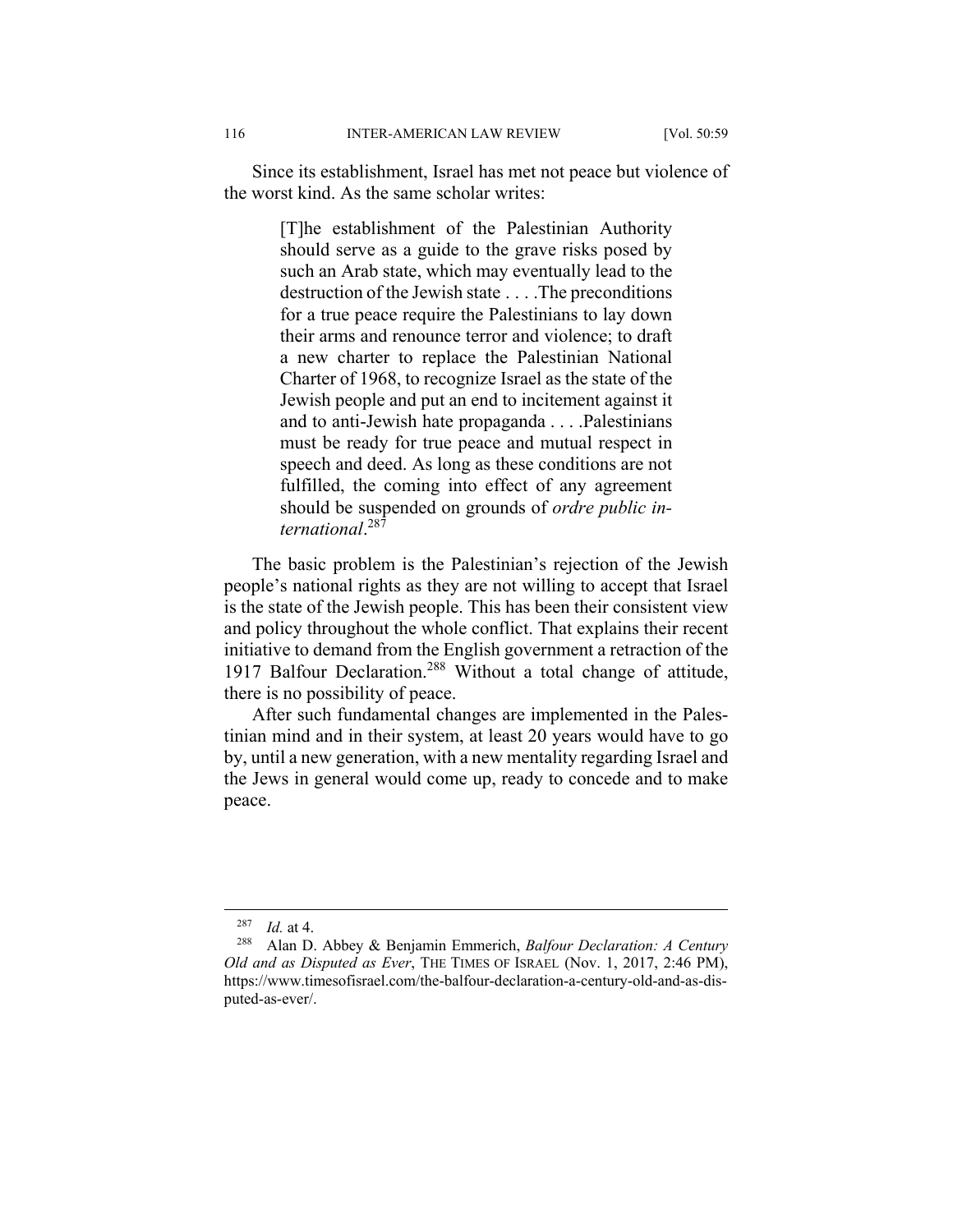#### **CONCLUSIONS**

Israel's presence in the territories is in compliance with the international documents that established the right of the Jewish people over this territory. The concession made by the Jews to the Palestinians by accepting Resolution 181 of the UN General Assembly in 1947 expired due to the Arabs' refusal, which turned the legal status of the territory back to the Jewish people and consequently to the State of Israel.

Resolution 242, on which Resolution 2334 pretends to base itself, does not refer to "Palestinian territory," nor to "1967 lines," both of which constitute innovations of the more recent resolution and are without any factual support and are devoid of any legal basis.

Even for those who divorce law from history, Israel is still not an occupying power in the sense of the Geneva Convention as its presence in the territories derived from a defensive war into which she was forced by the attacking Arab armies. So, even if we were not to accept that the territories belong exclusively to the Jewish State, the belligerent attitude of the Palestinians demands that Israel and the settlements continue in the territories as a defense against terrorist attacks.

The application of the Fourth Geneva Convention to the situation in the territories has become a non-issue since 1995 (Oslo Accords) when the government of the territories was transferred to the PLO. Moreover, the Convention establishes various exceptions to its basic principle of protection of inhabitants of occupied territories whenever a matter of security is involved.<sup>289</sup>

The International Court of Justice Advisory Opinion has no legal basis, and it is a worthless document totally divorced from the historical facts recognized by historians and legal scholars and without any reference to legal sources as demanded in its statute.

The Palestinians' standards of living improved considerably as long as they were under the administration of Israel, which committed no violation of humanitarian law. Regarding "demolition of homes and displacement of Palestinian civilians" referred to in the

<sup>&</sup>lt;sup>289</sup> *Id.* The security exceptions are established in articles 5 and 27.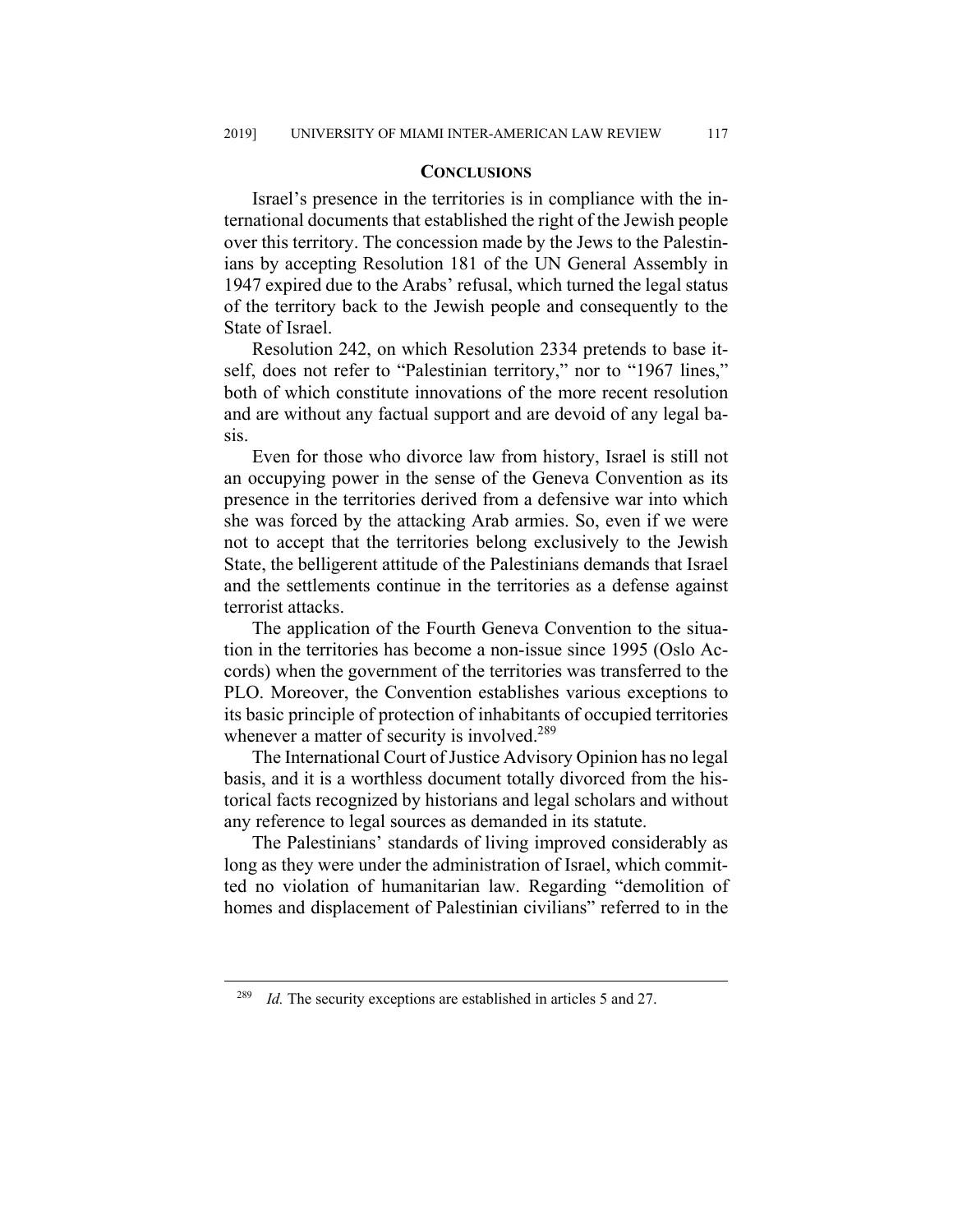Preamble of the Resolution,<sup>290</sup> any confiscation of Palestinian property was duly compensated, as well described by the Israeli Supreme Court in one of its important judgment connected to the erection of the protective fence as reported above.<sup>291</sup> The suffering of the Palestinian people derives from the treatment they receive from the leadership of their organizations, especially since 1995 when Israel transferred to them the administration of the territories.

A "two-State solution" is only possible when there is such a will in both parties. The Charters of all Palestinian organizations are clear about their refusal to accept the State of Israel, declaring the intention of destroying it. Throughout all the years of the "occupation," the leaders of the Palestinians have coherently maintained the aims of their Charters. A promise to change the main Charter has never been accomplished. So there is no possibility of a "two-State solution."

The vision of the Security Council of "two democratic states living side by side in peace"  $292$  is a ludicrous dream. Is there a Palestinian democratic state or any plan to create one? To what Palestinian organization does the Security Council address this illusion—to the Palestinian Liberation Organization (PLO) or to Hamas? Does the Security Council not know that after Yasir Arafat's dictatorship, his heir Abu Mazen (Abbas) proceeds in the same path? Does the Security Council not realize the lack of democratic life amongst the Palestinians—the wide-ranging violations of basic human rights under which they live?

And how does the Security Council foresee Palestine and Israel "living side by side in peace"<sup>293</sup> and establishing the two-State solution? Do the Palestinians wish to live in peace with Israel? What about the incitement in their schools, mosques and the press against Israel, against the Jews, and against peace? The Resolution's condemnation of "all acts of violence against civilians, acts of terror, provocation, incitement and destruction<sup>"294</sup> should have been addressed exclusively to the Palestinian organizations, to their school

 <sup>290</sup> S.C. Res. 2334, *supra* note 2, pmbl.

<sup>&</sup>lt;sup>291</sup> *See supra* notes  $76-77$ .<br><sup>292</sup> S.C. Pes. 2334 supra r

<sup>&</sup>lt;sup>292</sup> S.C. Res. 2334, *supra* note 2, pmbl.<br><sup>293</sup> Id

*Id.* 

<sup>294</sup> *Id.* ¶ 6.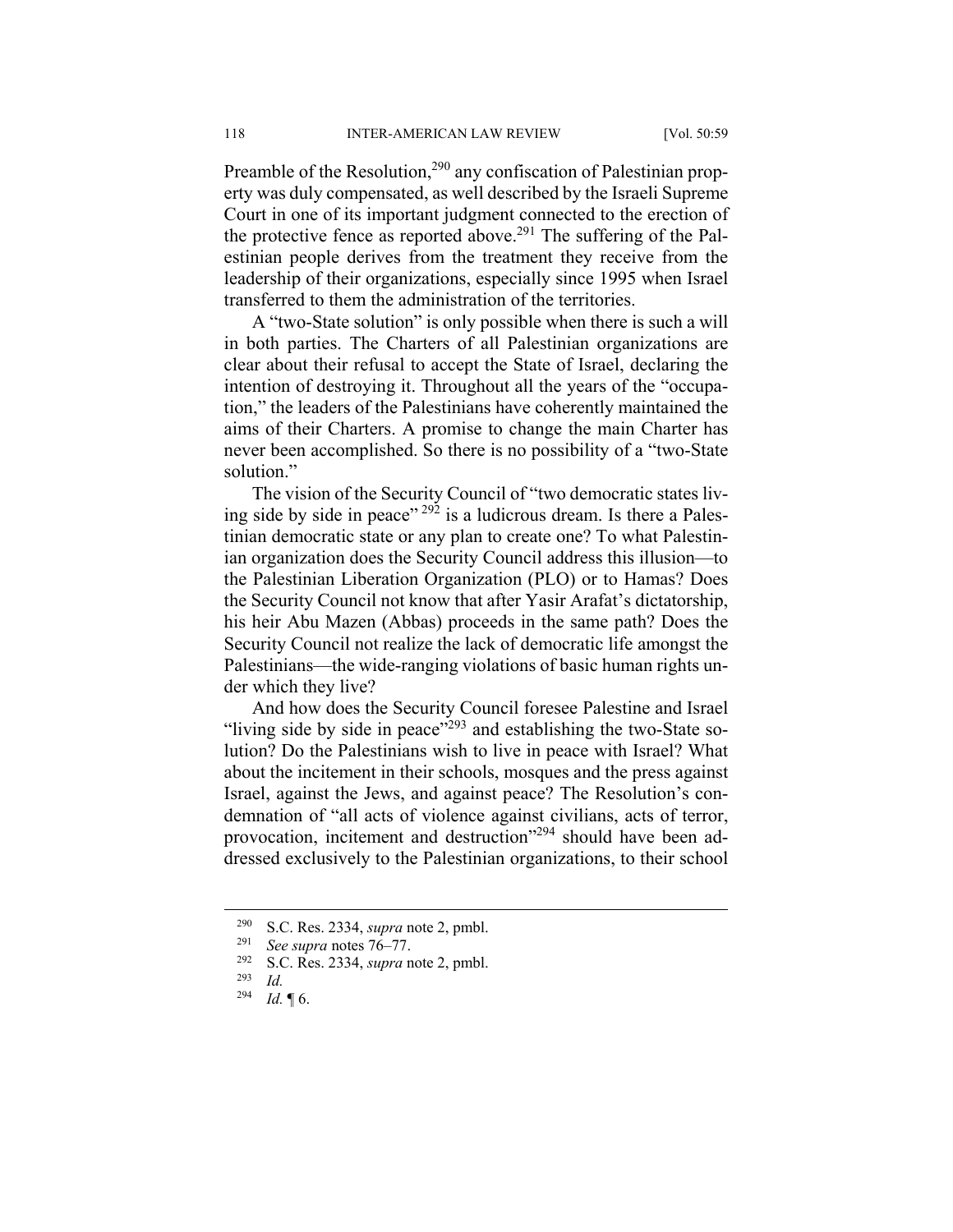system, religious and cultural propaganda viewing terror and destruction, and to their patronizing the terrorists whom they "compensate" for their criminal actions by showering them and the families of dead terrorists (whom they treat as "martyrs") with ultragenerous monthly subsidies and by honoring their memories.

The Security Council became a loyal serf of the radical Islamic states and submissive to the systematic falsities and lies of the Palestinians, which are supported by a large and democratic group of states that, for one reason or another, accept blindly a false narrative and remain hostages to legal terrorism.

The Security Council does not invoke one source, one authority, one scholarly work to base its repetitive claim that settlements constitute a "flagrant violation under international law."<sup>295</sup> The contrary is true; all the great authorities of public international law not only recognized the validity of Israel's military defense in the Six-Day War, but accepted Israel's permanence in the territories. Between a military occupation and the settlements, the second option is the pacific one. The Security Council does not explain why the presence of Israeli settlers is an obstacle to peace and to a "two-state solution." A million and a half Palestinians live in Israel, earn a reasonable living, and have all civil and political rights. So, why cannot half a million Israelis live in the Palestinian "democratic state" that the UN fools itself about?

The reference to "4 June 1967 lines" <sup>296</sup> is a total absurdity as there were never such lines. The Security Council accepts any falsity that is put in front of it by the Palestinian and or the Arab states. Moreover, Resolution 242 calls for the negotiation of "secure and recognized boundaries" and the Israeli-Palestinian Oslo Accords make no specific reference to the 1967 lines. As such, this reference would appear to be an attempt to prejudge or unduly influence the negotiating issue. When the Security Council "calls upon all States . . . to distinguish, in their dealings, between the territory of the State of Israel and the territories occupied since  $1967$ ,"<sup>297</sup> it is expressing a clear support of the BDS campaign, a manifest call for boycotting. The Arab leadership does not care for the well-being of

 $\begin{array}{cc} 295 & Id. \ \ \frac{\pi}{4} & \pi \end{array}$  1.

<sup>296</sup> *Id.* ¶ 3.

<sup>297</sup> S.C. Res. 2334, *supra* note 2, ¶ 5.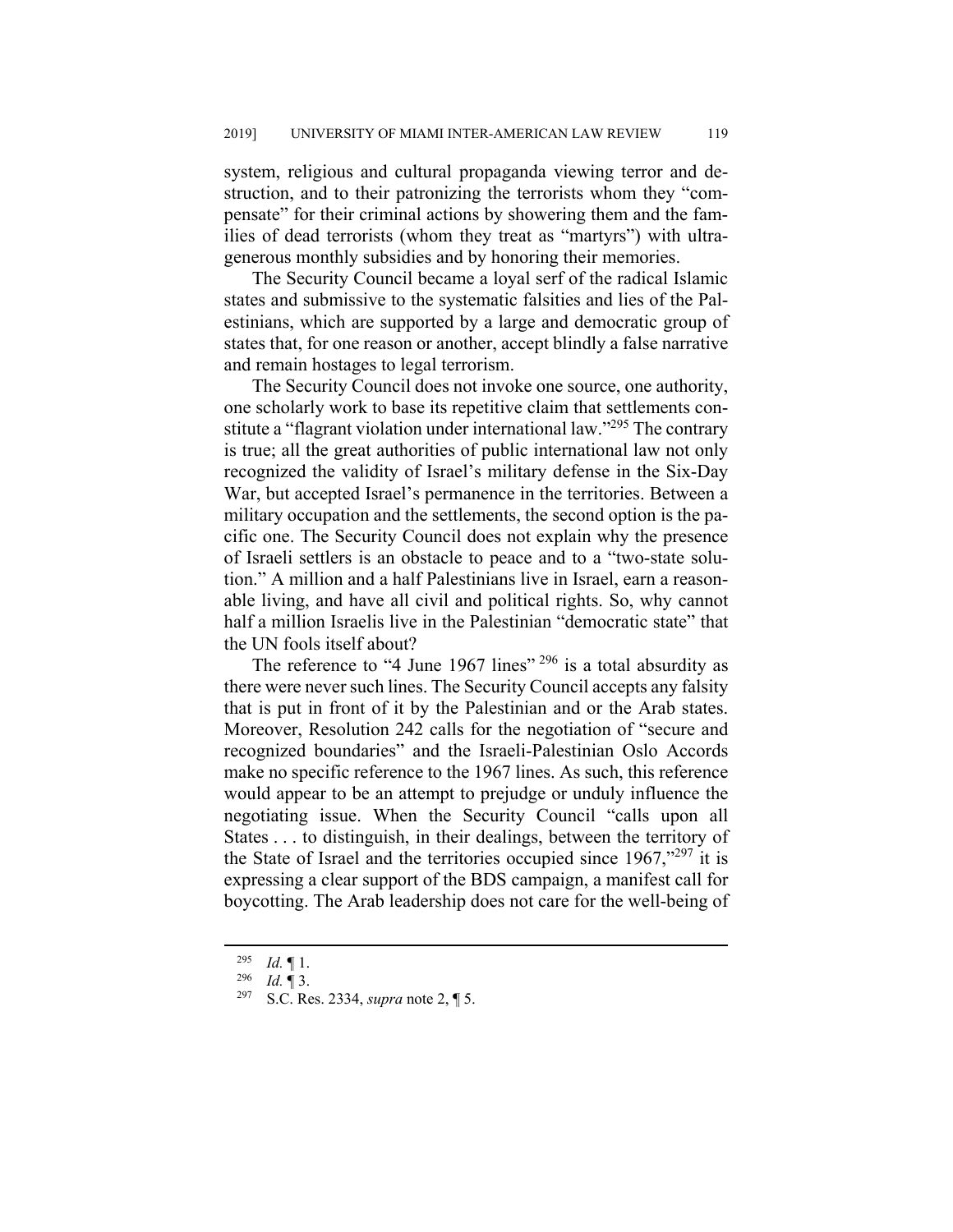its people which improves with the presence of Israeli enterprises in the territories. The Security Council follows the Palestinians' policies as it does not mind to harm them, provided it can follow the demonization of the State of Israel.

The Security Council refrains from naming who are the practitioners of acts of violence against civilians—including the terrorists, the organizers and executors of the Intifadas, the inciters, the provocateurs, the cruel leaders of the PLO, of Fatah, of Hamas, and the brothers of the Muslim Brotherhood—that have conducted attacks of all sorts against the Israeli population, that have killed children in kindergartens and civilian passengers in buses, that invaded homes and murdered whole families, and stormed into synagogues and killed people during their prayers. These practitioners have committed thousands of terrorist acts that have resulted in thousands of deaths and many thousands of incapacitated civilians. Regarding this atrocious campaign, the Security Council is numb.<sup>298</sup>

And so, Resolution 2234 will go down in the history of the UN as one of the most absurd, illegal, unfair, and unjust acts of the world organization, prisoner of the Muslim-Arab-African-Asian conglomerate that has succeeded in bringing many democratic states to their knees.

The UN started its illegal and invalid persecution of the State of Israel with the General Assembly's Resolution 2253 of July 4, 1967, which stated the following:

"The General Assembly

 <sup>298</sup> *See* Kristina Daugirdas & Julian D. Mortenson, *United States Abstains on Security Council Resolution Criticizing Israeli Settlements*, 111(2) AM. J. INT'L L. 476, 476 (2017). Samantha Power, the U.S. delegate to the UN explained that her country could not veto Resolution 2334 as it had done with former resolutions because this one "condemns violence, terrorism and incitement, which also pose grave risks to the two-State solution." *Id.* The same "justification" for not vetoing the Resolution was given by Secretary of State John Kerry; however, this part of the Resolution deserved as much, if not more rejection because it hides the fact that violence, terrorism, and incitement has been the *modus operandi* of the Palestinians exclusively, whereas the Resolution was drafted and approved as if both sides were equally condemned for these atrocities. *Id.* at 478-81.